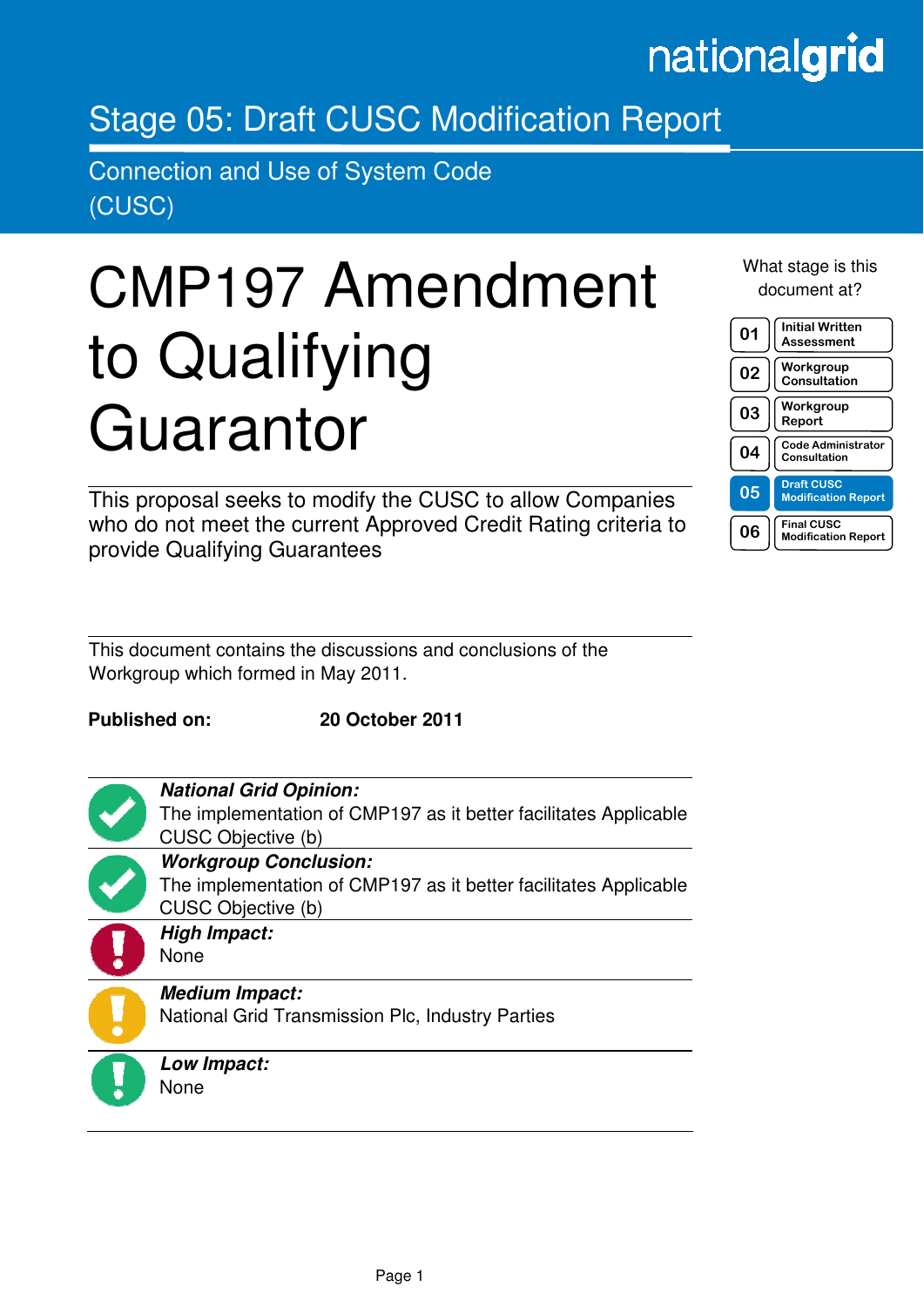| $\mathbf 1$                                         |  |  |  |  |
|-----------------------------------------------------|--|--|--|--|
| $\mathbf{2}$                                        |  |  |  |  |
| 3                                                   |  |  |  |  |
| 4                                                   |  |  |  |  |
| 5                                                   |  |  |  |  |
| 6                                                   |  |  |  |  |
| $\overline{7}$                                      |  |  |  |  |
| 8                                                   |  |  |  |  |
|                                                     |  |  |  |  |
|                                                     |  |  |  |  |
|                                                     |  |  |  |  |
|                                                     |  |  |  |  |
|                                                     |  |  |  |  |
| Annex 6 – Code Administrator Consultation Responses |  |  |  |  |

**Any Questions?** 

Code Administrator

**steven.lam@ uk.ngrid.com** 

**01926 653534** 

**Philip Hayward**  Opus Energy

Proposer:

Contact: **Steve Lam** 

## **About this document**

This document is the draft of the CUSC Modification Report which contains the responses to the Code Administrator Consultation. This document has been prepared and issued by National Grid under the rules and procedures specified in the CUSC. The purpose of this document is to assist the Panel in their recommendation vote whether to implement CMP197.

## **Document Control**

| Version | Date            | Author               | <b>Change Reference</b> |
|---------|-----------------|----------------------|-------------------------|
| 0.1     | 05 October 2011 | National Grid        | Publication to Industry |
| 0.2     | 20 October 2011 | <b>National Grid</b> | Draft for Panel vote    |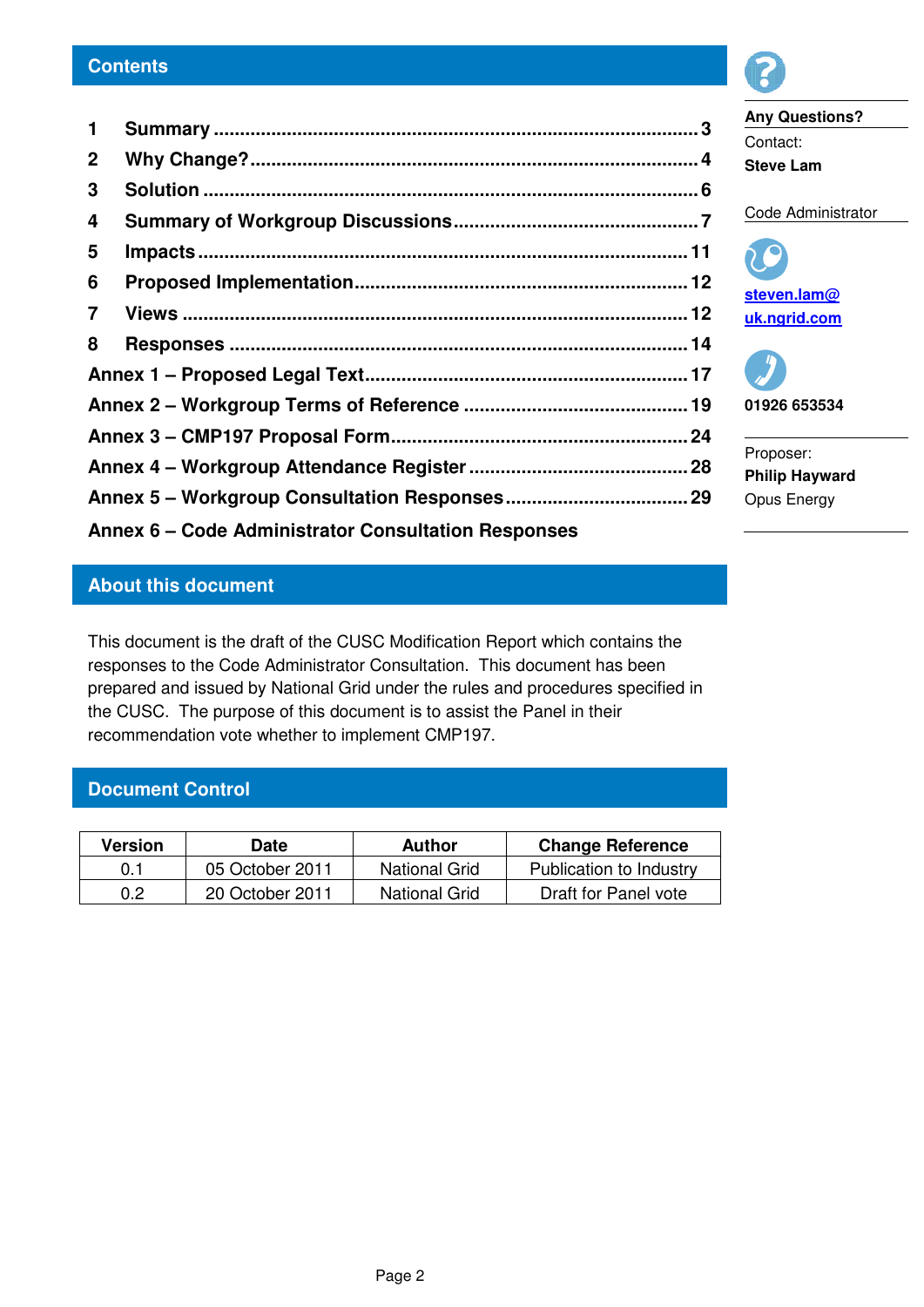## **1 Summary**

- 1.1 This document summarises the deliberations of the Workgroup and describes the CMP197 Modification Proposal.
- 1.2 CMP197 was proposed by Opus Energy and submitted to the CUSC Modifications Panel for their consideration on 06 May 2011. The Panel determined that the proposal should be considered by a Workgroup and that they should report back to the CUSC Modifications Panel following a period for the Workgroup Consultation.
- 1.3 The current wording in the CUSC means that only entities that are offered credit under an Approved Credit Rating are entitled to provide a Qualifying Guarantee, whereas entities that are offered credit under other methods (e.g. Independent Credit Assessments) are not. This may hinder the ability of a smaller supplier (i.e. an entity without an Approved Credit Rating) to set up corporate structures which require Guarantees between group entities and therefore may place restrictions on them that may not be felt by larger entities. This modification aims to allow entities who do not hold an Approved Credit Rating to provide Qualifying Guarantees under an Independent Credit Assessment.
- 1.4 The first Workgroup met on 24 May 2011 to progress through the Terms of Reference and the second Workgroup met on 09 June 2011 to further clarify questions raised at the first meeting. A copy of the Terms of Reference has been provided in Annex 2 of this document. A Workgroup consultation was published on 23 June 2011 to which 4 responses were received. These can be found in Annex 5 of this document. A post consultation Workgroup meeting was held on 25 July 2011 to discuss the responses. No alternatives were raised by the respondents or the Workgroup.

## **Workgroup Conclusions**

1.5 On 25 July 2011 the Workgroup carried out their vote on CMP197. The Workgroup voted with a 4 to 1 majority that CMP197 better facilitated the Applicable CUSC Objectives than the baseline and should be implemented. Full details of the voting can be found in Section 7 of this Report.

## **National Grid's Opinion**

1.6 National Grid supports the implementation of CMP197 on the basis that it better facilitates Applicable CUSC Objective (b) by helping smaller market participants and therefore will better facilitate competition.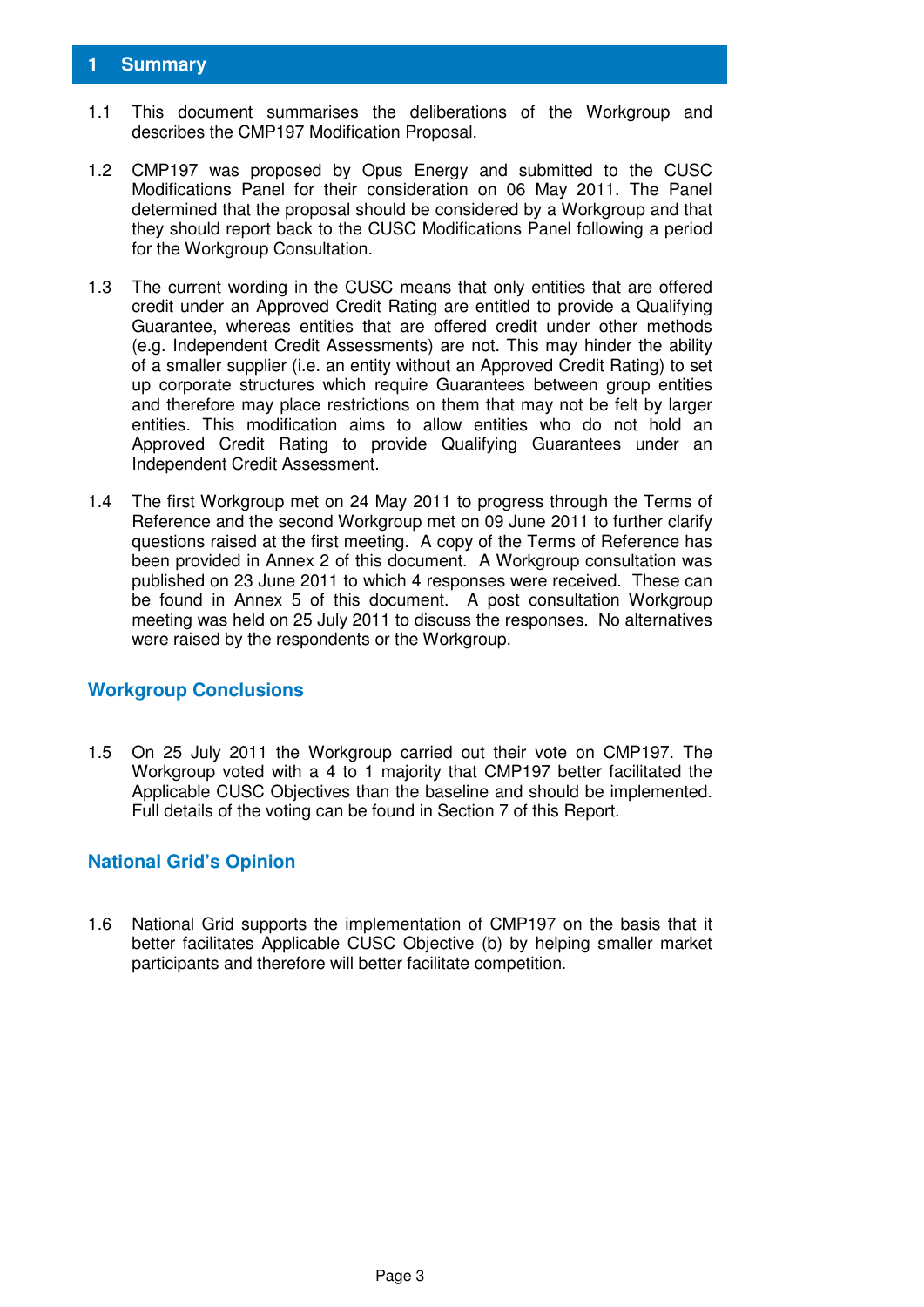## **2 Why Change?**

- 2.1 Users who pay Balancing Services Use of System (BSUoS) Charges or Transmission Network Use of System Demand Charges have to provide Security cover in accordance with 3.21 of the CUSC. The amount that each User has to cover under these arrangements is called its Security Requirement and is equal to around 4 weeks' worth of any BSUoS charges owing and a proportion of the forecast annual TNUoS Demand Charges for the relevant User.
- 2.2 Each User has a certain level of free credit called Allowed Credit allocated to it according to how creditworthy it is deemed under 3.26 and Appendix 1 of section 3 of the CUSC. The maximum amount of Allowed Credit a User can receive is 2% of National Grid's forecast Regulatory Asset Value (RAV).
- 2.3 There are three ways that a User can achieve Allowed Credit:
	- By holding an Approved Credit Rating (between 0.3% and 2% of RAV) or
	- If it does not hold an Approved Credit Rating, by undertaking an Independent Credit Assessment by an agency approved by National Grid (between 0.067% and 0.4% of RAV) or
	- If it does not hold an Approved Credit Rating, from credit calculated based on its past payment history (between 0.008% and 0.04% of RAV). This option is intended for new parties who may not have had the opportunity to build up sufficient "credit history" to use the other options.
- 2.4 If the User's Allowed Credit covers its Security Requirement, then no further action is required. However, more commonly some form of Security Cover is required to make up the difference. This can be provided in a number of ways as outlined in 3.21.3 of the CUSC, including cash in an ESCROW account or by providing a Letter of Credit. Another acceptable form of security is a financial guarantee from another company (a Qualifying Guarantee).
- 2.5 Currently, the CUSC only allows financial Guarantees to be provided by Companies who meet the current Approved Credit Rating which is currently defined by the following criteria:
	- A long term debt rating of not less than BB- by Standard and Poor's Corporation or
	- A rating of not less than Ba3 by Moody's Investor Services or
	- An equivalent rating from any other reputable credit agency approved by the Company
- 2.6 A financial Guarantee can be provided by a CUSC party or another party as long as it meets the requirements set out in the CUSC. The level of cover that a company can provide to a User is calculated in the same manner that its Allowed Credit would be calculated if it were a User.
- 2.7 The definition of a Qualifying Guarantee is as follows:

a guarantee in favour of **The Company** in a form proposed by the **User** and agreed by **The Company** (whose agreement shall not be unreasonably withheld or delayed) and which is provided by an entity which holds an **Approved Credit Rating** provided that such guarantee cannot secure a sum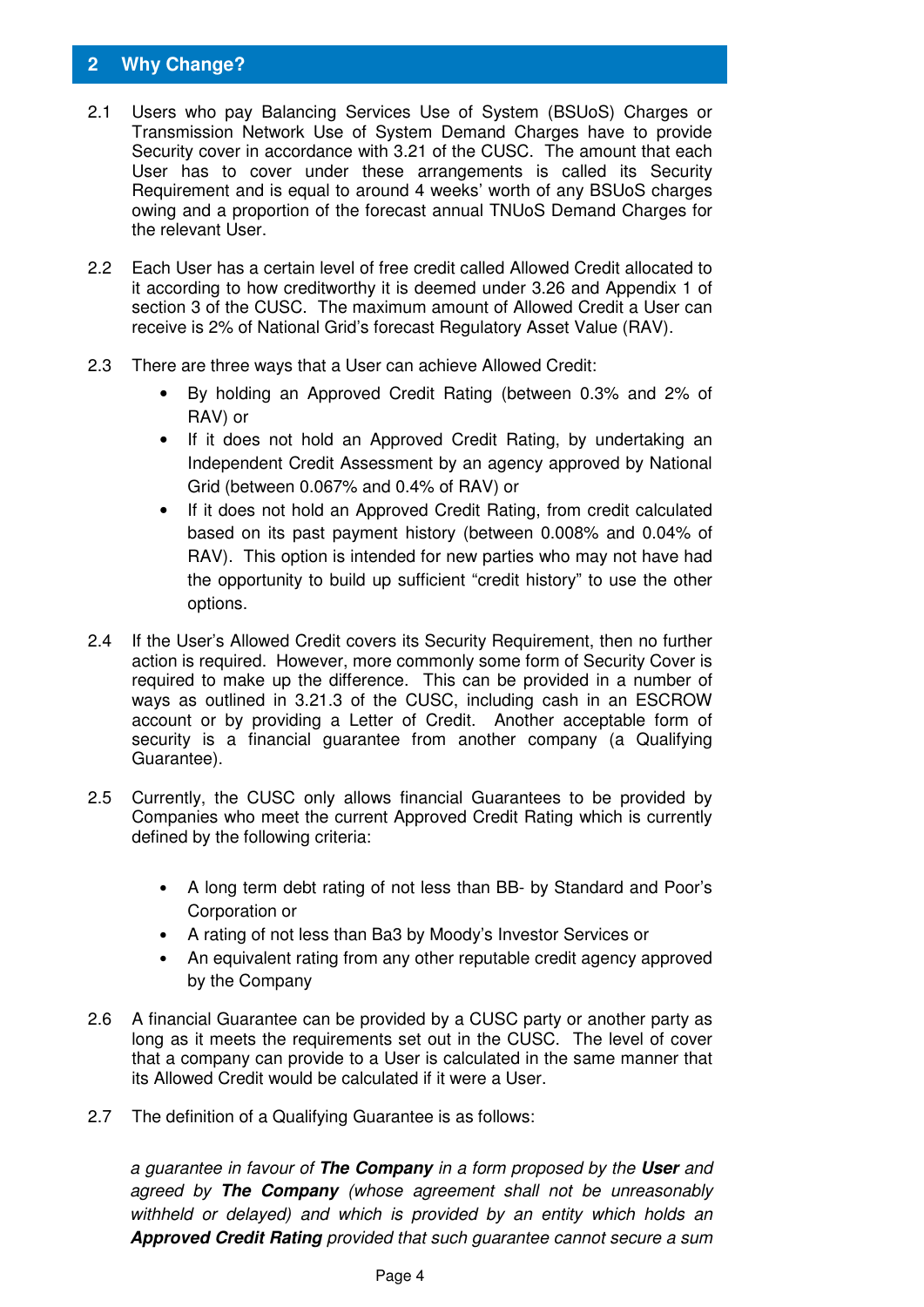greater than the level of **User's Allowed Credit** that would be available to that entity in accordance with Paragraph 3.26 if it was a User;

- 2.8 The current wording in the CUSC means that only entities that hold an Approved Credit Rating are entitled to provide a Qualifying Guarantee, whereas entities that would be offered credit under other methods if they were a User (e.g. Independent Credit Assessments) are not.
- 2.9 Historically, only larger organisations have been able to obtain a credit rating which would then allow them to provide a Qualifying Guarantee to a third party. This limits the number of parties who can provide such guarantees, which restricts Users, especially smaller industry parties, in the way that they are able to provide Security Cover.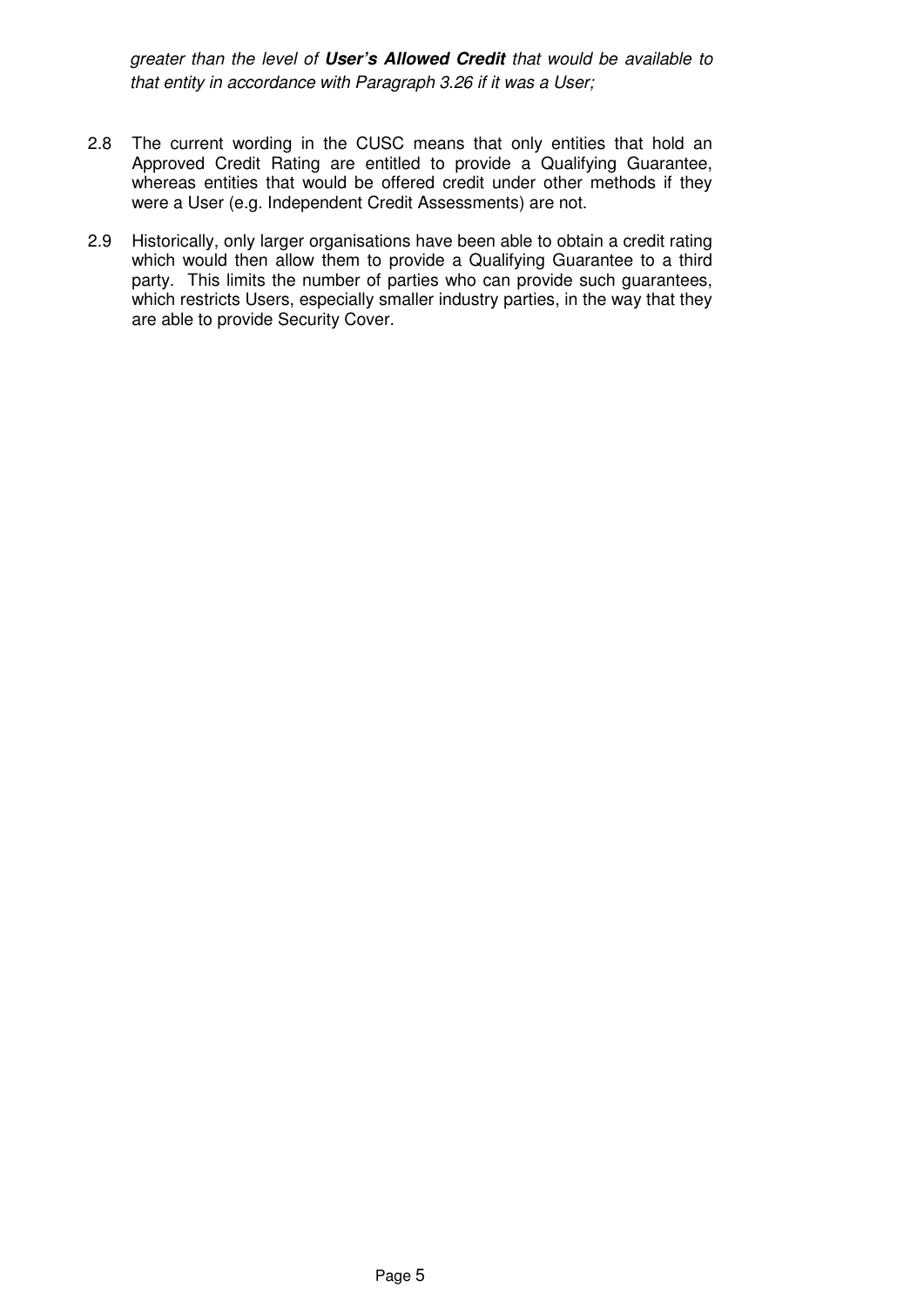## **3 Solution**

- 3.1 This proposal aims to allow companies who do not meet the current Approved Credit Rating criteria (i.e. BB- or greater of Standard & Poor etc) to provide Qualifying Guarantees to another party. This can be achieved by allowing Independent Credit Assessments to be used to assess the creditworthiness of a prospective Guarantor. The key principle is that the Guarantor would not be required to meet the Company "Approved Credit Rating" but under an Independent Credit Assessment they could be assessed as being creditworthy and be afforded a level of credit that could be used to provide a guarantee of a certain value to a User. This value would be calculated under the assessment and would take into account other Guarantees that the entity was providing.
- 3.2 An entity may split its allowed credit between itself and any parties it chooses to guarantee. For example, an entity that is also a User that qualifies for 17% allowed credit under the Independent Credit Assessment method could use 10% of that to cover its own requirement and up to 7% to provide a guarantee to another party.
- 3.3 The proposer's initial view is that the wording of the definition of Qualifying Guarantee under Section 11 - Interpretation and Definitions can be changed in order to solve this defect. This will allow all entities to provide Guarantees based on the credit allowance that would be afforded to them under the current criteria in Section 3.26 of the CUSC.
- 3.4 The proposer has also clarified that sum of all Guarantees offered by a party should not be allowed to exceed the total credit that they are able to provide a guarantee for. For example, if the Guarantor's credit allowance is £10,000 and they have provided a guarantee to three Users, the total aggregate of the three separate Guarantees cannot exceed £10,000. This modification will not have an adverse affect on National Grid's risk levels. The provision that the Guarantor can only provide cover up to the level that it would be afforded in itself will protect against Guarantors being over stretched.



## **Independent Credit Assessment**

This is an assessment of the creditworthiness of a User which is carried out by a National Grid approved agency.

Such assessment is provided at National Grid's cost, however if a User requests an Independent Credit Assessment within a 12 month period after the first assessment was conducted, the cost is borne by the User.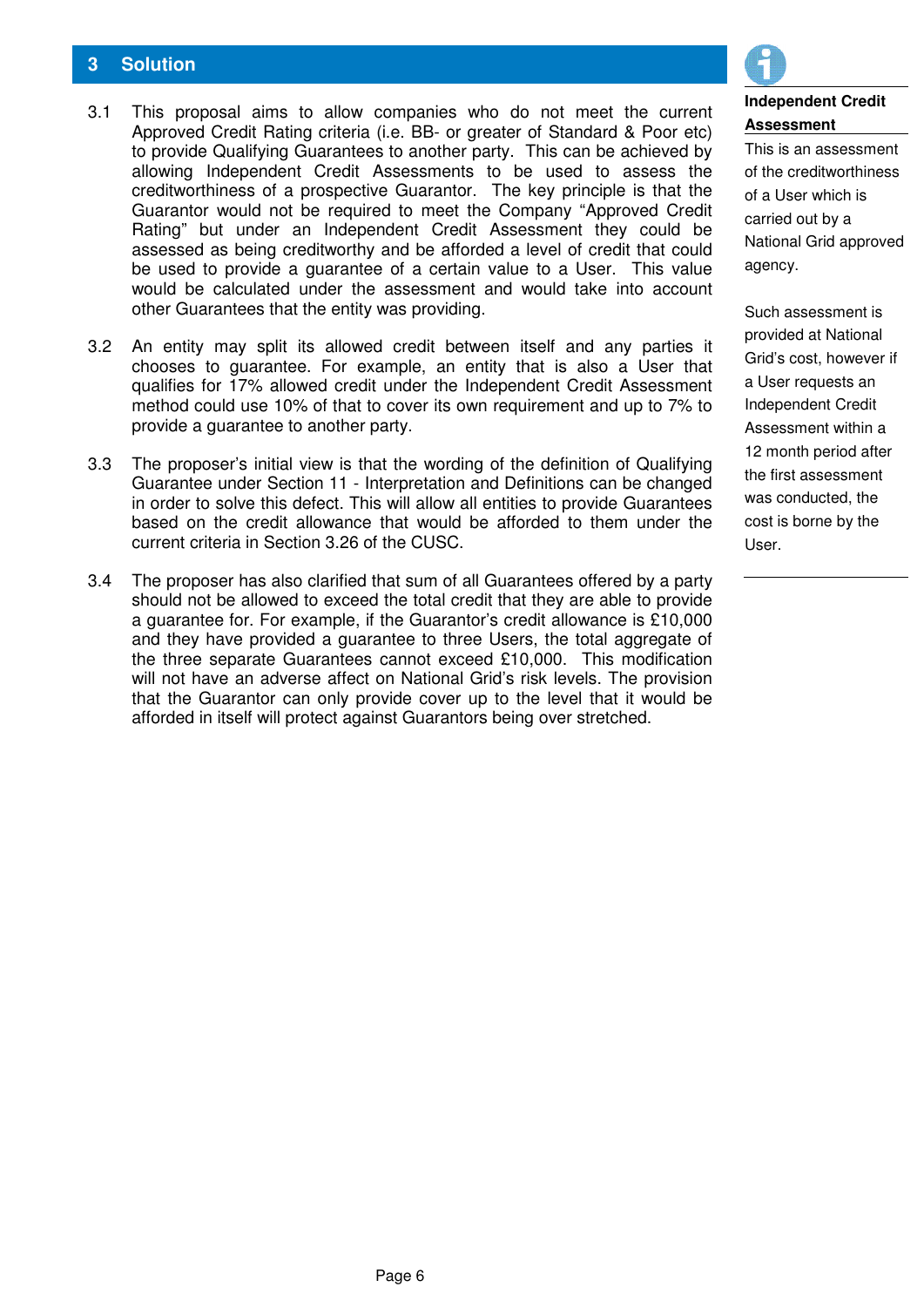## **4 Summary of Workgroup Discussions**

#### **Presentation of Proposal**

- 4.1 The proposer presented their proposal to the first Workgroup meeting on 24 May 2011 and explained the defect which the proposal addressed. The National Grid Representative also provided a presentation to the Workgroup which explained the current credit arrangements as set out in the CUSC. The Workgroup carried out the items within the Terms of Reference as set out below:
	- a) **What would happen if a Guarantor failed? Consider the situation where the Guarantor alone fails and where both Guarantor and a Counterparty covered by the relevant guarantee fail.**
- 4.2 The National Grid Representative stated that the standard process is already set out in the CUSC for such situations, whereby the User would have to provide replacement security within 48 hours of the credit of their Guarantor "failing". This is in accordance with paragraph 3.21.3 of the CUSC. The Workgroup debated whether the onus was on the Guarantor or the Counterparty to provide the notice to National Grid that the company had failed. The National Grid representative stated that the general onus would be on the Counterparty to provide the notice as they would be the party contracted with National Grid. However, traditionally, as guaranteeing companies are generally large, a change in their credit rating is normally flagged up. A Workgroup member noted that a Guarantor and a Counterparty would have their own internal business relationships therefore any change in the Guarantor's credit rating should be flagged up to the Counterparty, by the Guarantor as part of their bilateral arrangements. The Workgroup were satisfied that the current process of the onus being on the User to provide information to National Grid should remain.

## **b) How would the level of cover that the Guarantor can provide to a particular party, or parties, be calculated?**

- 4.3 The National Grid representative stated that the working practice was for the Guarantor to manage how it allocated their credit to a party or parties. National Grid would only monitor their credit limit to ensure that the counterparties did not exceed the level of cover that the Guarantor could provide. One Workgroup member asked whether a Counterparty could take priority over another depending on when a guarantee had been submitted.
- 4.4 At the second Workgroup meeting on 09 June 2011 the National Grid representative stated that there was not a concept of a priority list as it would be up to the Guarantor to manage their counterparties. Where a User's security requirement exceeded the Guarantor's allocated credit, the User would be notified. The Workgroup debated whether there should be a requirement for the Guarantor to provide a priority list to National Grid. This would provide clarity in situations where the credit allocation to the Guarantor had reduced which would impact their counterparties. By having a priority list, National Grid would be able to allocate any reductions to Users as per the instructions from the Guarantor. However, it could lead to an administrative burden on both National Grid and the Guarantor as they would have to keep such priority lists updated. In addition, if the Guarantor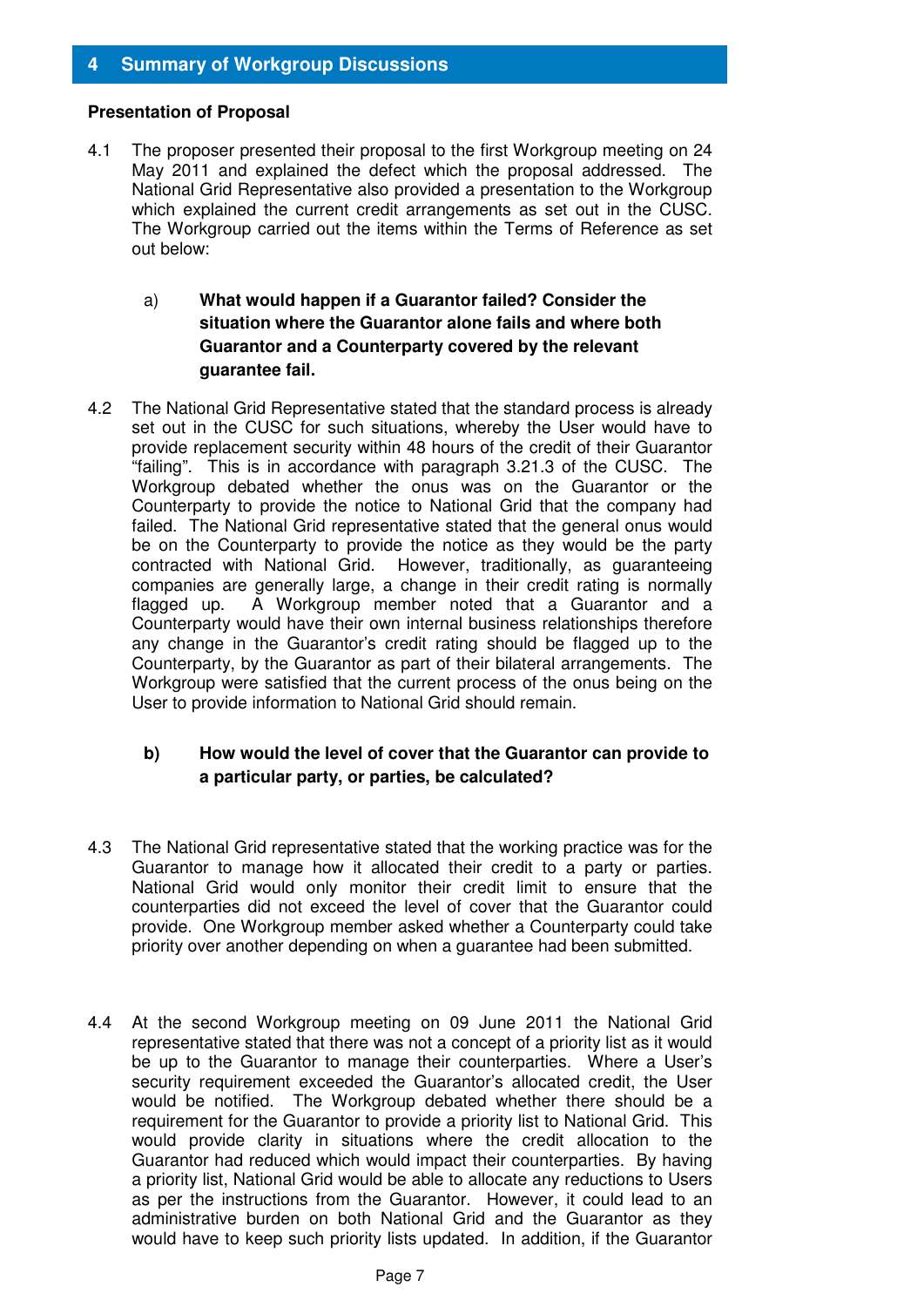was not a CUSC Party, then they may not have to abide by the requirements to provide a priority list.

4.5 An alternative suggestion by a Workgroup Member was to have a "last in first out" policy whereby the last User to have a guarantee provided by the Guarantor would automatically have their allocation reduced. However, this could prove to be discriminatory towards particular Users and could prejudge how the arrangements between the Guarantor and the Users it provides Guarantees to would work in these circumstances. The majority Workgroup view was that if a Guarantor's credit allowance reduced, each Users' credit allowance should also be reduced on a pro rata basis to prevent any such discrimination. This would also be easier to administer than a priority list. The Workgroup noted that each User would have to be notified by National Grid when a pro rata reduction was to occur.

## c) **Clarify where a Guarantor's credit allowance decreases, how it would impact cover on the counterparties which are dependent on the Guarantor.**

- 4.6 The Workgroup agreed that this point had been covered under item (a) whereby the onus would be on the User to provide National Grid with the information and to also provide an alternative form of security. The Workgroup also agreed that the credit allowance for each dependent User would be reduced equally on a pro rata basis. The National Grid representative stated that all companies who provide Guarantees are generally monitored on a continual basis to ensure National Grid's risk levels are not compromised.
- 4.7 One Workgroup member stated that an issue could arise whereby the reduction of a Guarantor's credit allowance could adversely affect a User, as under the rules of the CUSC they would only have 48 hours in order to provide sufficient security. This raised the question of whether the User could claim that the Guarantor had acted anti-competitively by putting it in this position. The Workgroup noted that this issue was outside of the scope of the proposal but agreed that it should be referenced with this consultation document as an issue that parties might wish to be aware of. (See paragraph 4.12).

## d) **Discuss the impact on a Counterparty if the Guarantor withdraws their guarantee (or transfers it to another Counterparty) and consider a process to be followed for the Guarantor and National Grid to do so**

- 4.8 The Workgroup agreed that this point was covered under point (a) and (b) whereby the User would have to provide an alternative form of security within 48 hours. The Workgroup also discussed whether there should be a cap for Guarantors. This would mean that where an entity provides a guarantee for more than one User, the aggregate value of all its Guarantees could not exceed the maximum credit that the entity could obtain itself in line with their credit allowance.
- 4.9 The National Grid representative stated that the DCUSA does have a cap whereby the aggregate total of all Guarantees cannot exceed their total credit allowance, as provided under Schedule 1, paragraph 2.20 of the DCUSA. Conversely, the UNC does not have a cap. At the Workgroup meeting on 9 June 2011, the Workgroup believed that a cap should be imposed as it would reduce the risk to National Grid, and potential of cost pass through to the electricity industry, associated with a Guarantor over stretching itself and providing too many Guarantees. This would also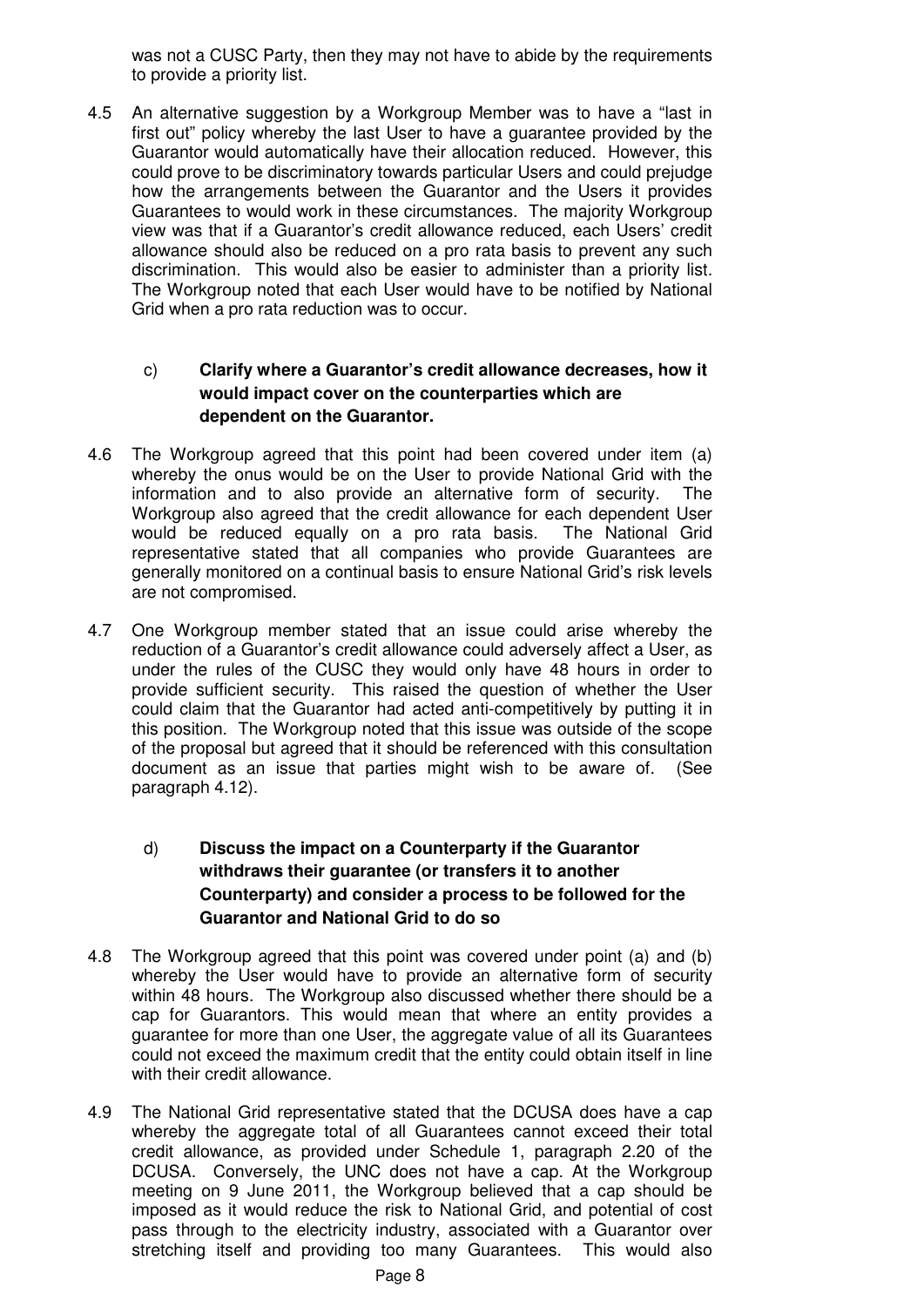provide alignment with the DCUSA. The Workgroup believed that this issue should be covered as a formal consultation question:

#### 4.10 **Do you believe that a cap should be imposed whereby the aggregate total of all Guarantees provided to other Users cannot exceed the total credit allowance for a Guarantor, less their own requirements?**

- 4.11 At the post consultation Workgroup meeting on 25 July 2011, it was noted that all four consultation responses believed that a cap should be imposed for the reasons outlined by the Workgroup. The Workgroup therefore agreed that the cap would form part of the original CMP197 modification. However, the consultation response from EDF was that there should not be a cap on those guarantors who already had an Approved Credit Rating due to them being more robust than those guarantors with a credit allowance defined by an Independent Credit Assessment. The National Grid representative stated that if such a cap was in place it would not affect any of the current guarantors with an Approved Credit Rating. Furthermore, historically, no party had exceeded the cap meaning the current guarantors would not be affected in any case. The Workgroup unanimously agreed that the cap should remain within CMP197 as it would reduce the risk to National Grid and the electricity industry.
- 4.12 A Workgroup member noted that if a Guarantor withdrew their guarantee this could force the Counterparty, in extremis, out of the market due to their inability to provide security. In this situation a question might arise as to the legality of the Guarantor's withdrawal of their guarantee under the provisions of the competition law. The Workgroup noted these comments and agreed these should be highlighted in the report however this was not a matter for CMP197. It is up to the Guarantor and the Counterparty to ensure the legality of any actions they take.
	- (e) **Take into account related credit developments within other codes including the Distribution Connection and Use of System Agreement and the Uniform Network Code to ensure that industry-wide best practice is maintained**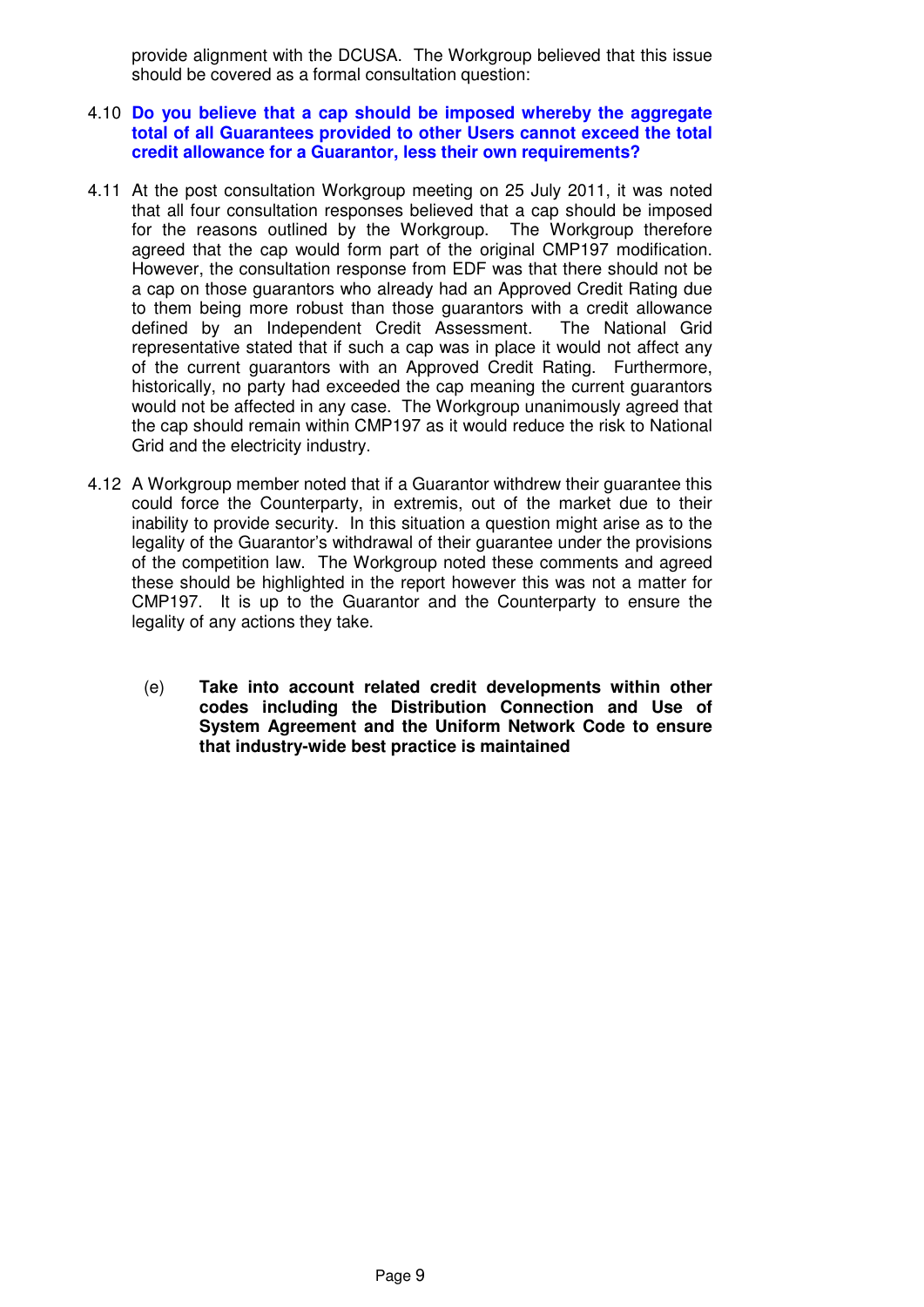- 4.13 The National Grid representative stated that both the DCUSA and UNC allowed Independent Credit Assessments for the provision of a Company Guarantee. The Workgroup also discussed whether payment history could be used to provide a Guarantee to another User. As mentioned in section 2 above, a User can accrue a credit rating based on their payment history. Under the CUSC and DCUSA, the payment history (or payment record factor) would increase each month depending on the payments made but the allowance would only be accrued up to a maximum of 5 years after which it would remain at that value. Under the UNC, the payment history could only accrue up to 2 years after which their credit allowance would decrease to zero and an alternative form of security would be required.
- 4.14 The Workgroup believed that payment history should not be allowed for entities to provide Qualifying Guarantees as it increased the risk to National Grid and to the industry as any costs could potentially be passed through. The view point of the Workgroup was that the payment history provisions were there to specifically assist Users with no credit rating and very little history to base an assessment on, with at least some level of Allowed Credit. It was felt that this was not a suitable method for assessing a potential Guarantor's credit worthiness. This also aligns with the DCUSA and the UNC as both codes do not allow payment history to be used to provide a Qualifying Guarantee. Nevertheless, the Workgroup felt that this issue should be covered by a consultation question.

#### 4.15 **Do you believe that payment history should be allowed for the provision of a Qualifying Guarantee?**

- 4.16 At the post consultation Workgroup meeting on 25 July 2011, it was noted that all four consultation responses believed that payment history should not be allowed for the provision of a Qualifying Guarantee. The reason was that this would increase the risk to National Grid and to the industry as discussed by the Workgroup.
- 4.17 In comparison with other codes, the BSC also does not allow any Qualifying Guarantee as they only accept letters of credit or cash. The reason is understood to be that Elexon administers the BSC and is a non profit organisation. Therefore, their risk levels would be increased if they allowed any form of Qualifying Guarantee.

## **Workgroup Alternative CUSC Modifications**

4.18 The Workgroup did not propose any Workgroup Alternative CUSC Modifications to the original proposal at any of the Workgroup meetings. There were also no Workgroup Alternative CUSC Modification Requests from the respondents.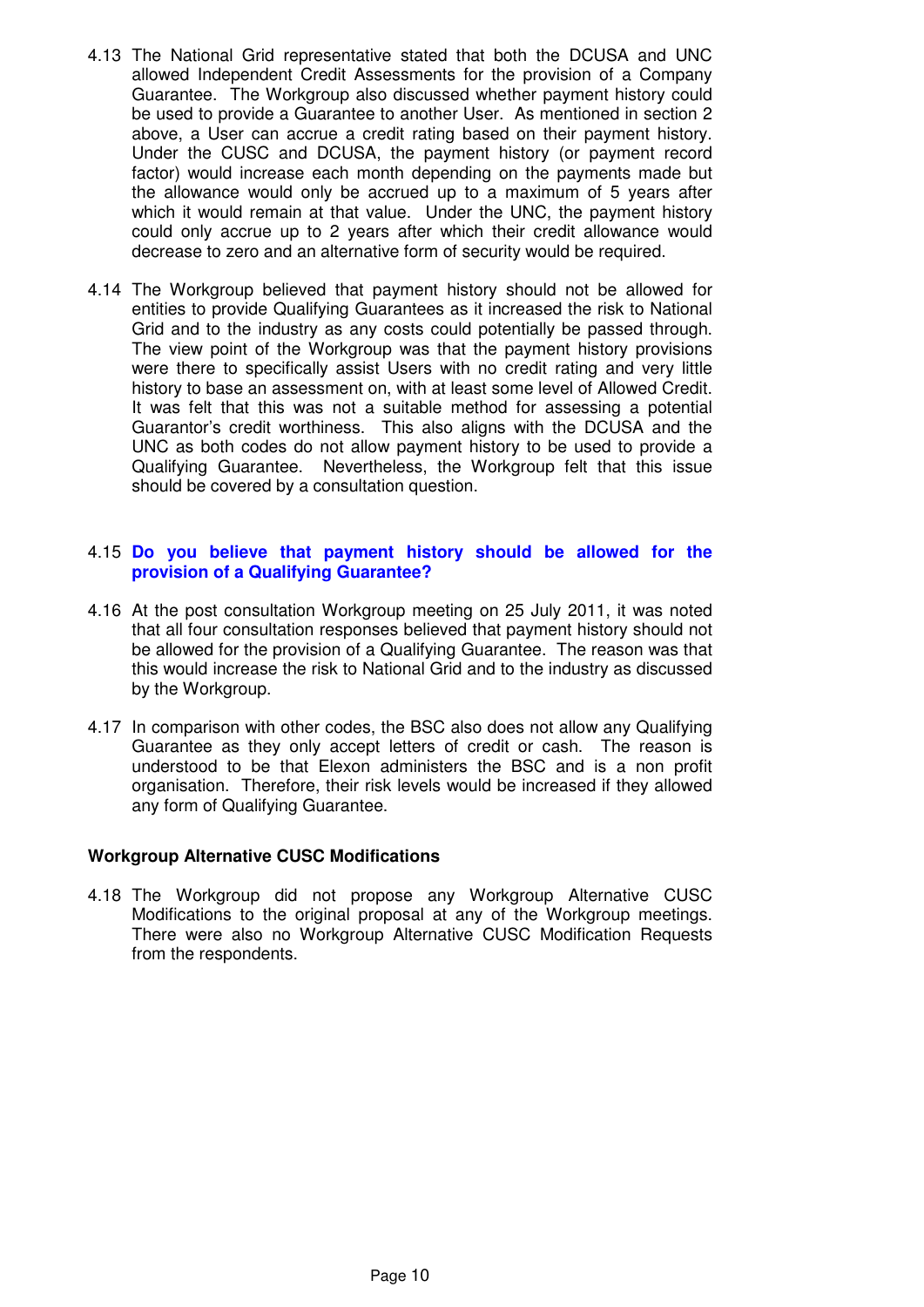## **5 Impacts**

## **Impact on the CUSC**

- 5.1 CMP197 requires amendments to the following parts of the CUSC:
	- Section 11 Interpretation and Definitions
	- Section 3 Use of System
- 5.2 The text required to give effect to the Original Proposal is contained in Annex 1 of this document.

#### **Impact on Greenhouse Gas Emissions**

5.3 Neither the proposer nor the Workgroup identified any material impact on Greenhouse Gas emissions.

## **Impact on Core Industry Documents**

5.4 Neither the proposer nor the Workgroup identified any impacts on Core Industry Documents.

## **Impact on other Industry Documents**

5.5 Neither the proposer nor the Workgroup identified any impacts on other Industry Documents.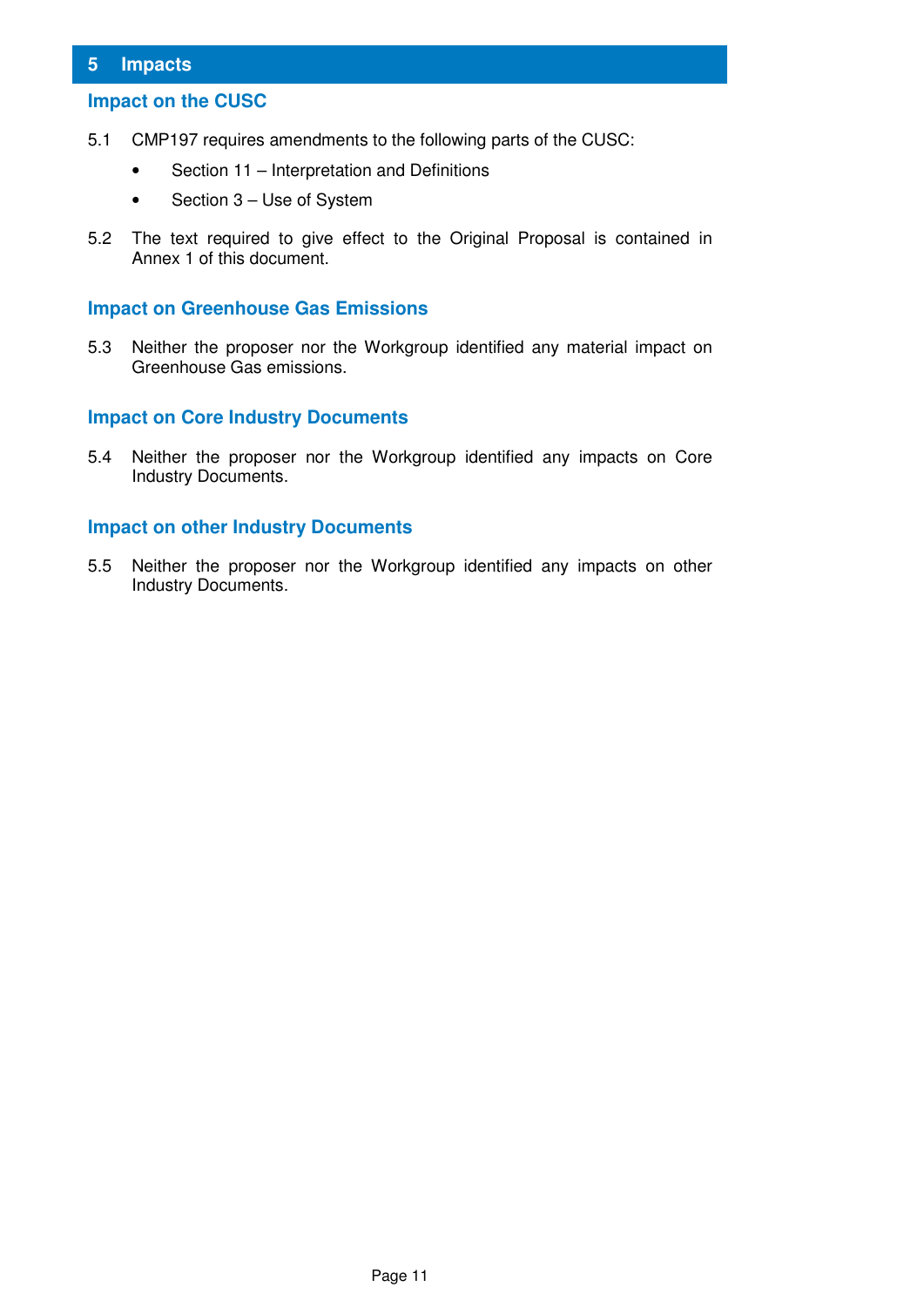## **6 Proposed Implementation**

- 6.1 The Workgroup propose that CMP197 should be implemented 10 Working Days after an Authority Decision.
- 6.2 One respondent to the Workgroup Consultation did not support the Modification; all other respondents to the Workgroup Consultation supported this implementation approach.

## **7 Views**

## **Workgroup Conclusion**

- 7.1 The Workgroup believes the Terms of Reference have been fulfilled and CMP197 has been fully considered. On 25 July 2011 the Workgroup voted on CMP197. The Workgroup voted with a 4 to 1 majority that CMP197 better facilitated the Applicable CUSC Objectives than the baseline and should be implemented
- 7.2 For reference the CUSC Objectives are:
	- (a) the efficient discharge by the licensee of the obligations imposed upon it under the Act and by this licence; and
	- (b) facilitating effective competition in the generation and supply of electricity, and (so far as consistent therewith) facilitating such competition in the sale, distribution and purchase of electricity.
- 7.3 The proposer believes that this proposal would better facilitate Applicable CUSC Objective (b). By allowing entities to use Independent Credit Assessments to achieve a level of credit that could be used to provide a guarantee of a certain value to another User, it would place smaller suppliers on a more even footing with larger suppliers. This would facilitate effective competition as it would reduce a potential perceived barrier to providing financial Guarantees.

## **National Grid Opinion**

7.4 National Grid supports the implementation of CMP197 on the basis that it better facilitates Applicable CUSC Objective (b) by helping smaller market participants and therefore will better facilitate competition.

## **Vote 1**

## 7.5 **Does CMP197 better facilitate the Applicable CUSC Objectives compared with the baseline?**

| Objective | 'a)                     | (b)                    |
|-----------|-------------------------|------------------------|
| Paul Mott | No. Independent Credit  | No. Reasons as set out |
|           | Assessments only        | for $(a)$              |
|           | provide ratings upon    |                        |
|           | request rather than     |                        |
|           | continually review each |                        |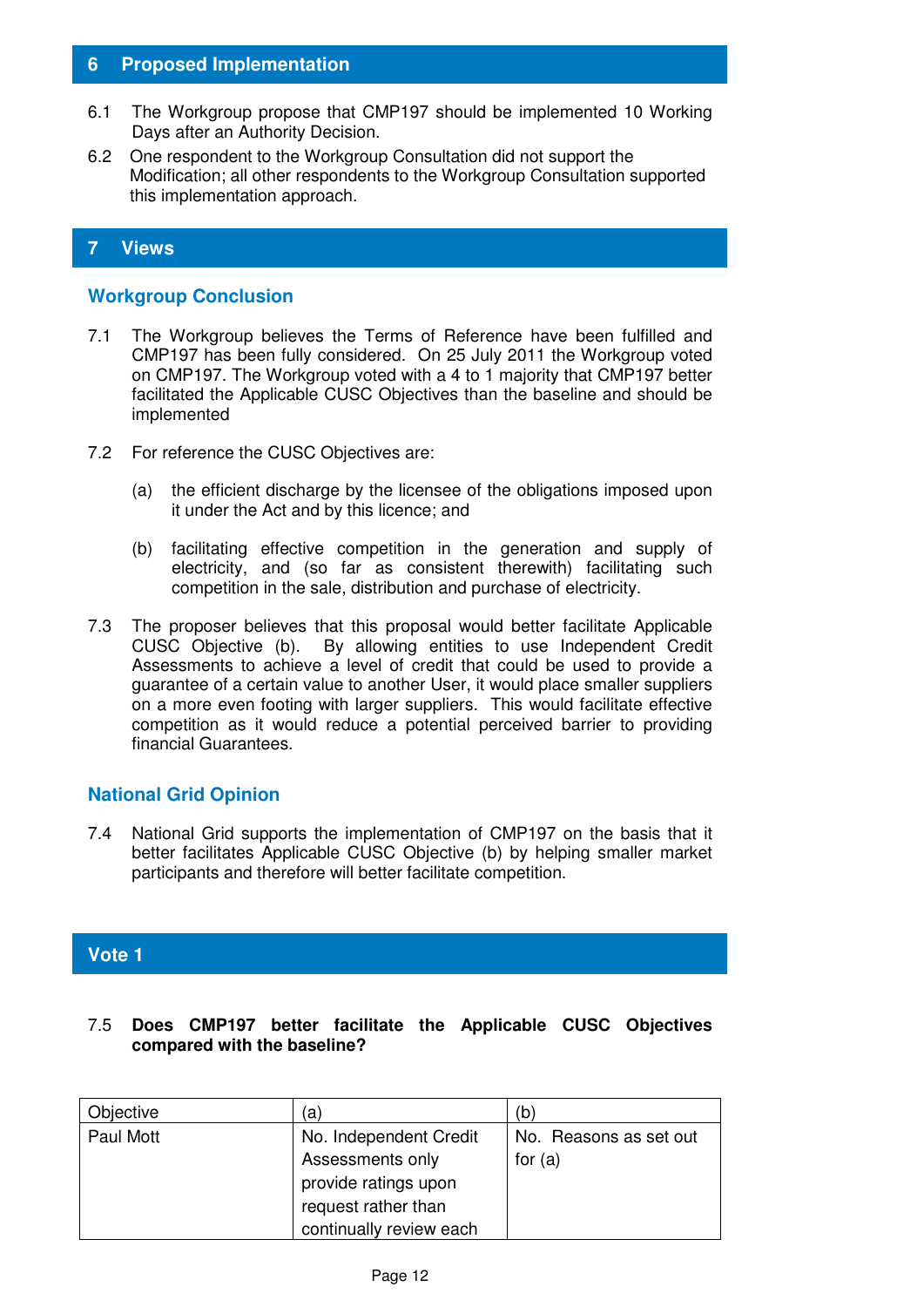|                      | User because they do not<br>have the resource to<br>track all parties.<br>Therefore this increases<br>the risk to other parties if<br>the User defaults. |                                                                                                                                                                         |
|----------------------|----------------------------------------------------------------------------------------------------------------------------------------------------------|-------------------------------------------------------------------------------------------------------------------------------------------------------------------------|
| Andy Clay            | <b>Neutral</b>                                                                                                                                           | Yes. It may marginally<br>increase the risk to other<br>parties but it does help<br>smaller participants which<br>will better facilitate<br>competition.                |
| <b>Esther Sutton</b> | <b>Neutral</b>                                                                                                                                           | Yes. Have concerns that<br>it may increase risk to<br>other parties but in the<br>interests of helping<br>smaller parties, it will<br>better facilitate<br>competition. |
| Phil Hayward         | <b>Neutral</b>                                                                                                                                           | Yes. It will help smaller<br>parties and better<br>facilitate competition                                                                                               |
| <b>Garth Graham</b>  | <b>Neutral</b>                                                                                                                                           | Yes. It will help smaller<br>parties and better<br>facilitate competition                                                                                               |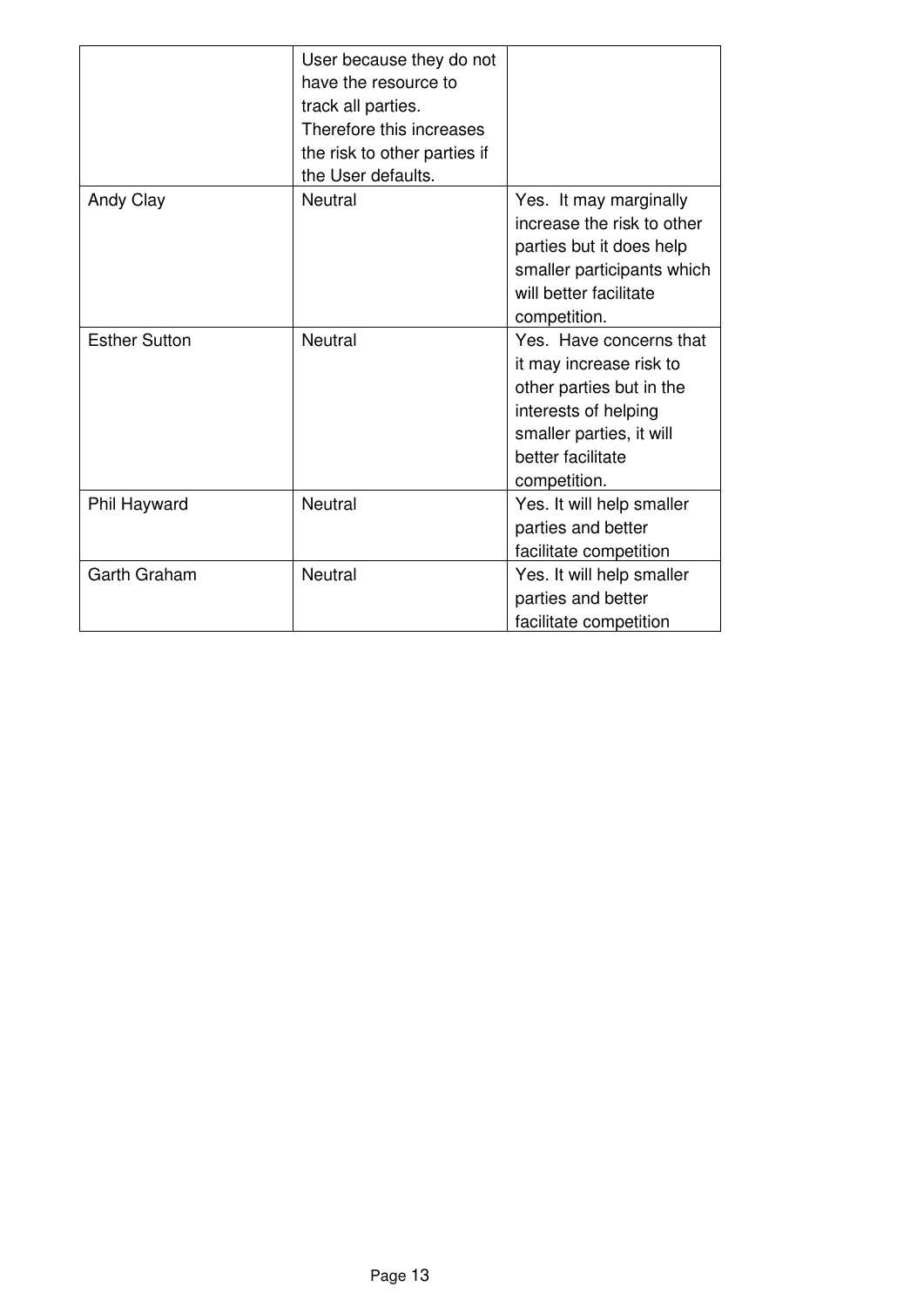## **Workgroup Consultation Responses**

8.1 The following table provides an overview of the representations received.

| No.            | <b>Respondent</b>                  | <b>Support</b> | <b>Better facilitates</b>                   | <b>Comments</b>                                                                                                                                                                                                                                                                                                                                                                                                                                                                               |
|----------------|------------------------------------|----------------|---------------------------------------------|-----------------------------------------------------------------------------------------------------------------------------------------------------------------------------------------------------------------------------------------------------------------------------------------------------------------------------------------------------------------------------------------------------------------------------------------------------------------------------------------------|
|                |                                    |                | <b>Applicable CUSC</b><br><b>Objectives</b> |                                                                                                                                                                                                                                                                                                                                                                                                                                                                                               |
| $\mathbf{1}$   | Scottish and<br>Southern<br>Energy | Yes            | Neutral under (a).<br>Yes under (b)         | • Believe that a cap<br>should be imposed<br>Believe that payment<br>$\bullet$<br>history should not be<br>allowed<br>If implemented, there<br>$\bullet$<br>may be merit in<br>National Grid carrying<br>out a post<br>implementation<br>review after a year<br>Note the potential<br>$\bullet$<br>competition law<br>aspects in relation to<br>a guarantee being<br>withdrawn which may<br>adversely affect the<br>User                                                                      |
| $\overline{2}$ | <b>EDF Energy</b>                  | <b>No</b>      | No under (a) and (b)                        | • Believe that a cap<br>should be imposed<br>Believe that payment<br>$\bullet$<br>history should not be<br>allowed<br>Increases financial<br>exposure to other<br>parties as there is<br>more risk<br>Independent credit<br>$\bullet$<br>agencies may not be<br>as robust as<br>approved credit rating<br>agencies as they do<br>not continuously<br>check the health of<br>firms<br>Do not believe there<br>should be a cap for<br>those guarantors who<br>have an approved<br>credit rating |
| 3              | E.ON                               | Yes            | Yes under (b)                               | Cautious support for                                                                                                                                                                                                                                                                                                                                                                                                                                                                          |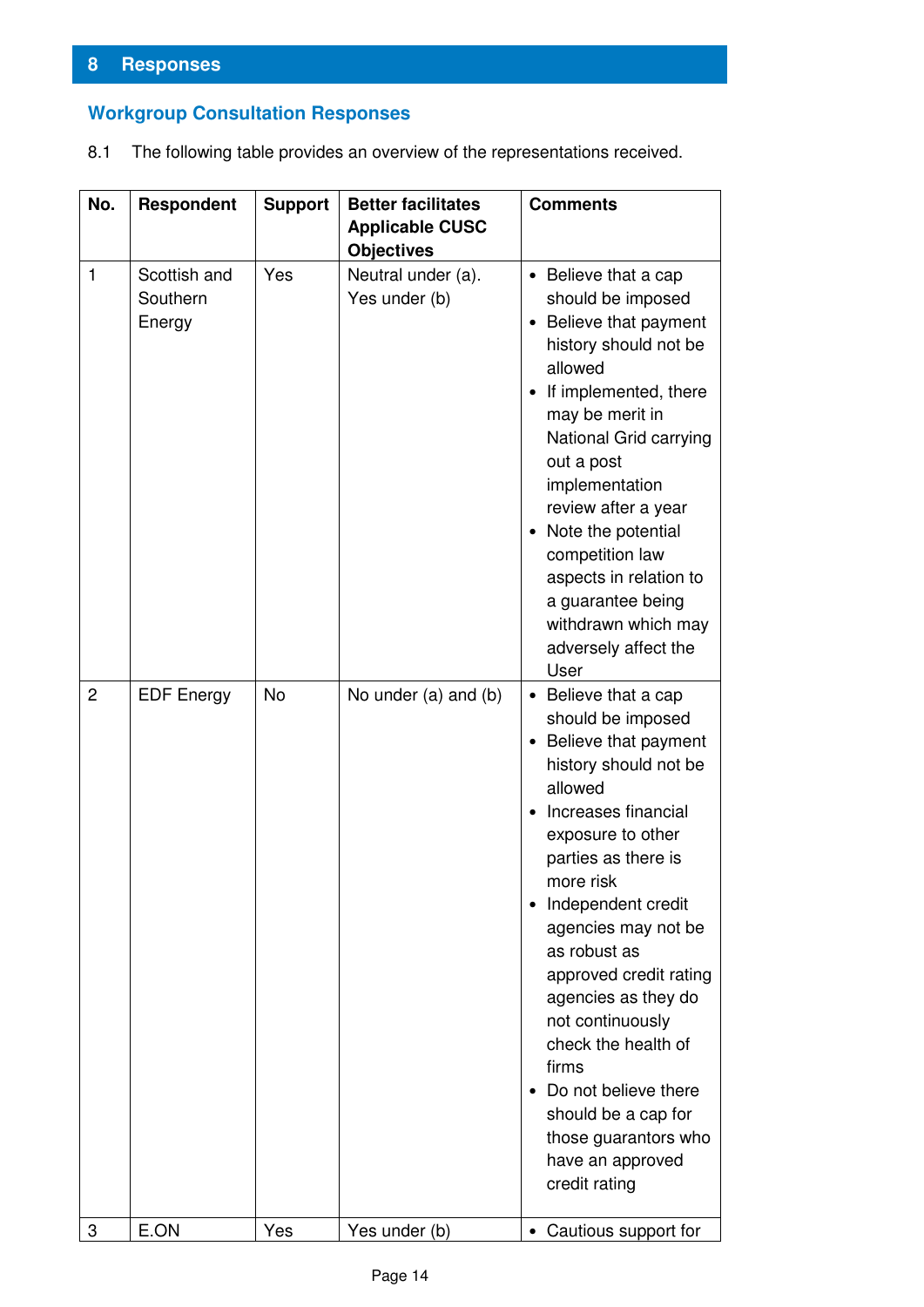| No. | <b>Respondent</b>      | <b>Support</b> | <b>Better facilitates</b><br><b>Applicable CUSC</b><br><b>Objectives</b> | <b>Comments</b>                                                                                                                                                                                                                                                                                                                                                                                      |
|-----|------------------------|----------------|--------------------------------------------------------------------------|------------------------------------------------------------------------------------------------------------------------------------------------------------------------------------------------------------------------------------------------------------------------------------------------------------------------------------------------------------------------------------------------------|
|     |                        |                |                                                                          | <b>CMP197</b><br>Need to maintain<br>safeguards to reduce<br>risk of costs being<br>incurred by other<br>parties<br>Believe that a cap<br>$\bullet$<br>should be imposed<br>which is consistent<br>with the DCUSA<br>Believe that payment<br>$\bullet$<br>history should not be<br>allowed which is<br>consistent with the<br><b>DCUSA</b><br>Possible detriment<br>$\bullet$<br>under objective (b) |
| 4   | First Hydro<br>Company | Yes            | Yes under (b)                                                            | • Believe that a cap<br>should be imposed<br>Believe that payment<br>$\bullet$<br>history should not be<br>allowed<br>Independent Credit<br>$\bullet$<br>Assessments should<br>be undertaken on a<br>regular basis to take<br>into account any<br>change in<br>creditworthiness of a<br>User                                                                                                         |

## **Code Administrator Consultation Responses**

8.2 The table below provides an overview of the representations received to the Code Administrator Consultation.

| No. | <b>Respondent</b> | <b>Support</b> | <b>Better facilitates</b><br><b>Applicable CUSC</b><br><b>Objectives</b> | <b>Comments</b>                                                                                                                                                                        |
|-----|-------------------|----------------|--------------------------------------------------------------------------|----------------------------------------------------------------------------------------------------------------------------------------------------------------------------------------|
|     | <b>EDF</b> Energy | No             | No under (b)                                                             | • Believe that<br>independent credit<br>reference agencies<br>do not continuously<br>check the financial<br>health of firms for<br>which they provide a<br>rating.<br>Guarantor may be |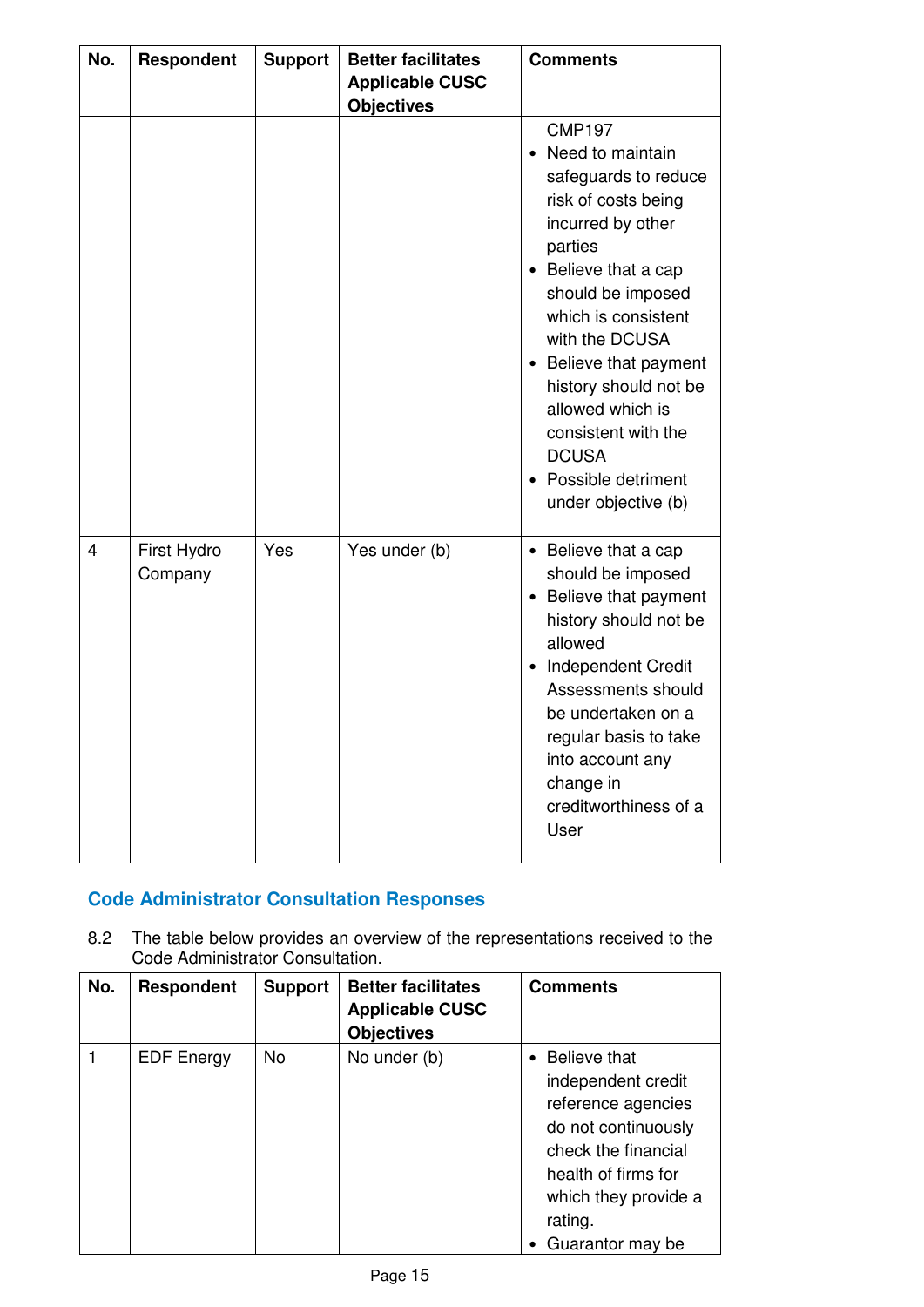| No.            | <b>Respondent</b> | <b>Support</b> | <b>Better facilitates</b><br><b>Applicable CUSC</b><br><b>Objectives</b> | <b>Comments</b>                                                                                                                                                                                                                                                                                                                                                                                                    |
|----------------|-------------------|----------------|--------------------------------------------------------------------------|--------------------------------------------------------------------------------------------------------------------------------------------------------------------------------------------------------------------------------------------------------------------------------------------------------------------------------------------------------------------------------------------------------------------|
|                |                   |                |                                                                          | well rated despite<br>poor financial health<br>which can increase<br>the risk to other<br>parties if the<br>guarantor failed<br>Will increase the risk<br>and cost of operating<br>in the sector and so<br>deter entry and<br>participation.<br>Concerns that it will<br>be difficult to ensure<br>that a counterparty<br>will notify National<br>Grid of a deterioration<br>in a Guarantor's<br>financial health. |
| $\overline{2}$ | <b>EON UK</b>     | Yes            | Yes under (b)                                                            | May assist smaller<br>parties in competing<br>in the market by<br>providing a more<br>affordable way of<br>providing credit<br>Recognise that it can<br>also have a<br>detrimental impact on<br>(b) by making the<br>credit arrangements<br>less robust and<br>increase risk to other<br>users if the guarantor<br>fails                                                                                           |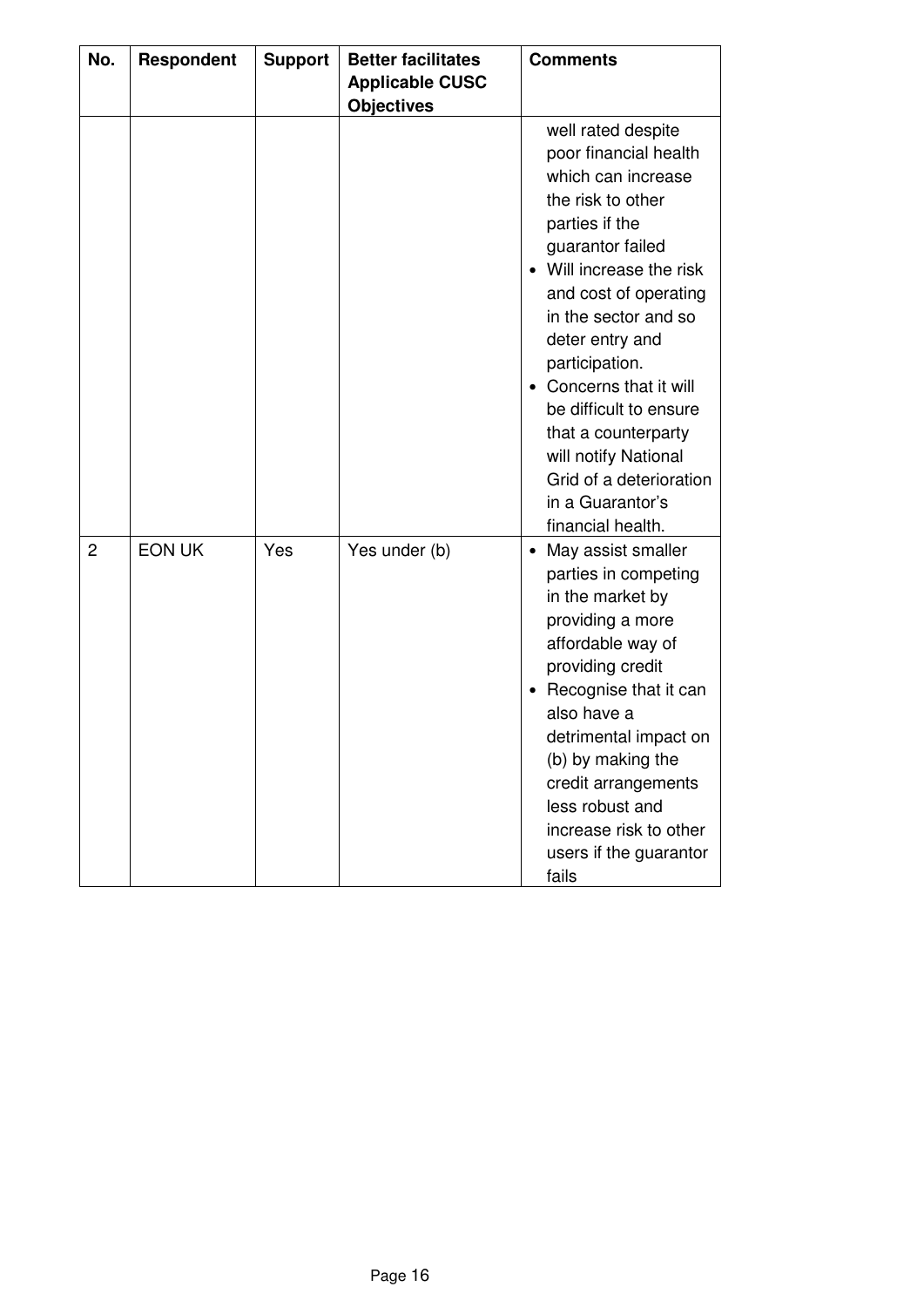#### **Section 11**

#### "**Qualifying Guarantee**"

a guarantee in favour of **The Company** in a form proposed by the **User** and agreed by **The Company** (whose agreement shall not be unreasonably withheld or delayed) and which is provided by:

(i) an entity which holds an **Approved Credit Rating** provided that such guarantee cannot secure a sum greater than the level of **User's Allowed Credit** that would be available to that entity in accordance with Paragraph 3.26.2 if it was a **User**; or

(ii) an entity with an **Independent Credit Assessment** provided that such guarantee cannot secure a sum greater than the level of **User's Allowed Credit**  that would be available to that entity in accordance with Paragraph 3.26.6 if it was a **User**; and

(iii) which in either case does not, when aggregated with all other **Qualifying Guarantees** provided by that entity, exceed (a) the level of **User's Allowed Credit** that would be available to that entity in accordance with Paragraph 3.26 if it was a **User** or (b) if the entity is a **User** the level of **User's Allowed Credit** available to it in accordance with Paragraph 3.26 less any amount relied on by the **User** in respect of its own requirements.

#### "**Independent Credit Assessment**"

an assessment of the creditworthiness of a **User** or entity by an **Approved Agency** as nominated by the **User** or entity obtained in accordance with Paragraph 3.26.7, 3.26.8 and 3.26.9;

## **Section 3**

- 3.21.5 (c) subject to the entity issuing the **Qualifying Guarantee** continuing to have an **Approved Credit Rating** or **Credit Assessment Score** for an amount at least equal to the required **Security Amount** applicable to it (less its balance on the **Escrow Account**) provide **The Company** with confirmation from the issuing entity that the validity of the **Qualifying Guarantee** has been extended for a period of not less than 6 months on the same terms and otherwise for such amount as is required by this Part III; or
- 3.21.7(b) If the entity providing the **User's Qualifying Guarantee** ceases to have an **Approved Credit Rating** or **Credit Assessment Score** for an amount at least equal to the required **Security Amount** (less the User's balance on the **Escrow Account**) the **User** shall forthwith procure a replacement **Qualifying Guarantee** from an entity with such a credit rating or a **Letter of Credit** or a **Bilateral Insurance Policy** or an **Insurance Performance Bond** or an **Independent Security Arrangement** or transfer to **The Company** cash to be credited to the **Escrow Account**.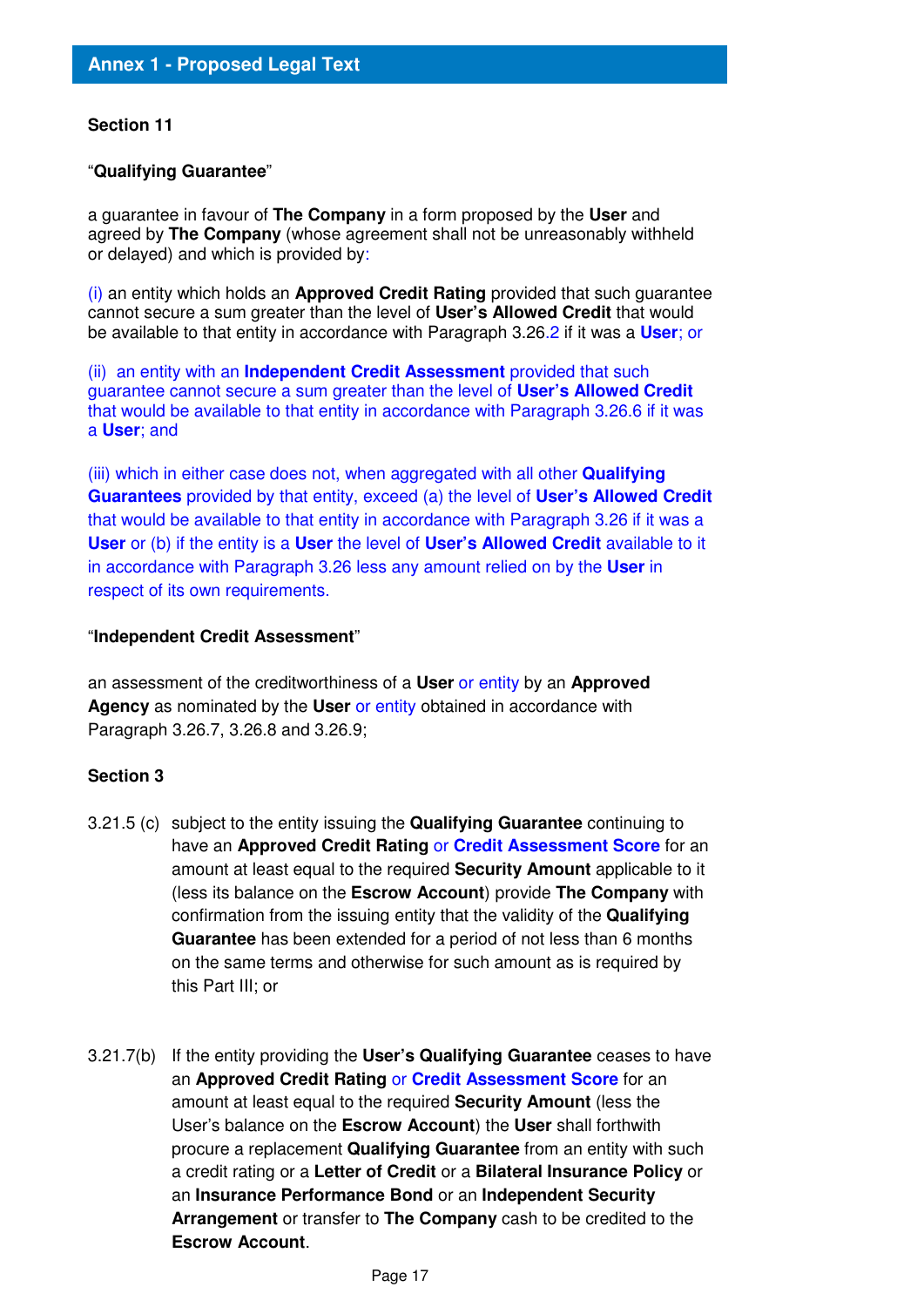3.22.11(e) **The Company** becomes aware that any entity providing a **Qualifying Guarantee** or a **Bilateral Insurance Policy** or an **Insurance Performance Bond** or an **Independent Security Arrangement** in relation to that **User** which has not expired shall cease to meet the **Requirements** in the case of a **Bilateral Insurance Policy** or an **Insurance Performance Bond** or an **Independent Security Arrangement** or in the case of a **Qualifying Guarantee** cease to have an **Approved Credit Rating** or **Credit Assessment Score** for an amount at least equal to the required **Security Amount** (less its balance on the **Escrow Account**); or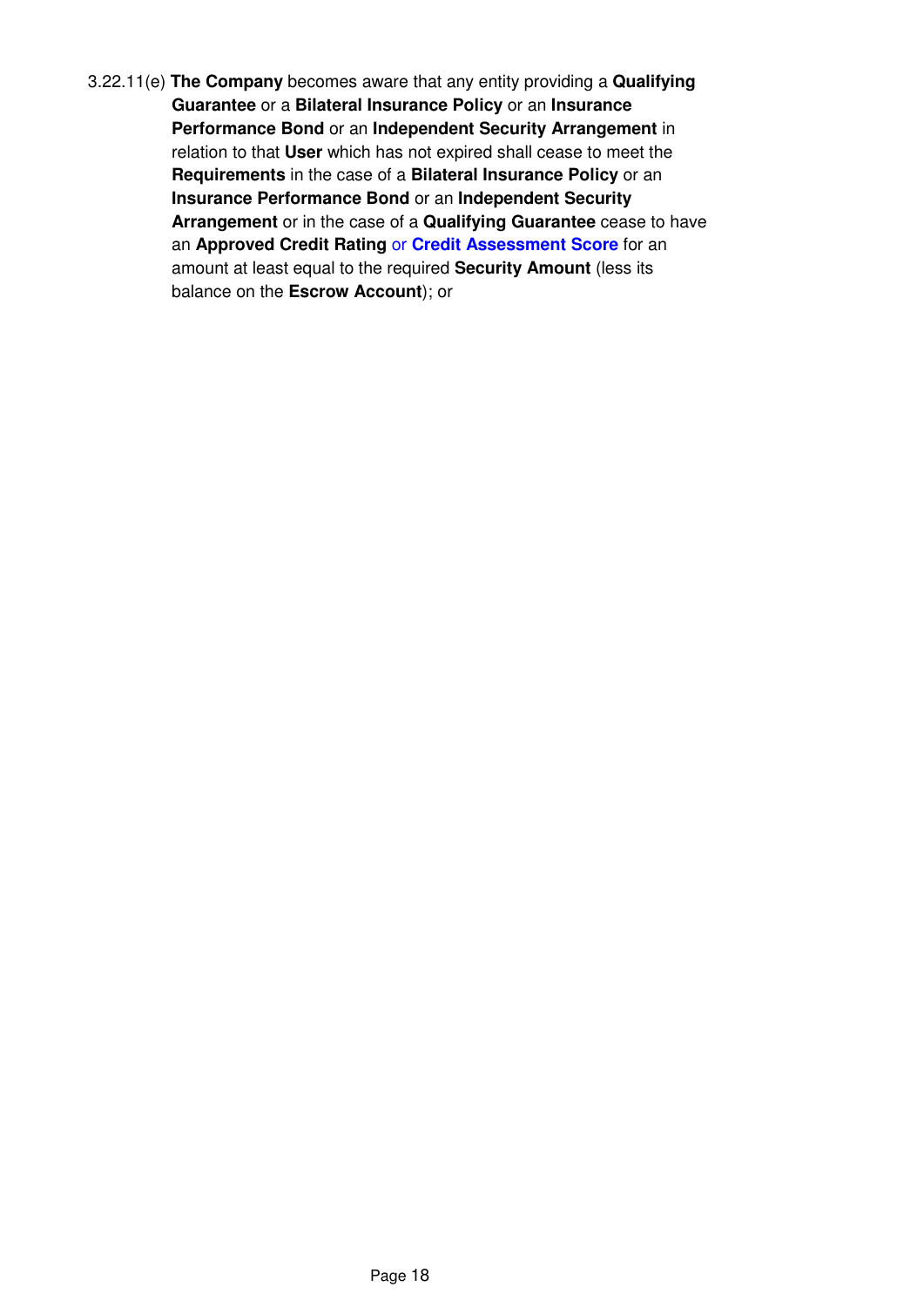TERMS OF REFERENCE FOR CMP197 WORKGROUP **RESPONSIBILITIES** 

- 1. The Workgroup is responsible for assisting the CUSC Modifications Panel in the evaluation of CUSC Modification Proposal CMP197 Amendment to Qualifying Guarantor tabled by Opus Energy at the Modifications Panel meeting on 06 May 2011.
- 2. The proposal must be evaluated to consider whether it better facilitates achievement of the Applicable CUSC Objectives. These can be summarised as follows:
	- (a) the efficient discharge by the Licensee of the obligations imposed on it by the Act and the Transmission Licence; and
	- (b) facilitating effective competition in the generation and supply of electricity, and (so far as consistent therewith) facilitating such competition in the sale, distribution and purchase of electricity.
- 3. It should be noted that additional provisions apply where it is proposed to modify the CUSC Modification provisions, and generally reference should be made to the Transmission Licence for the full definition of the term.

## SCOPE OF WORK

- 4. The Workgroup must consider the issues raised by the Modification Proposal and consider if the proposal identified better facilitates achievement of the Applicable CUSC Objectives.
- 5. In addition to the overriding requirement of paragraph 4, the Workgroup shall consider and report on the following specific issues:
	- a) What would happen if a Guarantor failed? Consider the situation where the Guarantor alone fails and where both Guarantor and a Counterparty covered by the relevant guarantee fail.
	- b) How would the level of cover that the Guarantor can provide to a particular party, or parties, be calculated?
	- c) Clarify where a Guarantor's credit allowance decreases, how it would impact cover on the counterparties which are dependent on the Guarantor.
	- d) [Related to this is a process for NG and the counterparties / guarantor where the guarantor chooses to change from guaranteeing Party A to Party B – need a process of 'transition'.]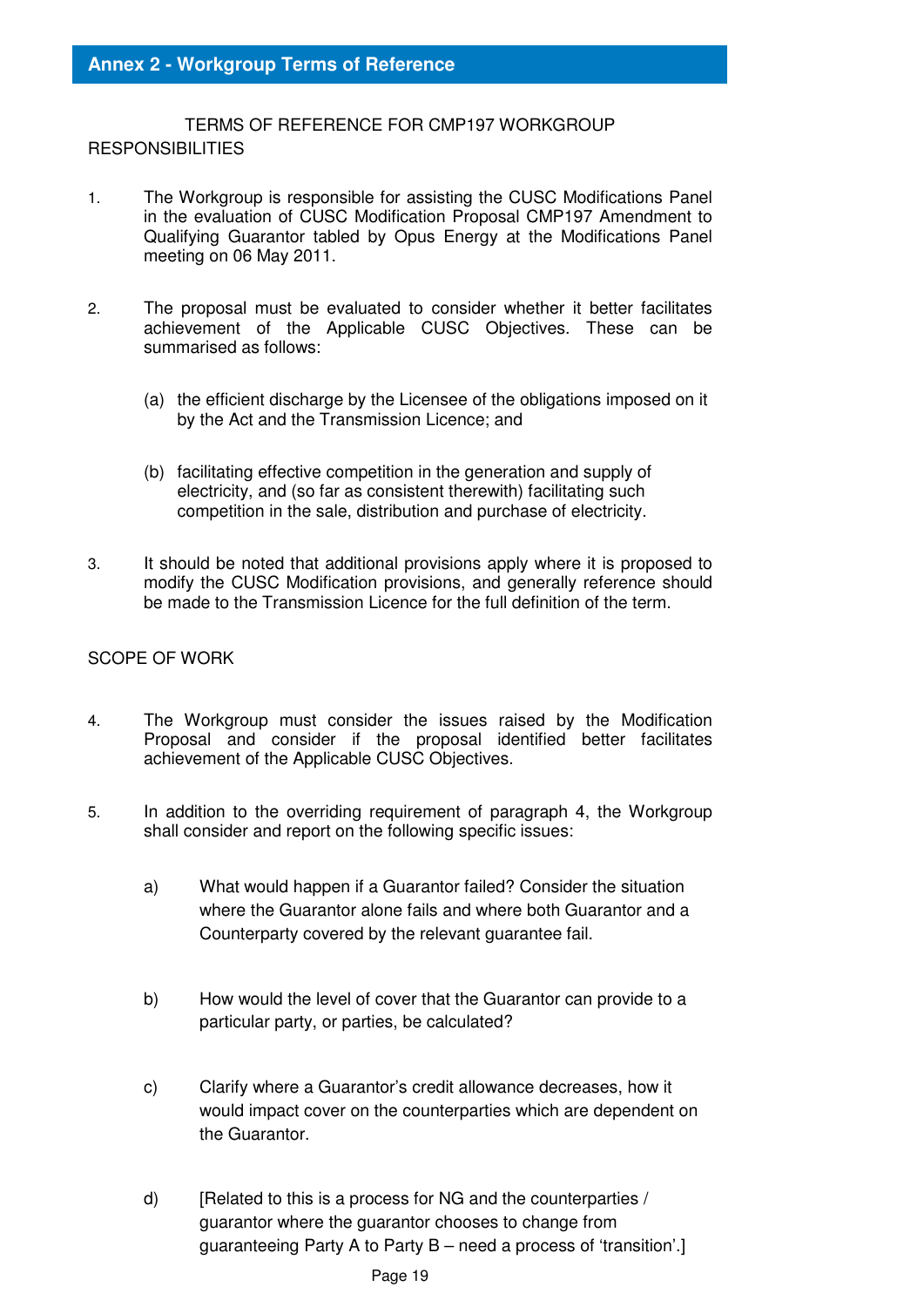Discuss the impact on a Counterparty if the Guarantor withdraws their guarantee (or transfers it to another Counterparty) and consider a process to be followed for the Guarantor and National Grid to do so

- e) Take into account related credit developments within other codes including the Distribution Connection and Use of System Agreement and the Uniform Network Code to ensure that industrywide best practice is maintained
- 6. The Workgroup is responsible for the formulation and evaluation of any Workgroup Alternative CUSC Modifications (WACMs) arising from Group discussions which would, as compared with the Modification Proposal or the current version of the CUSC, better facilitate achieving the Applicable CUSC Objectives in relation to the issue or defect identified.
- 7. The Workgroup should become conversant with the definition of Workgroup Alternative CUSC Modification which appears in Section 11 (Interpretation and Definitions) of the CUSC. The definition entitles the Group and/or an individual member of the Workgroup to put forward a WACM if the member(s) genuinely believes the WACM would better facilitate the achievement of the Applicable CUSC Objectives, as compared with the Modification Proposal or the current version of the CUSC. The extent of the support for the Modification Proposal or any WACM arising from the Workgroup's discussions should be clearly described in the final Workgroup Report to the CUSC Modifications Panel.
- 8. Workgroup members should be mindful of efficiency and propose the fewest number of WACMs possible.
- 9. All proposed WACMs should include the Proposer(s)'s details within the final Workgroup report, for the avoidance of doubt this includes WACMs which are proposed by the entire Workgroup or subset of members.
- 10. There is an obligation on the Workgroup to undertake a period of Consultation in accordance with CUSC 8.17. The Workgroup Consultation period shall be for a period of 15 Working Days as determined by the Modifications Panel.
- 11. Following the Consultation period the Workgroup is required to consider all responses including any WG Consultation Alternative Requests. In undertaking an assessment of any WG Consultation Alternative Request, the Workgroup should consider whether it better facilitates the Applicable CUSC Objectives than the current version of the CUSC.

As appropriate, the Workgroup will be required to undertake any further analysis and update the original Modification Proposal and/or WACMs. All responses including any WG Consultation Alternative Requests shall be included within the final report including a summary of the Workgroup's deliberations and conclusions. The report should make it clear where and why the Workgroup chairman has exercised his right under the CUSC to progress a WG Consultation Alternative Request or a WACM against the majority views of Workgroup members. It should also be explicitly stated where, under these circumstances, the Workgroup chairman is employed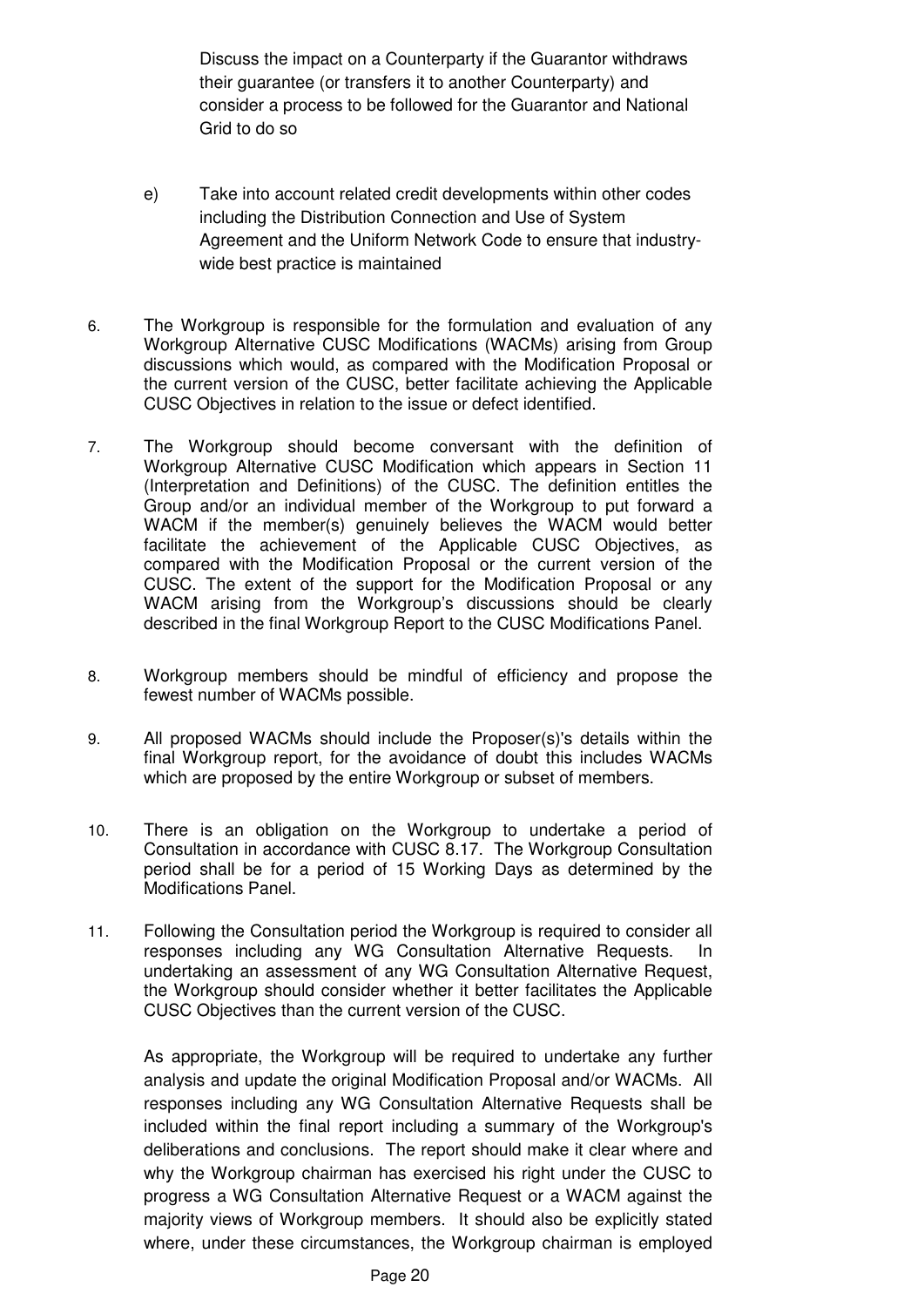by the same organisation who submitted the WG Consultation Alternative Request.

12. The Workgroup is to submit its final report to the Modifications Panel Secretary on 18 August 2011 for circulation to Panel Members. The final report conclusions will be presented to the CUSC Modifications Panel meeting on 26 August 2011.

#### MEMBERSHIP

13. It is recommended that the Workgroup has the following members:

| Role                       | Name                 | Representing         |
|----------------------------|----------------------|----------------------|
| Chairman                   | Paul Jones           | E.ON                 |
| <b>National Grid</b>       | Andy Clay            | <b>National Grid</b> |
| Representative*            |                      |                      |
| Industry                   | Garth Graham         | <b>SSE</b>           |
| Representatives*           |                      |                      |
|                            | Paul Mott            | <b>EDF</b>           |
|                            | Philip Hayward       | Opus Energy          |
|                            | <b>Esther Sutton</b> | E.ON                 |
| Authority                  | <b>Abid Sheikh</b>   | Ofgem                |
| Representative             |                      |                      |
| <b>Technical Secretary</b> | Steve Lam            | <b>National Grid</b> |
| <b>Observers</b>           |                      |                      |

NB: A Workgroup must comprise at least 5 members (who may be Panel

Members). The roles identified with an asterisk in the table above

contribute toward the required quorum, determined in accordance with

paragraph 14 below.

- 14. The chairman of the Workgroup and the Modifications Panel Chairman must agree a number that will be quorum for each Workgroup meeting. The agreed figure for CMP197 is that at least 5 Workgroup members must participate in a meeting for quorum to be met.
- 15. A vote is to take place by all eligible Workgroup members on the Modification Proposal and each WACM. The vote shall be decided by simple majority of those present at the meeting at which the vote takes place (whether in person or by teleconference). The Workgroup chairman shall not have a vote, casting or otherwise]. There may be up to three rounds of voting, as follows:
	- Vote 1: whether each proposal better facilitates the Applicable CUSC Objectives;
	- Vote 2: where one or more WACMs exist, whether each WACM better facilitates the Applicable CUSC Objectives than the original Modification Proposal;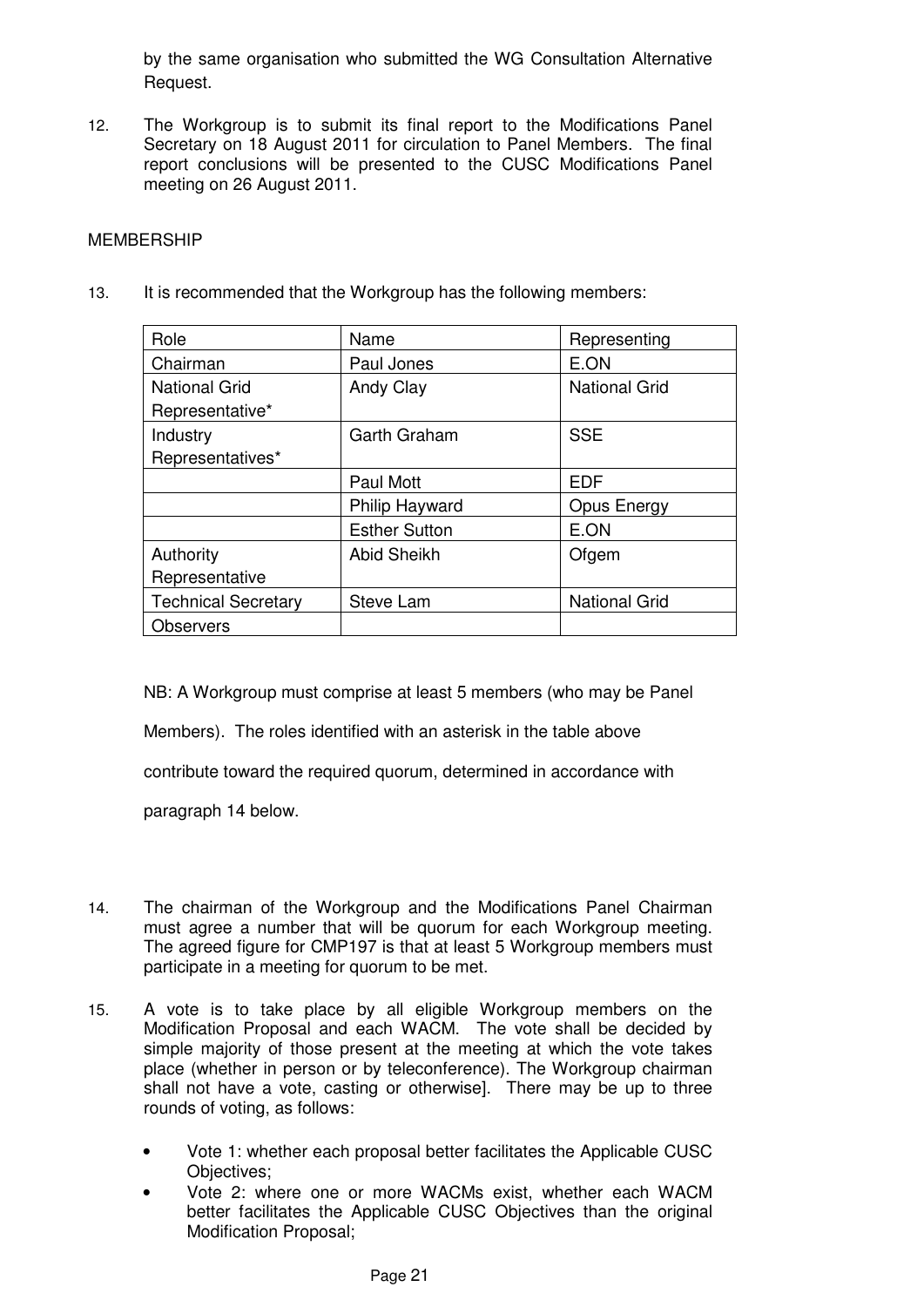• Vote 3: which option is considered to BEST facilitate achievement of the Applicable CUSC Objectives. For the avoidance of doubt, this vote should include the existing CUSC baseline as an option.

The results from the vote and the reasons for such voting shall be recorded in the Workgroup report in as much detail as practicable.

- 16. It is expected that Workgroup members would only abstain from voting under limited circumstances, for example where a member feels that a proposal has been insufficiently developed. Where a member has such concerns, they should raise these with the Workgroup chairman at the earliest possible opportunity and certainly before the Workgroup vote takes place. Where abstention occurs, the reason should be recorded in the Workgroup report.
- 17. Workgroup members or their appointed alternate are required to attend a minimum of 50% of the Workgroup meetings to be eligible to participate in the Workgroup vote.
- 18. The Technical Secretary shall keep an Attendance Record for the Workgroup meetings and circulate the Attendance Record with the Action Notes after each meeting. This will be attached to the final Workgroup report.
- 19. The Workgroup membership can be amended from time to time by the CUSC Modifications Panel.

## RELATIONSHIP WITH MODIFICATIONS PANEL

- 20. The Workgroup shall seek the views of the Modifications Panel before taking on any significant amount of work. In this event the Workgroup chairman should contact the Modifications Panel Secretary.
- 21. The Workgroup shall seek the Modifications Panel's advice if a significant issue is raised during the Consultation process which would require a second period of Consultation in accordance with 8.20.17 of the CUSC.
- 22. Where the Workgroup requires instruction, clarification or guidance from the Modifications Panel, particularly in relation to their Scope of Work, the Workgroup chairman should contact the Modifications Panel Secretary.

## MEETINGS

23. The Workgroup shall, unless determined otherwise by the Modifications Panel, develop and adopt its own internal working procedures and provide a copy to the Panel Secretary for each of its Modification Proposals.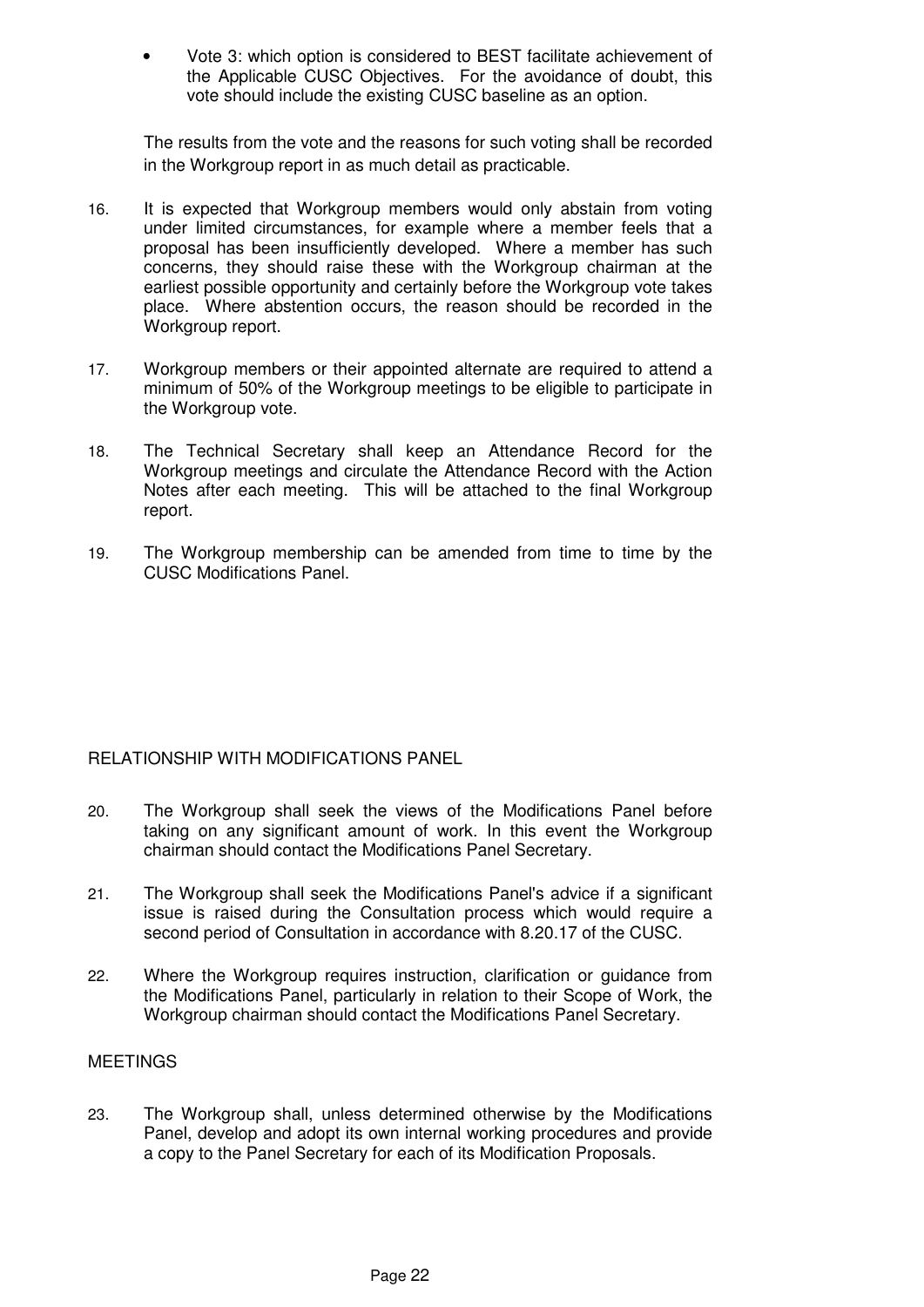8.2.1

## 8.2.2 REPORTING

- 24. The Workgroup chairman shall prepare a final report to the August 2011 Modifications Panel responding to the matters set out in the Terms of Reference, including all Workgroup Consultation Reponses and Alternative Requests.
- 25. A draft Workgroup Report must be circulated to Workgroup members with not less than five Business Days given for comments, unless all Workgroup members agree to three Business Days.
- 26. Any unresolved comments within the Workgroup must be reflected in the final Workgroup Report.
- 27. The chairman (or another member nominated by him) will present the Workgroup report to the Modifications Panel as required.

## **Appendix 1: Indicative Workgroup Timeline**

The following timetable is suggested for progressing the CMP197 Workgroup

| Date      | Task                                             |
|-----------|--------------------------------------------------|
| 06-May-11 | Proposal raised                                  |
| 24-May-11 | 1st Workgroup meeting                            |
| 09-Jun-11 | 2nd Workgroup meeting                            |
|           | Issue draft Workgroup consultation for Workgroup |
| 15-Jun-11 | comment                                          |
|           | Deadline for comments on draft Workgroup         |
| 22-Jun-11 | Consultation                                     |
| 23-Jun-11 | Publish Workgroup consultation (for 3 weeks)     |
| 14-Jul-11 | Deadline for responses to Workgroup consultation |
| 25-Jul-11 | Post consultation Workgroup meeting              |
| 28-Jul-11 | Circulate draft Workgroup Report                 |
| 04-Aug-11 | Deadline for comment on draft Workgroup Report   |
| 18-Aug-11 | Submit Workgroup Report to Panel Secretary       |
| 26-Aug-11 | Present Workgroup Report to Panel                |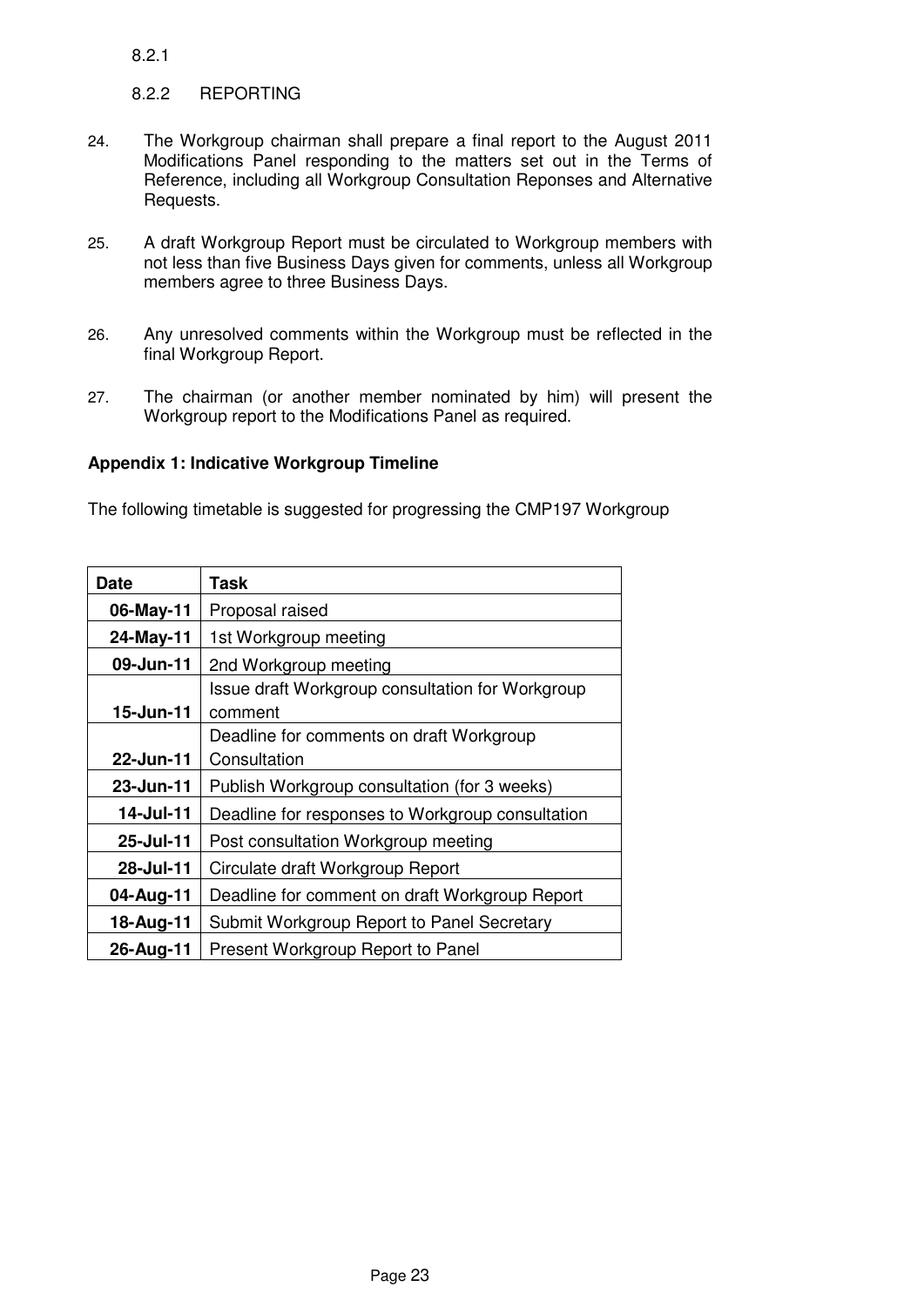## **CUSC Modification Proposal Form | CMP197**

Title of the CUSC Modification Proposal: **(mandatory by Proposer)**

**Amendment to Qualifying Guarantor** 

Submission Date **(mandatory by Proposer)**

## **15th April 2011**

Description of the CUSC Modification Proposal **(mandatory by Proposer)**

**Our proposal is to allow companies who do not meet the current Approved Credit Rating criteria (i.e. BB- or greater of Standard & Poor etc) to provide guarantees. Based on our reading of the CUSC document we should only need to change the wording of the definition of Qualifying Guarantee under Section 11 - Interpretation and Definitions in order to effect this change. This will allow all entities to provide guarantees based on the credit that would be afforded to them under the current criteria in Section 3.26 of the CUSC.** 

**For example, an entity that qualifies for 17% allowed credit under the Independent Credit Assessment method could use 10% of that to cover its own requirement and up to 7% to provide a guarantee to another party.** 

Description of Issue or Defect that CUSC Modification Proposal seeks to Address: **(mandatory by Proposer)**

**Entities that are offered credit under an Approved Credit Rating are entitled to provide a Qualifying Guarantee, whereas entities that are offered credit under other methods (e.g. Independent Credit Assessments) are not. This is discriminatory towards smaller suppliers who are typically not large enough to establish an Approved Credit Rating and therefore often use other methods.** 

**This modification will not have an adverse affect on National Grid's risk levels. The provision that the guarantor can only provide cover up to the level that it would be afforded in itself will still protect against non-creditworthy entities offering guarantees. Furthermore, it should be specified that if an entity offers multiple guarantees, then the sum of the value of these guarantees may not exceed the total amount of credit that the guaranteeing party is able to offer.** 

**This modification will bring the CUSC in line with other NWO provisions, as legislated by the DCUSA. Please see attached for the relevant sections of the DCUSA.**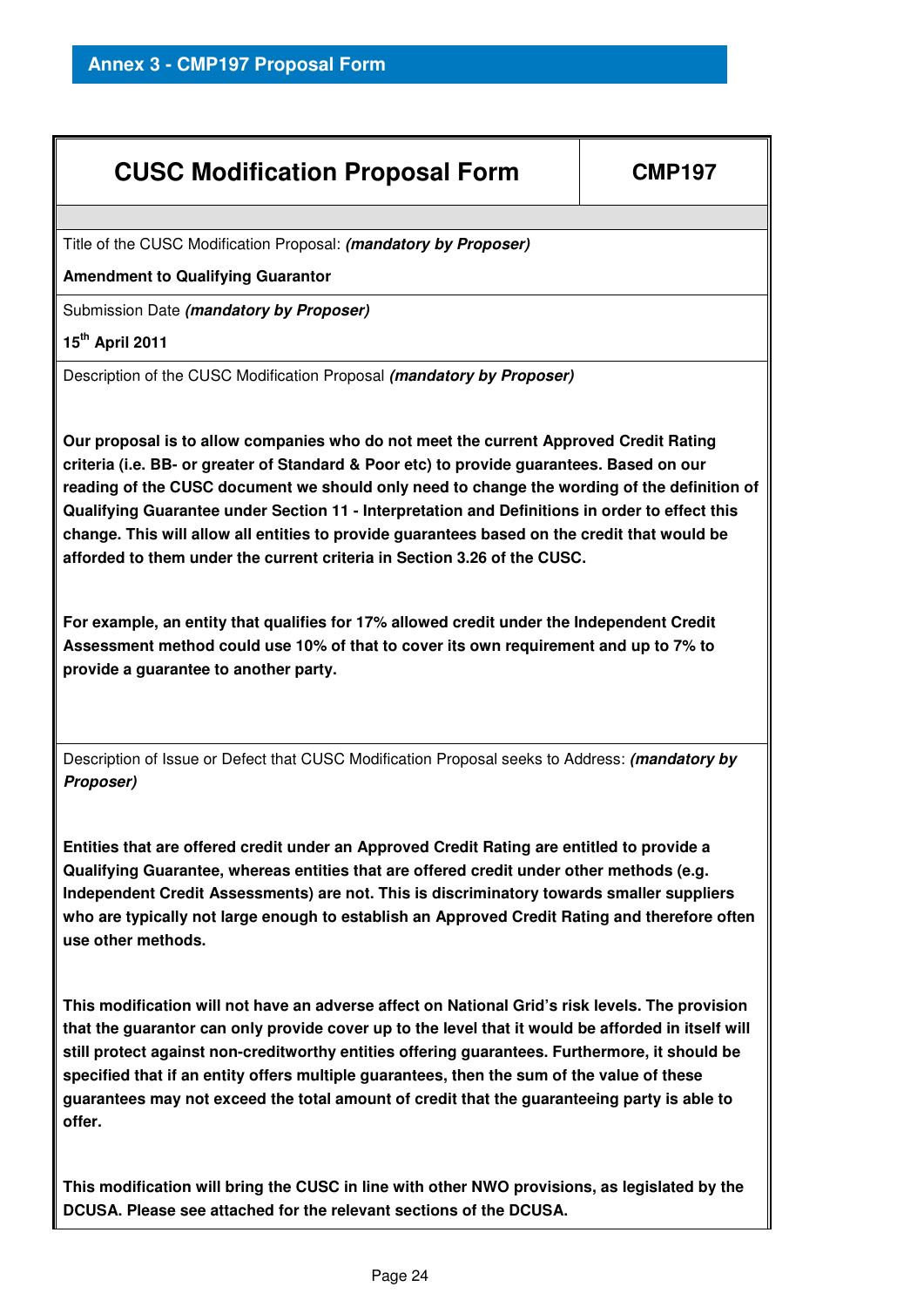| Impact on the CUSC (this should be given where possible)                                                                                                                                                                                                                                                                                                                                                                                                                                                                                                                                                                                                                                                                                    |
|---------------------------------------------------------------------------------------------------------------------------------------------------------------------------------------------------------------------------------------------------------------------------------------------------------------------------------------------------------------------------------------------------------------------------------------------------------------------------------------------------------------------------------------------------------------------------------------------------------------------------------------------------------------------------------------------------------------------------------------------|
| In Section 11 - Interpretation and Definitions of the CUSC, the following section to be<br>amended as highlighted                                                                                                                                                                                                                                                                                                                                                                                                                                                                                                                                                                                                                           |
| "Qualifying Guarantee"<br>a guarantee in favour of The Company in a form proposed by the User and agreed by The<br><b>Company</b> (whose agreement shall not be unreasonably withheld or delayed) and which is<br>provided by an entity which holds an Approved Credit Rating another entity provided that<br>such guarantee cannot secure a sum greater than the level of User's Allowed Credit that<br>would be available to that entity in accordance with Paragraph 3.26 if it was a User;<br>Also, wording will need to be introduced somewhere to make it clear that sum of all<br>guarantees offered by a party making use of this would not be allowed to exceed the total<br>credit that they are able to provide a guarantee for. |
| Do you believe the CUSC Modification Proposal will have a material impact on Greenhouse                                                                                                                                                                                                                                                                                                                                                                                                                                                                                                                                                                                                                                                     |
| Gas Emissions? Yes/No (assessed in accordance with Authority Guidance - see guidance notes for                                                                                                                                                                                                                                                                                                                                                                                                                                                                                                                                                                                                                                              |
| website link)                                                                                                                                                                                                                                                                                                                                                                                                                                                                                                                                                                                                                                                                                                                               |
| No                                                                                                                                                                                                                                                                                                                                                                                                                                                                                                                                                                                                                                                                                                                                          |
| Impact on Core Industry Documentation. Please tick the relevant boxes and provide<br>any supporting information (this should be given where possible)                                                                                                                                                                                                                                                                                                                                                                                                                                                                                                                                                                                       |
| No                                                                                                                                                                                                                                                                                                                                                                                                                                                                                                                                                                                                                                                                                                                                          |
| <b>BSC</b>                                                                                                                                                                                                                                                                                                                                                                                                                                                                                                                                                                                                                                                                                                                                  |
| <b>Grid Code</b>                                                                                                                                                                                                                                                                                                                                                                                                                                                                                                                                                                                                                                                                                                                            |
| <b>STC</b>                                                                                                                                                                                                                                                                                                                                                                                                                                                                                                                                                                                                                                                                                                                                  |
| Other                                                                                                                                                                                                                                                                                                                                                                                                                                                                                                                                                                                                                                                                                                                                       |
| (please specify)                                                                                                                                                                                                                                                                                                                                                                                                                                                                                                                                                                                                                                                                                                                            |
|                                                                                                                                                                                                                                                                                                                                                                                                                                                                                                                                                                                                                                                                                                                                             |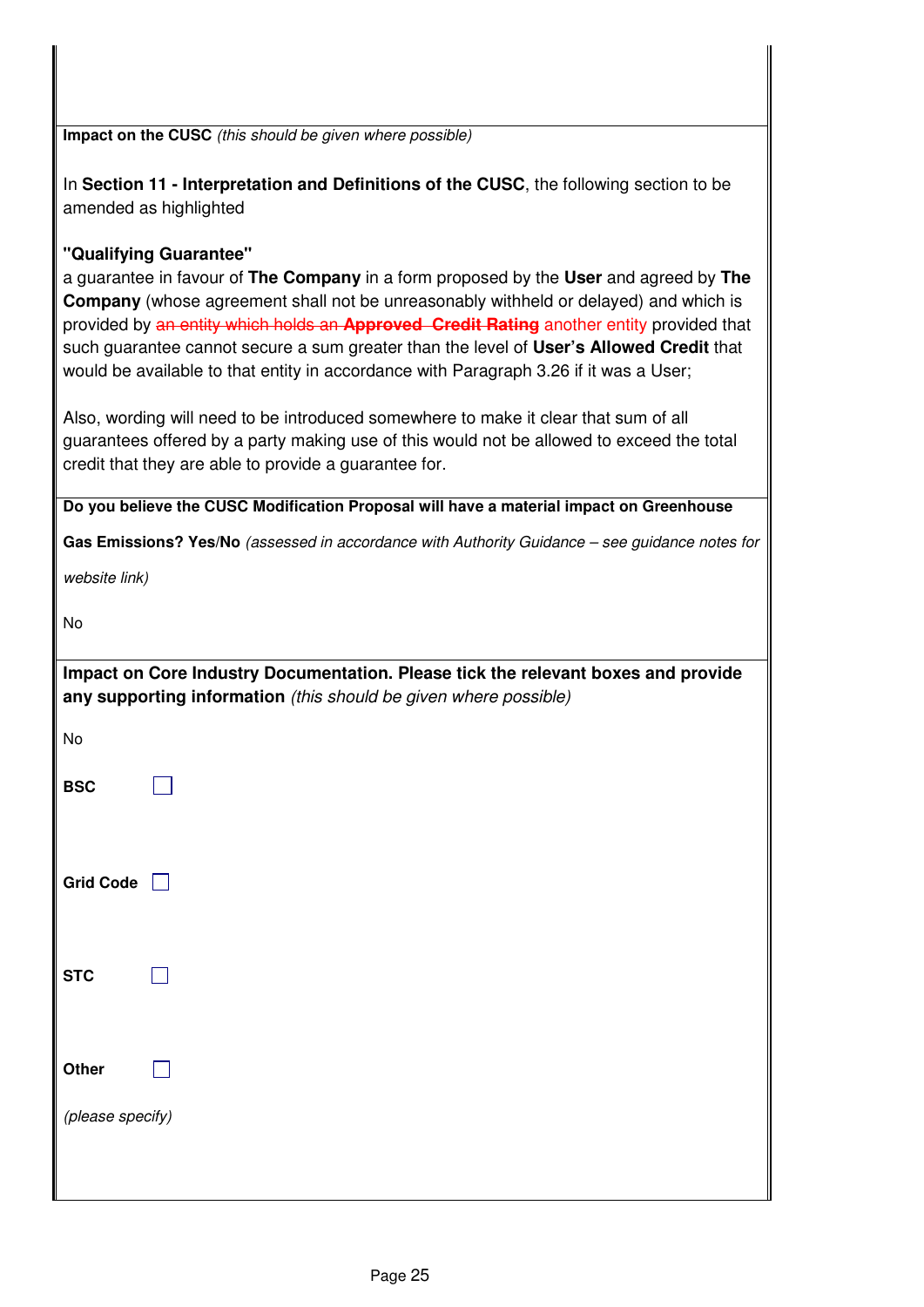**Urgency Recommended: Yes / No** (optional by Proposer) No

**Justification for Urgency Recommendation** (mandatory by Proposer if recommending progression as an Urgent Modification Proposal)

**Self-Governance Recommended: Yes / No** (mandatory by Proposer) No

**Justification for Self-Governance Recommendation** (Mandatory by Proposer if recommending progression as Self-governance Modification Proposal)

**Should this CUSC Modification Proposal be considered exempt from any ongoing Significant Code Reviews?** (Mandatory by Proposer in order to assist the Panel in deciding whether a Modification Proposal should undergo a SCR Suitability Assessment) No

**Impact on Computer Systems and Processes used by CUSC Parties:** (this should be given where possible)

**None envisaged** 

**Details of any Related Modification to Other Industry Codes** (where known): **A similar modification to the Gas UNC:** Modification 0360 - Removal of Credit Rating Restrictions from Definition of Parent Company **is currently at Workgroup stage** 

Justification for CUSC Modification Proposal with Reference to Applicable CUSC Objectives: **(mandatory by proposer)**

Please tick the relevant boxes and provide justification:

**(a) the efficient discharge by The Company of the obligations imposed upon it by the Act and the Transmission Licence** 

**(b) facilitating effective competition in the generation and supply of electricity, and (so far as consistent therewith) facilitating such competition in the sale, distribution and purchase of electricity.** 

**This proposal would better fulfil objective b). Allowing this method of credit cover would remove a clause which could restrict creditworthy small suppliers and force them to use more costly methods of credit cover. This change would therefore place smaller suppliers on a more even footing with larger suppliers and thereby increase fair competition.** 

These are defined within the National Grid Electricity Transmission plc Licence under Standard Condition C10, paragraph 1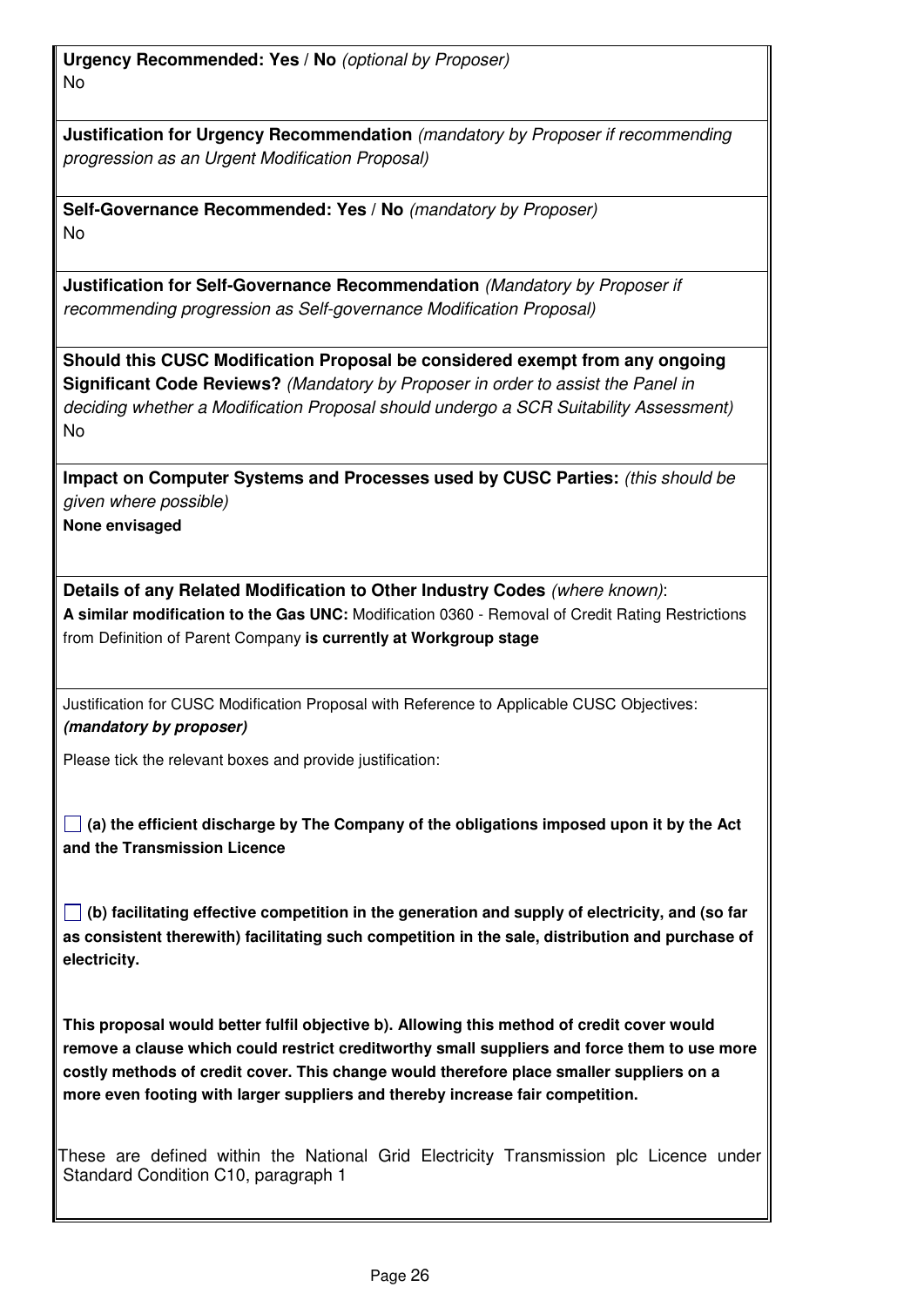| <b>Details of Proposer:</b><br>(Organisation Name) | <b>OPUS Energy Ltd</b>        |  |  |
|----------------------------------------------------|-------------------------------|--|--|
| Capacity in which the CUSC                         |                               |  |  |
| Modification Proposal is being proposed:           | <b>CUSC Party</b>             |  |  |
|                                                    |                               |  |  |
| (i.e. CUSC Party, BSC Party or                     |                               |  |  |
| "National Consumer Council")                       |                               |  |  |
| Details of Proposer's                              | <b>Philip Hayward</b>         |  |  |
| <b>Representative:</b>                             |                               |  |  |
| Name:                                              | <b>Opus Energy Ltd</b>        |  |  |
| Organisation:                                      | 0845 4379406                  |  |  |
| Telephone Number:                                  | Philip.hayward@opusenergy.com |  |  |
| Email Address:                                     |                               |  |  |
| <b>Details of Representative's</b>                 |                               |  |  |
| Alternate:                                         | Louise Boland                 |  |  |
| Name:                                              | Opus Energy Ltd               |  |  |
| Organisation:                                      | 0845 2937230                  |  |  |
| Telephone Number:                                  | Louise.boland@opusenergy.com  |  |  |
| Email Address:                                     |                               |  |  |
| Attachments (Yes/No): No                           |                               |  |  |
| If Yes, Title and No. of pages of each Attachment: |                               |  |  |
| Yes                                                |                               |  |  |
| DCUSA Schedule 1 Extracts, 1 page                  |                               |  |  |

Attachment

## **Schedule 1 of the DCUSA**

Credit Allowance Where Credit Support is Provided by a Third Party

2.19 Where credit support is provided for the User through a Qualifying Guarantee by a third party (the Credit Support Provider), the maximum Credit Allowance assigned to the User shall be calculated in accordance with Paragraph 2.3, but substituting the Credit Support Provider for the User in all such calculations. Where the value of the Qualifying Guarantee is lower than the Credit Allowance calculated pursuant to Version 4.3 Schedule 1 250 2.3, the User's actual Credit Allowance shall be the maximum value of the Qualifying Guarantee.

2.20 Where a Credit Support Provider provides a Qualifying Guarantee for the User and for other users of the Company's Distribution System, the aggregate of all Qualifying Guarantees so offered shall not exceed the maximum Credit Allowance that could be determined for that Credit Support Provider pursuant to Paragraph 2.3.

2.21 Where the User disputes the Company's calculation of Value at Risk or the Credit Allowance, the provisions of Paragraph 8 of this Schedule shall apply.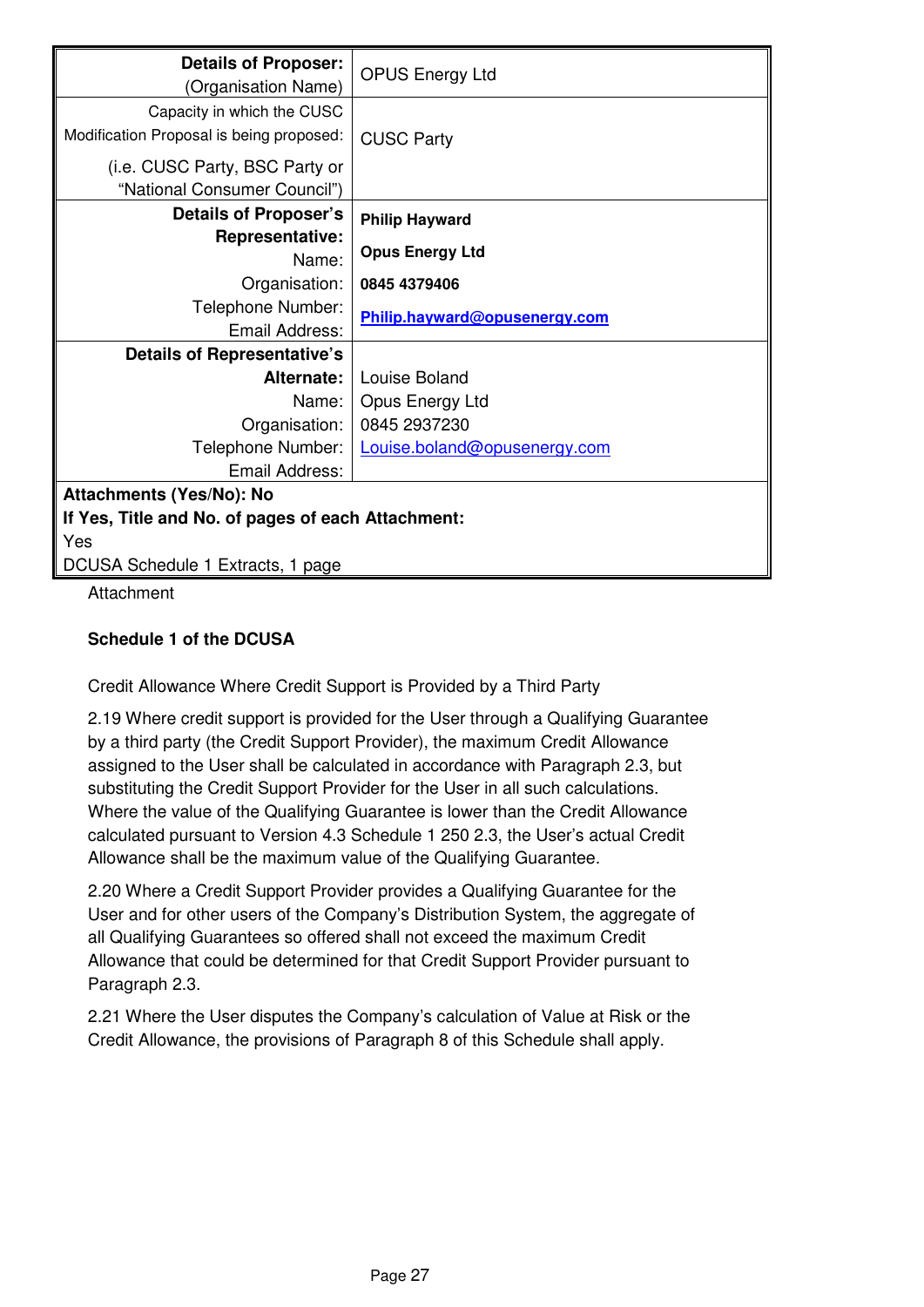## **Annex 4 - Workgroup Attendance Register**

| <b>Name</b>             | Organisation         | Role                                   | 24/5/11<br><b>Attended?</b> | 09/6/11<br>Attended? | 25/07/11<br><b>Attended?</b> |
|-------------------------|----------------------|----------------------------------------|-----------------------------|----------------------|------------------------------|
| Paul<br>Jones           | E.ON                 | Chairman                               | Yes                         | Yes                  | Yes                          |
| <b>Steve</b><br>Lam     | <b>National Grid</b> | Technical<br>Secretary                 | Yes                         | Yes                  | Yes                          |
| Andy<br>Clay            | <b>National Grid</b> | <b>National Grid</b><br>representative | Yes                         | Yes                  | Yes                          |
| Jon<br>Dixon            | Ofgem                | Authority<br>Representative            | Teleconference              | No                   | Teleconference               |
| Abid<br>Sheikh          | Ofgem                | Authority<br>Representative            | <b>No</b>                   | Teleconference       | No                           |
| Garth<br>Graham         | <b>SSE</b>           | Workgroup<br>Member                    | Teleconference              | Teleconference       | Teleconference               |
| Paul<br>Mott            | <b>EDF Energy</b>    | Workgroup<br>Member                    | Yes                         | Yes                  | Yes                          |
| <b>Esther</b><br>Sutton | E.ON                 | Workgroup<br>Member                    | Yes                         | Yes                  | Yes                          |
| Philip<br>Hayward       | Opus Energy          | Workgroup<br>Member                    | Yes                         | Yes                  | Yes                          |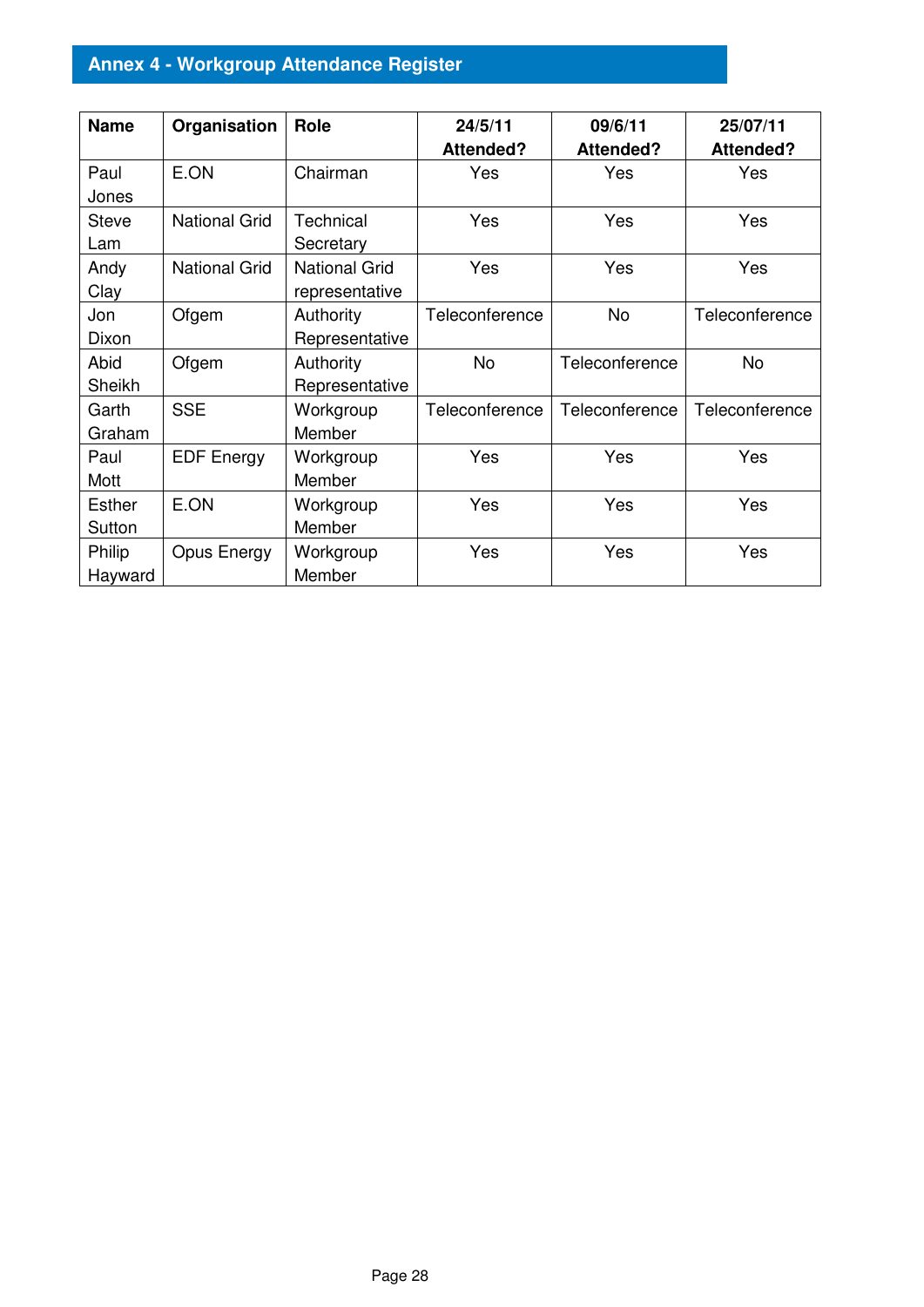## **Annex 5 – Workgroup Consultation Responses**

This section contains the 4 responses to the Workgroup Consultation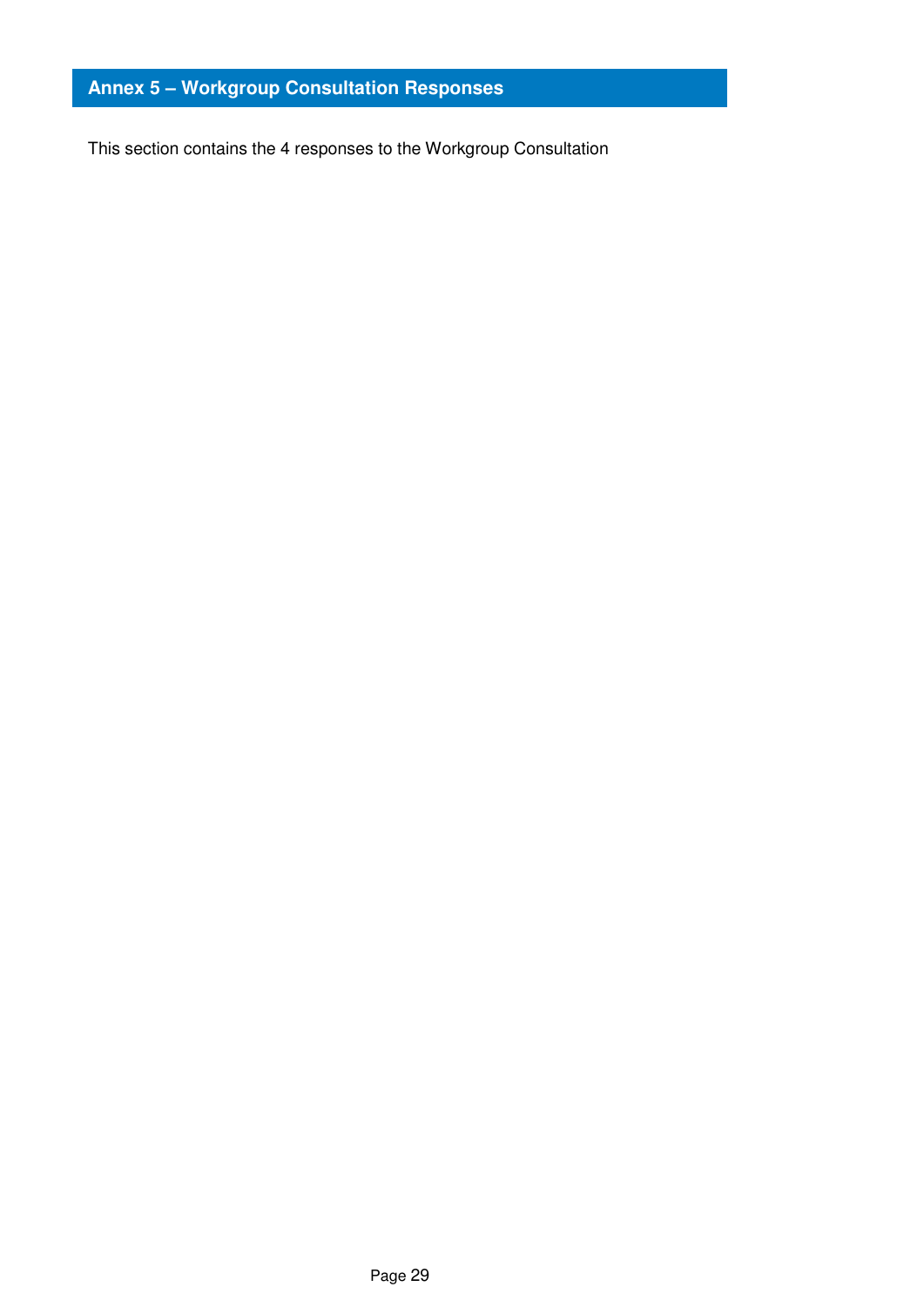## **CMP197 – Amendment to Qualifying Guarantor**

Industry parties are invited to respond to this consultation expressing their views and supplying the rationale for those views, particularly in respect of any specific questions detailed below.

Please send your responses by 14 July 2011 to **cusc.team@uk.ngrid.com** Please note that any responses received after the deadline or sent to a different email address may not receive due consideration by the Workgroup.

Any queries on the content of the consultation should be addressed to Steve Lam at Steven.lam@uk.ngrid.com.

These responses will be considered by the Workgroup at their next meeting at which members will also consider any Workgroup Consultation Alternative Requests. Where appropriate, the Workgroup will record your response and its consideration of it within the final Workgroup Report which is submitted to the CUSC Modifications Panel.

| Garth Graham (01738 456000)                                                                                                                                                                                                                                                                                                                                                                                                                                                                                                                                                                                                |
|----------------------------------------------------------------------------------------------------------------------------------------------------------------------------------------------------------------------------------------------------------------------------------------------------------------------------------------------------------------------------------------------------------------------------------------------------------------------------------------------------------------------------------------------------------------------------------------------------------------------------|
| Scottish and Southern Energy, Southern Electric, Airtricity<br>Developments (Scotland) Limited, Airtricity Developments (UK)<br>Limited, Clyde Wind Farm (Scotland) Limited, Greenock Wind<br>Farm (Scotland) Limited, Griffin Wind Farm Limited, Keadby<br>Developments Limited, Keadby Generation Limited, Medway<br>Power Limited, Slough Energy Supplies Limited, SSE (Ireland)<br>Limited, SSE Energy Limited and SSE Generation Limited.                                                                                                                                                                             |
| We welcome this Modification proposal. If this change is brought<br>into effect we believe there would be merit in National Grid<br>providing an annual KPI statement to the Panel advising (in an<br>anonymous way) the number of counterparties, for example, that<br>have been assisted by this change and, if a guarantor fails, how<br>many counterparties failed as a result.                                                                                                                                                                                                                                        |
| For reference, the Applicable CUSC Objectives are:<br>(a) the efficient discharge by the licensee of the obligations<br>imposed upon it under the Act and by this licence; and<br>(b) facilitating effective competition in the generation and supply<br>of electricity, and (so far as consistent therewith) facilitating such<br>competition in the sale, distribution and purchase of electricity.<br>We believe that CMP197 is neutral with respect to applicable<br>CUSC objective (a).<br>In respect of applicable CUSC objective (b) we concur with the<br>views of the Proposer as set out in paragraph 7.3 of the |
|                                                                                                                                                                                                                                                                                                                                                                                                                                                                                                                                                                                                                            |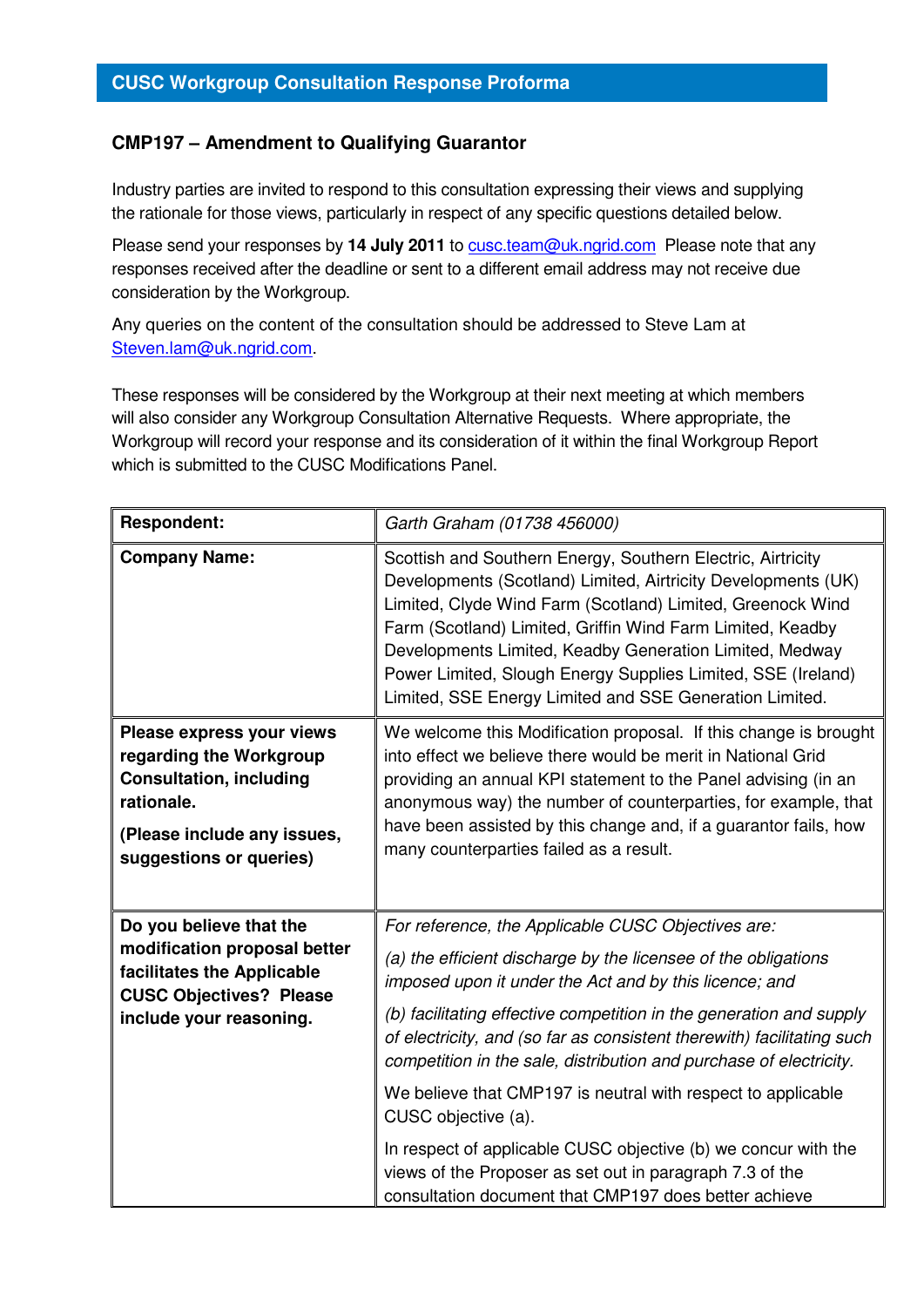|  |  | applicable CUSC objective (b). |
|--|--|--------------------------------|
|--|--|--------------------------------|

| Do you support the proposed<br>implementation approach? If<br>not, please state why and<br>provide an alternative<br>suggestion where possible. | We concur with implementation approach set out in section 6 of<br>the consultation document.                                                                                                                                                                                                                                                                                                                                       |
|-------------------------------------------------------------------------------------------------------------------------------------------------|------------------------------------------------------------------------------------------------------------------------------------------------------------------------------------------------------------------------------------------------------------------------------------------------------------------------------------------------------------------------------------------------------------------------------------|
| Do you have any other<br>comments?                                                                                                              | We note the potential competition law aspects of a guarantor<br>withdrawing a guarantee to a counterparty which place the<br>affected party in an uncompetitive position by virtue of,<br>potentially, having to withdraw from the market. However, as<br>noted in paragraph 4.11 of the consultation document, it is the<br>responsibility of all concerned to ensure they comply with their<br>legal obligations as appropriate. |
| Do you wish to raise a WG<br><b>Consultation Alternative</b><br><b>Request for the Workgroup to</b><br>consider?                                | <b>No</b>                                                                                                                                                                                                                                                                                                                                                                                                                          |

## **Specific questions for CMP197**

| Q | <b>Question</b>                                                                                                                                                                                                                  | <b>Response</b>                                                                                                                                                                                                        |
|---|----------------------------------------------------------------------------------------------------------------------------------------------------------------------------------------------------------------------------------|------------------------------------------------------------------------------------------------------------------------------------------------------------------------------------------------------------------------|
| 1 | Do you believe that a cap<br>should be imposed<br>whereby the aggregate<br>total of all Guarantees<br>provided to other Users<br>cannot exceed the total<br>credit allowance for a<br>Guarantor, less their own<br>requirements? | Yes we believe there should be a cap as described in<br>paragraphs 3.2 (17% - 10% to cover own requirements and up<br>to 7% offered to other CUSC Parties) and 3.4 (the £10,000<br>total)                              |
| 2 | Do you believe that<br>payment history should be<br>allowed for the provision<br>of a Qualifying Guarantee?                                                                                                                      | No. We concur with the view of the Workgroup, as set out in<br>paragraph 4.13, that to allow this would increase the risk to<br>National Grid and to the industry as any costs could potentially<br>be passed through. |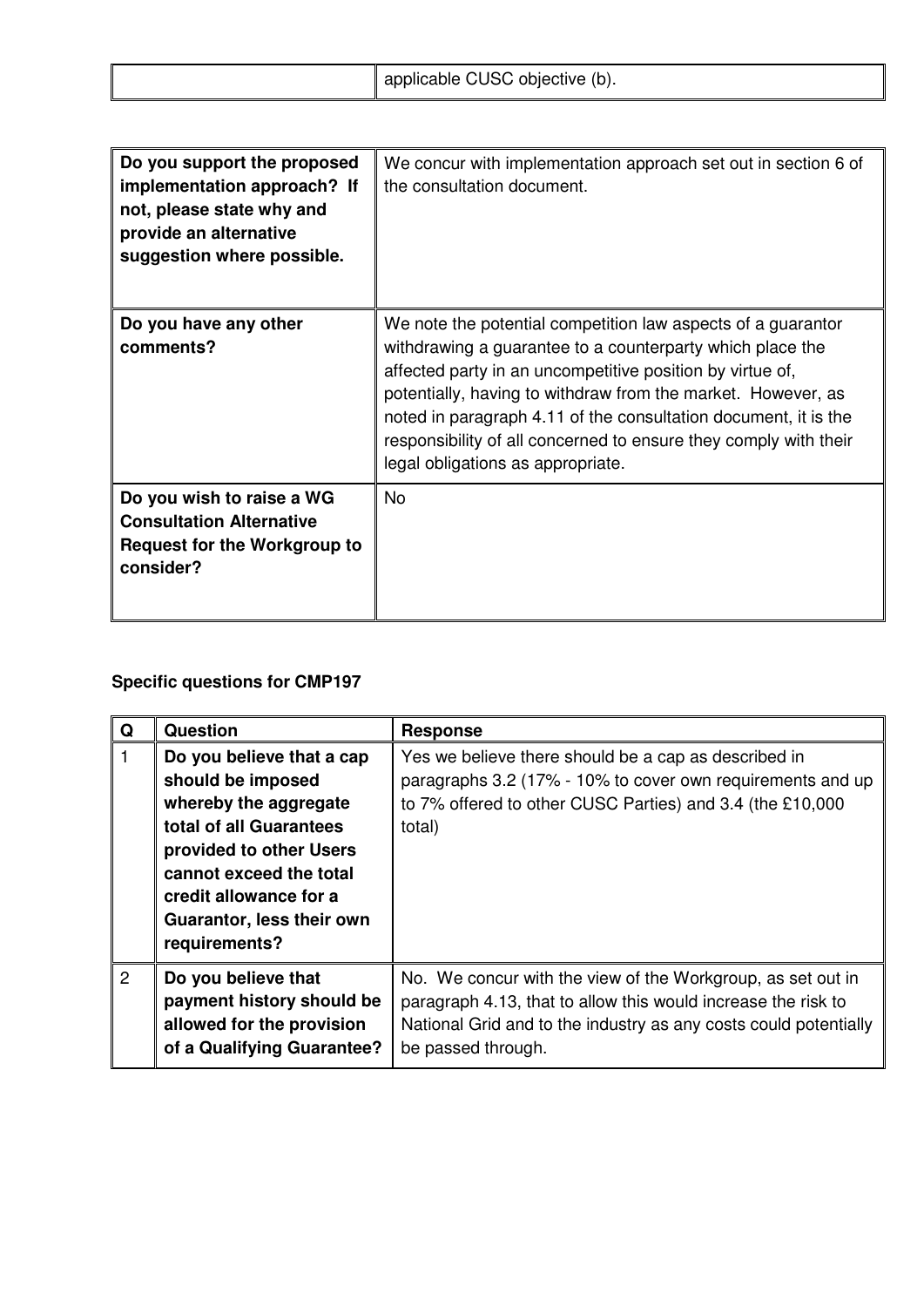## **CMP197 – Amendment to Qualifying Guarantor**

Industry parties are invited to respond to this consultation expressing their views and supplying the rationale for those views, particularly in respect of any specific questions detailed below.

Please send your responses by 14 July 2011 to **cusc.team@uk.ngrid.com** Please note that any responses received after the deadline or sent to a different email address may not receive due consideration by the Workgroup.

Any queries on the content of the consultation should be addressed to Steve Lam at Steven.lam@uk.ngrid.com.

These responses will be considered by the Workgroup at their next meeting at which members will also consider any Workgroup Consultation Alternative Requests. Where appropriate, the Workgroup will record your response and its consideration of it within the final Workgroup Report which is submitted to the CUSC Modifications Panel.

| <b>Respondent:</b>                                                                                                                                                                        | Paul Mott                                                                                                                                                                                                                                                                                                                                                                                                                                                                                                                                                                                                                                                                                                             |
|-------------------------------------------------------------------------------------------------------------------------------------------------------------------------------------------|-----------------------------------------------------------------------------------------------------------------------------------------------------------------------------------------------------------------------------------------------------------------------------------------------------------------------------------------------------------------------------------------------------------------------------------------------------------------------------------------------------------------------------------------------------------------------------------------------------------------------------------------------------------------------------------------------------------------------|
| <b>Company Name:</b>                                                                                                                                                                      | <b>EDF Energy</b>                                                                                                                                                                                                                                                                                                                                                                                                                                                                                                                                                                                                                                                                                                     |
| Please express your views<br>regarding<br>the<br>Workgroup<br>Consultation,<br>including<br>rationale.<br>(Please include any issues,<br>suggestions or queries)                          | In general, the consultation is a good description of the<br>modification proposal. However, in one area, we disagree with<br>the modification as interpreted, and the attached legal text, as it<br>does not take forward the modification proposal in the most<br>satisfactory manner, involving un-necessary disturbance to<br>baseline.                                                                                                                                                                                                                                                                                                                                                                           |
| believe<br>that the<br>Do<br><b>VOU</b><br>modification proposal better<br>facilitates<br>the<br><b>Applicable</b><br><b>CUSC Objectives?</b><br><b>Please</b><br>include your reasoning. | For reference, the Applicable CUSC Objectives are:<br>(a) the efficient discharge by the licensee of the obligations<br>imposed upon it under the Act and by this licence; and<br>(b) facilitating effective competition in the generation and supply<br>of electricity, and (so far as consistent therewith) facilitating such<br>competition in the sale, distribution and purchase of electricity.                                                                                                                                                                                                                                                                                                                 |
|                                                                                                                                                                                           | We do not believe that the modification proposal better facilitates<br>the Applicable CUSC Objectives. It would permit the use of<br>ratings by independent credit reference agencies which do not<br>continuously check the financial health of the firms for which they<br>provide a rating. Their ratings are to be regarded as more of a<br>one-off or shapshot statement of financial health. They would be<br>a very good deal less likely to identify that a rated firm was going<br>into financial difficulties. They do not operate in the regulated<br>environment of the approved credit rating agencies and do not<br>generally declare their rating criteria and ongoing approach in<br>the same manner. |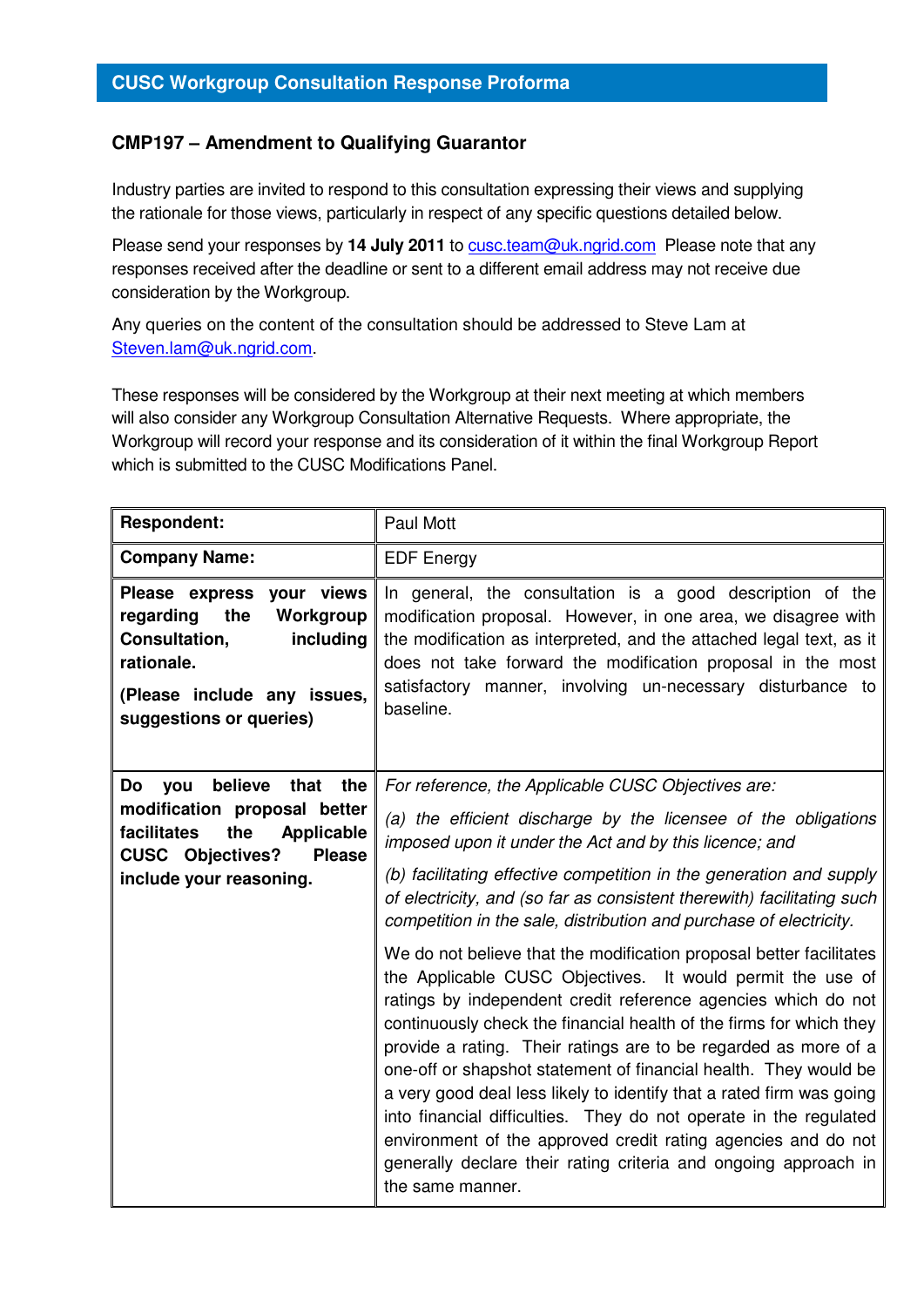| Because of the intermittent or spot nature of ratings by these<br>credit reference agencies, we believe that there would be, if<br>CMP197 were passed, an increase in the risk that a firm would<br>fail whilst it was still well-rated by these smaller agencies, and<br>therefore whilst it still had in place a rating that allowed it to offer<br>guarantees to other CUSC parties. |
|-----------------------------------------------------------------------------------------------------------------------------------------------------------------------------------------------------------------------------------------------------------------------------------------------------------------------------------------------------------------------------------------|
| This risk, if CMP197 were passed, would be damaging to the<br>facilitation of CUSC applicable objective (b) in comparison to<br>baseline. By increasing the exposure of CUSC parties to default<br>risk of other CUSC parties, it would increase the risk and cost of<br>capital of operating in the sector, and could deter entry and<br>participation.                                |

| Do you support the proposed<br>implementation approach? If<br>not, please state why and<br>alternative<br>provide<br>an<br>suggestion where possible. | We disagree with the legal text attached to the consultation, as it<br>does not take forward the modification proposal in the most<br>satisfactory and accurate manner, involving disturbance to<br>baseline unrelated to the new basis of a new form of guarantee. |
|-------------------------------------------------------------------------------------------------------------------------------------------------------|---------------------------------------------------------------------------------------------------------------------------------------------------------------------------------------------------------------------------------------------------------------------|
| other<br>Do<br>have<br>you<br>any<br>comments?                                                                                                        | No.                                                                                                                                                                                                                                                                 |
| Do you wish to raise a WG<br><b>Alternative</b><br>Consultation<br>Request for the Workgroup to<br>consider?                                          | No.                                                                                                                                                                                                                                                                 |

## **Specific questions for CMP197**

| ₩ | ™u0ı.<br>J | sponse |
|---|------------|--------|
|---|------------|--------|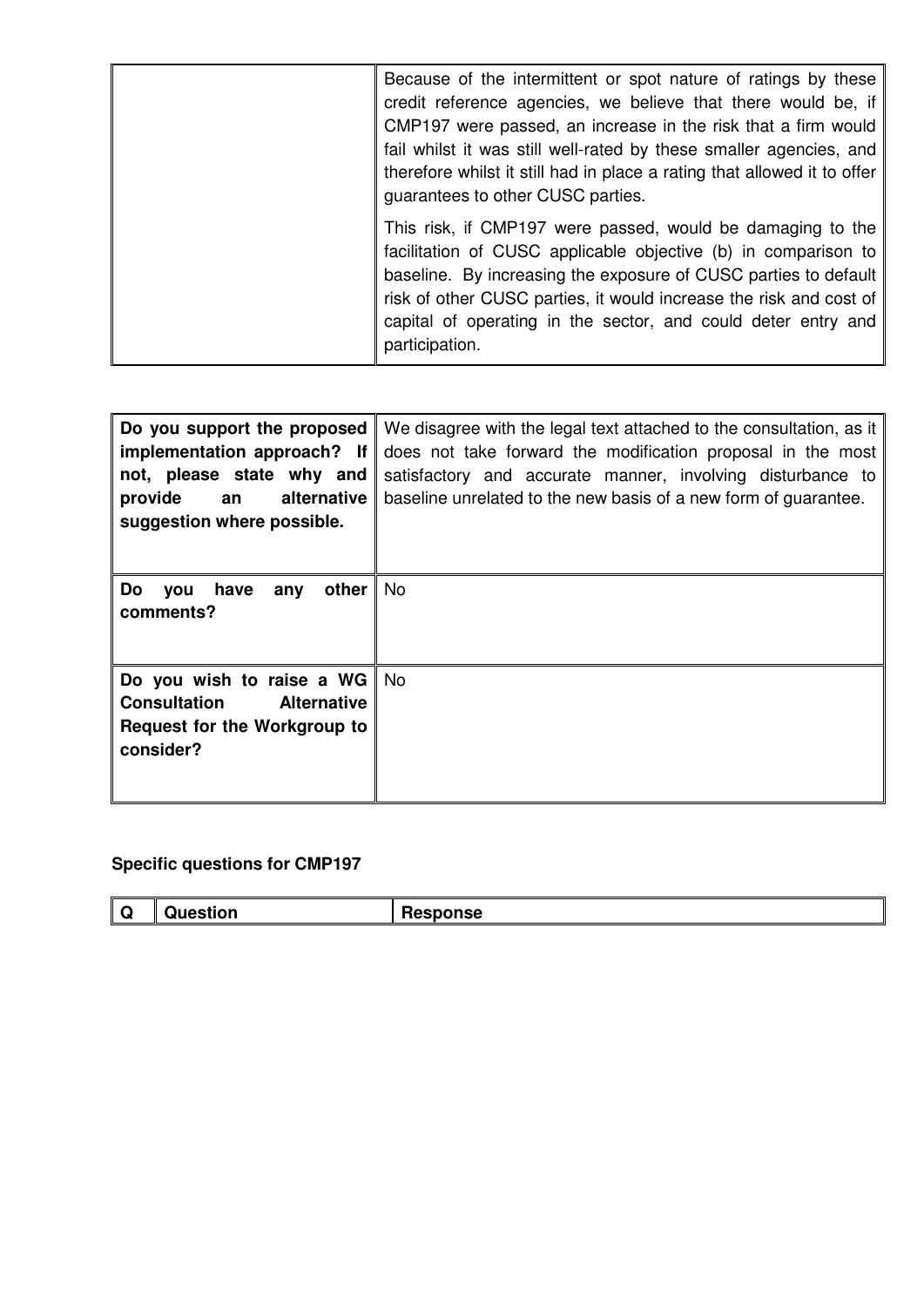| $\mathbf Q$    | <b>Question</b>                      | <b>Response</b>                                                 |
|----------------|--------------------------------------|-----------------------------------------------------------------|
| $\mathbf{1}$   | Do you believe that a cap            | In the event that CMP197 is approved and entities offering      |
|                | should<br>be<br>imposed              | guarantees to other CUSC Parties are able to make the           |
|                | the<br>whereby<br>aggregate          | guarantee on the basis of Independent Credit Assessments,       |
|                | total of<br>all<br><b>Guarantees</b> | this cap should be imposed. Independent Credit Assessments      |
|                | provided to other Users              | are made on almost a one-off basis and are not effectively      |
|                | cannot exceed the total              | continuously reviewed we therefore consider them to             |
|                | credit allowance for a               | represent a greater risk, which warrants the use of a cap. We   |
|                | Guarantor, less their own            | note the workgroup's aspiration that the firm offering a        |
|                | requirements?                        | guarantee would declare any financial distress to the recipient |
|                |                                      | of the guarantee, and that the latter would declare this        |
|                |                                      | information to NG (there being no clear onus or legal           |
|                |                                      | requirement to do so). This aspiration of the workgroup         |
|                |                                      | appears a little optimistic.                                    |
|                |                                      |                                                                 |
|                |                                      | However, we do not believe that there is any valid reason to    |
|                |                                      | disturb the baseline whereby entities reliant on a rating by an |
|                |                                      | Approved Credit Rating agency, can<br>currently<br>make         |
|                |                                      | Guarantees on an uncapped basis; there are no operational       |
|                |                                      | problems with baseline in this area, and we have high           |
|                |                                      | confidence in ratings by Approved Credit Rating agencies.       |
| $\overline{2}$ | believe<br>that<br>Do<br>you         | No, payment history provisions in the CUSC are included to      |
|                | payment history should be            | help new Parties which lack a credit rating. These provisions   |
|                | allowed for the provision            | are generous to new Parties to give them at least some          |
|                | of a Qualifying Guarantee?           | Allowed Credit at a fairly early stage. We agree with the       |
|                |                                      | Workgroup that it would be unduly risky, and inappropriate, to  |
|                |                                      | permit those relying on payment history, to offer guarantees,   |
|                |                                      | based on their own payment history, to other CUSC Parties,      |
|                |                                      | with or without a cap.                                          |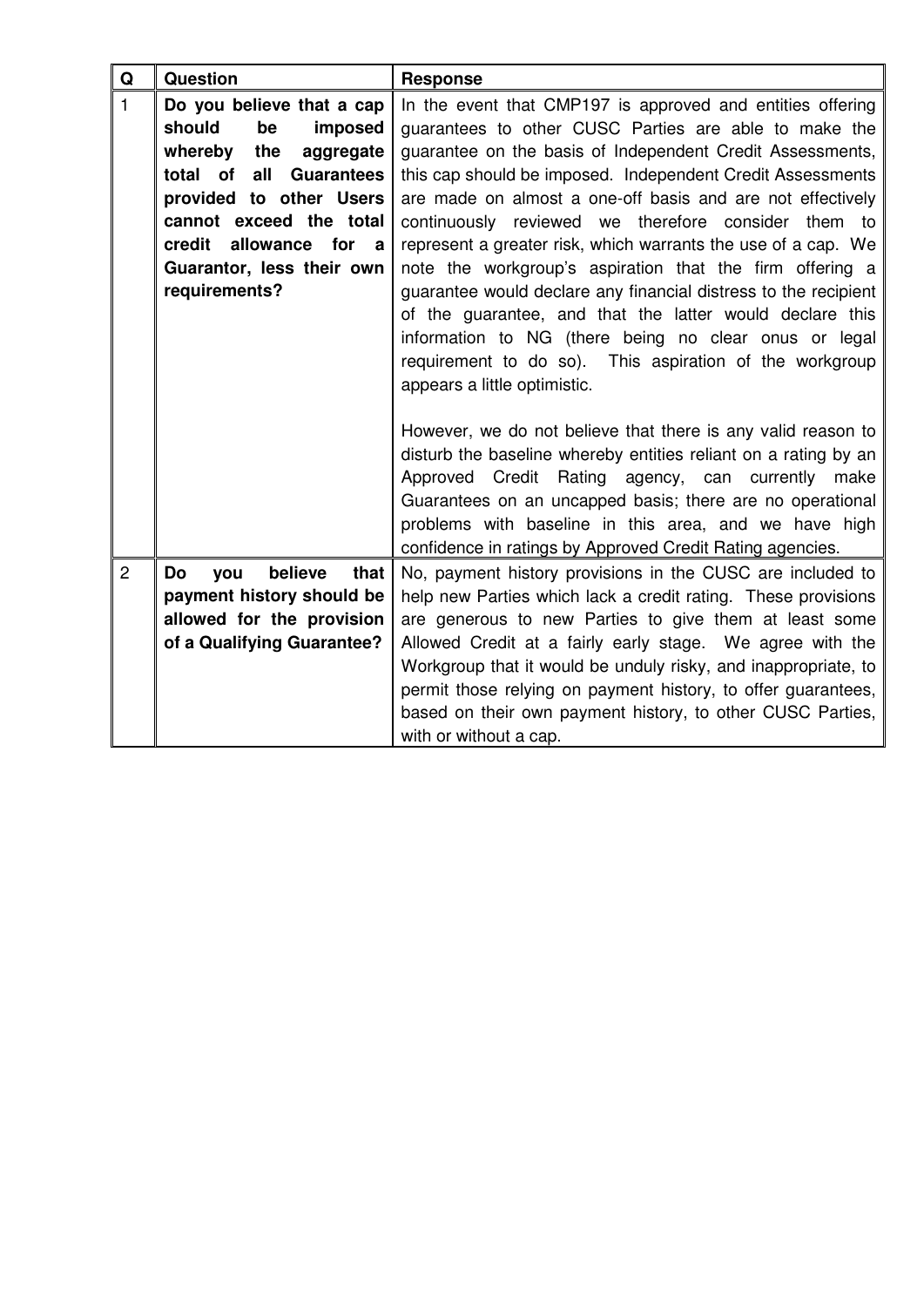## **CMP197 – Amendment to Qualifying Guarantor**

Industry parties are invited to respond to this consultation expressing their views and supplying the rationale for those views, particularly in respect of any specific questions detailed below.

Please send your responses by **14 July 2011** to [cusc.team@uk.ngrid.com](mailto:cusc.team@uk.ngrid.com) Please note that any responses received after the deadline or sent to a different email address may not receive due consideration by the Workgroup.

Any queries on the content of the consultation should be addressed to Steve Lam at [Steven.lam@uk.ngrid.com.](mailto:Steven.lam@uk.ngrid.com)

These responses will be considered by the Workgroup at their next meeting at which members will also consider any Workgroup Consultation Alternative Requests. Where appropriate, the Workgroup will record your response and its consideration of it within the final Workgroup Report which is submitted to the CUSC Modifications Panel.

| <b>Respondent:</b>                                                                                                                                             | <b>Esther Sutton</b>                                                                                                                                                                                                                                                                                                                                                                                                                                                                                                                                                                                                                                                                                                      |
|----------------------------------------------------------------------------------------------------------------------------------------------------------------|---------------------------------------------------------------------------------------------------------------------------------------------------------------------------------------------------------------------------------------------------------------------------------------------------------------------------------------------------------------------------------------------------------------------------------------------------------------------------------------------------------------------------------------------------------------------------------------------------------------------------------------------------------------------------------------------------------------------------|
| <b>Company Name:</b>                                                                                                                                           | <b>E.ON UK</b>                                                                                                                                                                                                                                                                                                                                                                                                                                                                                                                                                                                                                                                                                                            |
| Please express your views<br>regarding the Workgroup<br><b>Consultation, including</b><br>rationale.<br>(Please include any issues,<br>suggestions or queries) | We would express cautious support for this modification as<br>potentially better facilitating effective competition by reducing<br>barriers to entry. However while the proposer may see merit in<br>making such a change we are concerned that CMP197 in<br>making a change of benefit to a few parties, does not undermine<br>the robustness of the CUSC credit arrangements potentially to<br>the detriment of all. While desirable to make it easier for parties<br>to participate in the market, this must always be with the proviso<br>that appropriate safeguards are maintained to ensure that other<br>parties are not put at undue risk of incurring costs to cover<br>charges incurred by a defaulting party. |
|                                                                                                                                                                | We note that as highlighted under previous UNC proposals,<br>Standard & Poor define companies with a BB credit rating as<br>being those that are "Less vulnerable in the near-term but<br>faces major ongoing uncertainties to adverse business,<br>financial and economic conditions" <sup>1</sup> . On this basis we remain<br>concerned at the prospect of allowing companies who cannot<br>achieve this rating to provide guarantees.                                                                                                                                                                                                                                                                                 |
| Do you believe that the<br>modification proposal better<br>facilitates the Applicable<br><b>CUSC Objectives? Please</b><br>include your reasoning.             | For reference, the Applicable CUSC Objectives are:<br>(a) the efficient discharge by the licensee of the obligations<br>imposed upon it under the Act and by this licence; and<br>(b) facilitating effective competition in the generation and supply<br>of electricity, and (so far as consistent therewith) facilitating such<br>CMP197 might better meet objective (b) by assisting smaller                                                                                                                                                                                                                                                                                                                            |

<sup>1</sup> <http://www.standardandpoors.com/ratings/definitions-and-faqs/en/us>

-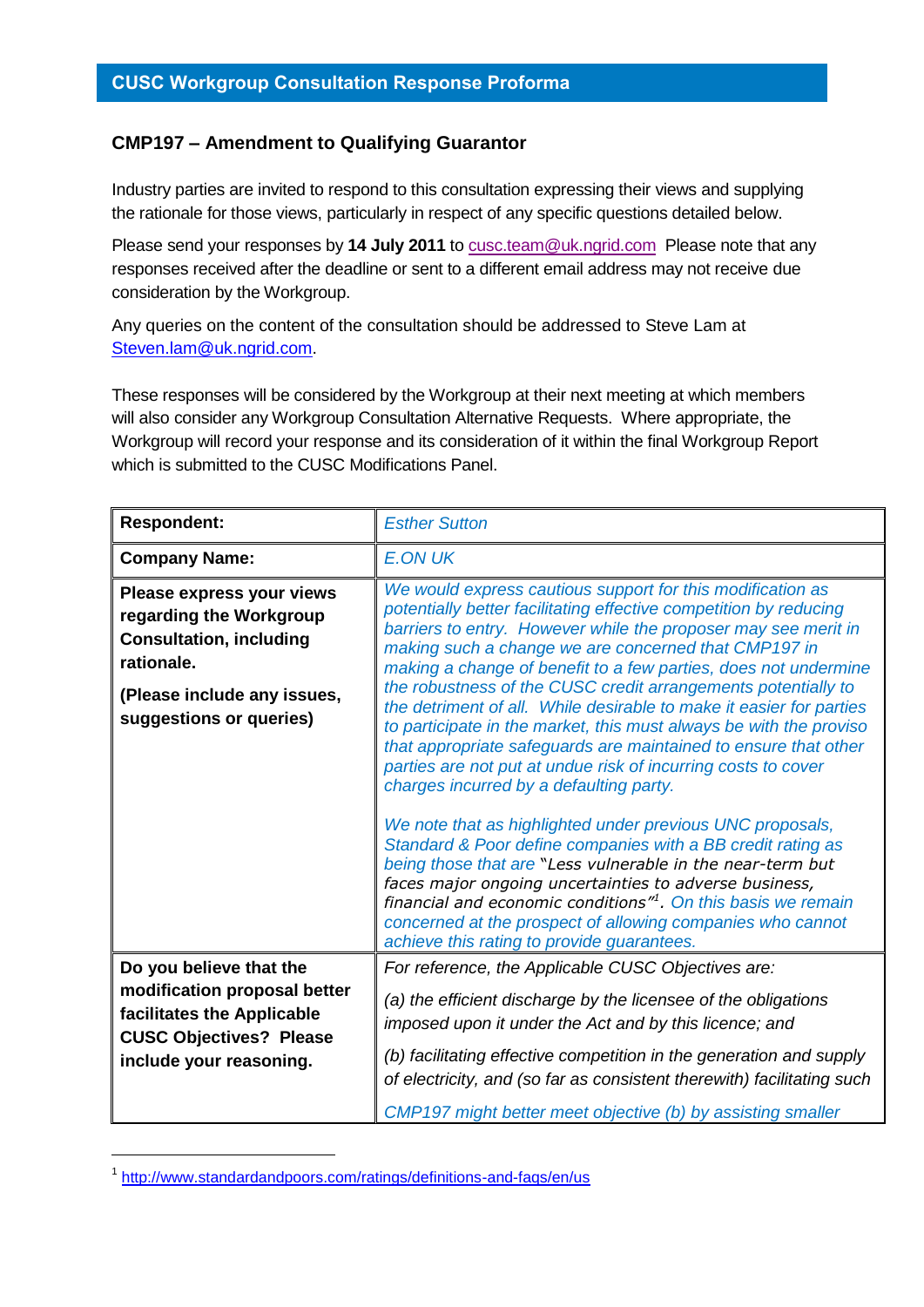| companies in providing more affordable means of providing<br>credit. However it would be detrimental under (b) in that making<br>the credit arrangements less robust by removing the Approved<br>Credit Rating requirement for a guarantor seems likely to put<br>other Users at greater risk of having to pick up costs if a<br>guarantor fails and a User was unable to provide security.<br>Hence our view that as the proposal suggests limits must indeed<br>be put in place on the amount of credit that a company may<br>provide. As the Workgroup has noted however the onus would<br>be on the User and guarantor to manage their level of cover and |
|---------------------------------------------------------------------------------------------------------------------------------------------------------------------------------------------------------------------------------------------------------------------------------------------------------------------------------------------------------------------------------------------------------------------------------------------------------------------------------------------------------------------------------------------------------------------------------------------------------------------------------------------------------------|
| inform National Grid of changes.                                                                                                                                                                                                                                                                                                                                                                                                                                                                                                                                                                                                                              |

| Do you support the proposed<br>implementation approach? If<br>not, please state why and<br>provide an alternative<br>suggestion where possible. | Yes, if implemented it would be appropriate to do so in<br>accordance with the usual CUSC timeframe of ten working days<br>after an Authority decision. |
|-------------------------------------------------------------------------------------------------------------------------------------------------|---------------------------------------------------------------------------------------------------------------------------------------------------------|
| Do you have any other<br>comments?                                                                                                              | No.                                                                                                                                                     |
| Do you wish to raise a WG<br><b>Consultation Alternative</b><br><b>Request for the Workgroup to</b><br>consider?                                | No.                                                                                                                                                     |

## **Specific questions for CMP197**

| Question                                                                                                                                                                                                                         | <b>Response</b>                                                                                                                                                                                                                                                                                                                                                                                                                                                                                                                                                                                                     |
|----------------------------------------------------------------------------------------------------------------------------------------------------------------------------------------------------------------------------------|---------------------------------------------------------------------------------------------------------------------------------------------------------------------------------------------------------------------------------------------------------------------------------------------------------------------------------------------------------------------------------------------------------------------------------------------------------------------------------------------------------------------------------------------------------------------------------------------------------------------|
| Do you believe that a cap<br>should be imposed<br>whereby the aggregate<br>total of all Guarantees<br>provided to other Users<br>cannot exceed the total<br>credit allowance for a<br>Guarantor, less their own<br>requirements? | Yes. This would be prudent and although not in the UNC<br>would keep the CUSC in line with the DCUSA. As Ofgem<br>stated in their decision on UNC mod 146, it is only sensible<br>that if another company is to be allowed to provide a<br>guarantee for a User, any such 'guarantee must however be<br>sufficiently robust. It must also be either unlimited or, if<br>limited, it must ensure that the unsecured credit limit<br>assigned to a User does not exceed the limit of the<br>guarantor's ability to take on and successfully manage risk.'<br>The suggested approach under the CUSC seems appropriate. |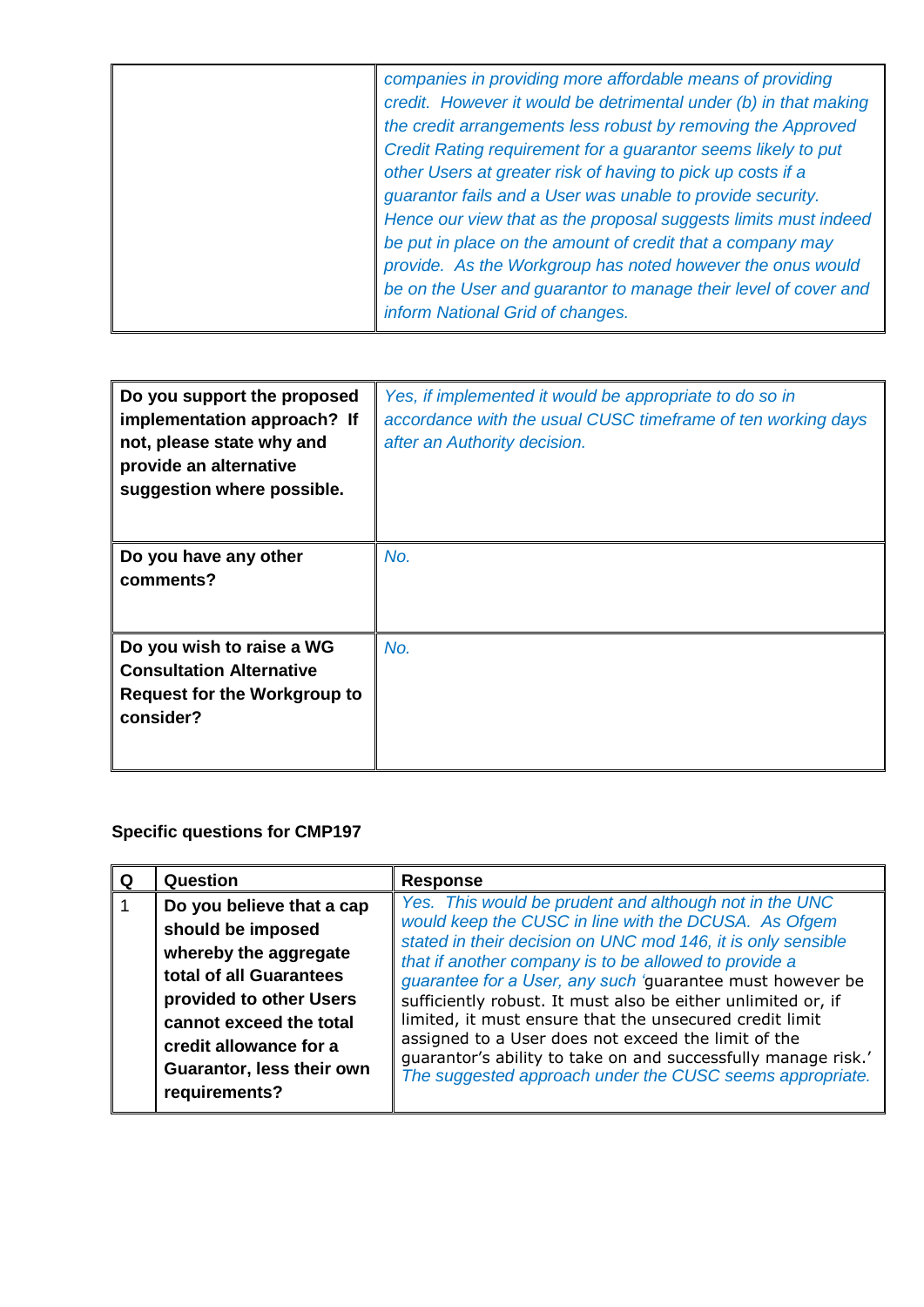|   | Question                                                                                                    | <b>Response</b>                                                                                                                                                                                                                                                                                                                                                                                                                                                                                                                                            |
|---|-------------------------------------------------------------------------------------------------------------|------------------------------------------------------------------------------------------------------------------------------------------------------------------------------------------------------------------------------------------------------------------------------------------------------------------------------------------------------------------------------------------------------------------------------------------------------------------------------------------------------------------------------------------------------------|
| 2 | Do you believe that<br>payment history should be<br>allowed for the provision<br>of a Qualifying Guarantee? | No, as the Workgroup have discussed we agree that this<br>would be inappropriate. Past payment history being utilised to<br>calculate free 'Allowed' credit for new market entrants is<br>appropriate to assist those Users, but to also allow payment<br>history to be used for a guarantor to provide a Qualifying<br>Guarantee to help make up the remainder of any Users<br>Security Requirement would not be suitable. It is also not the<br>case in DCUSA or the BSC (where only cash or Letters of<br>Credit, not guarantees, are accepted anyway). |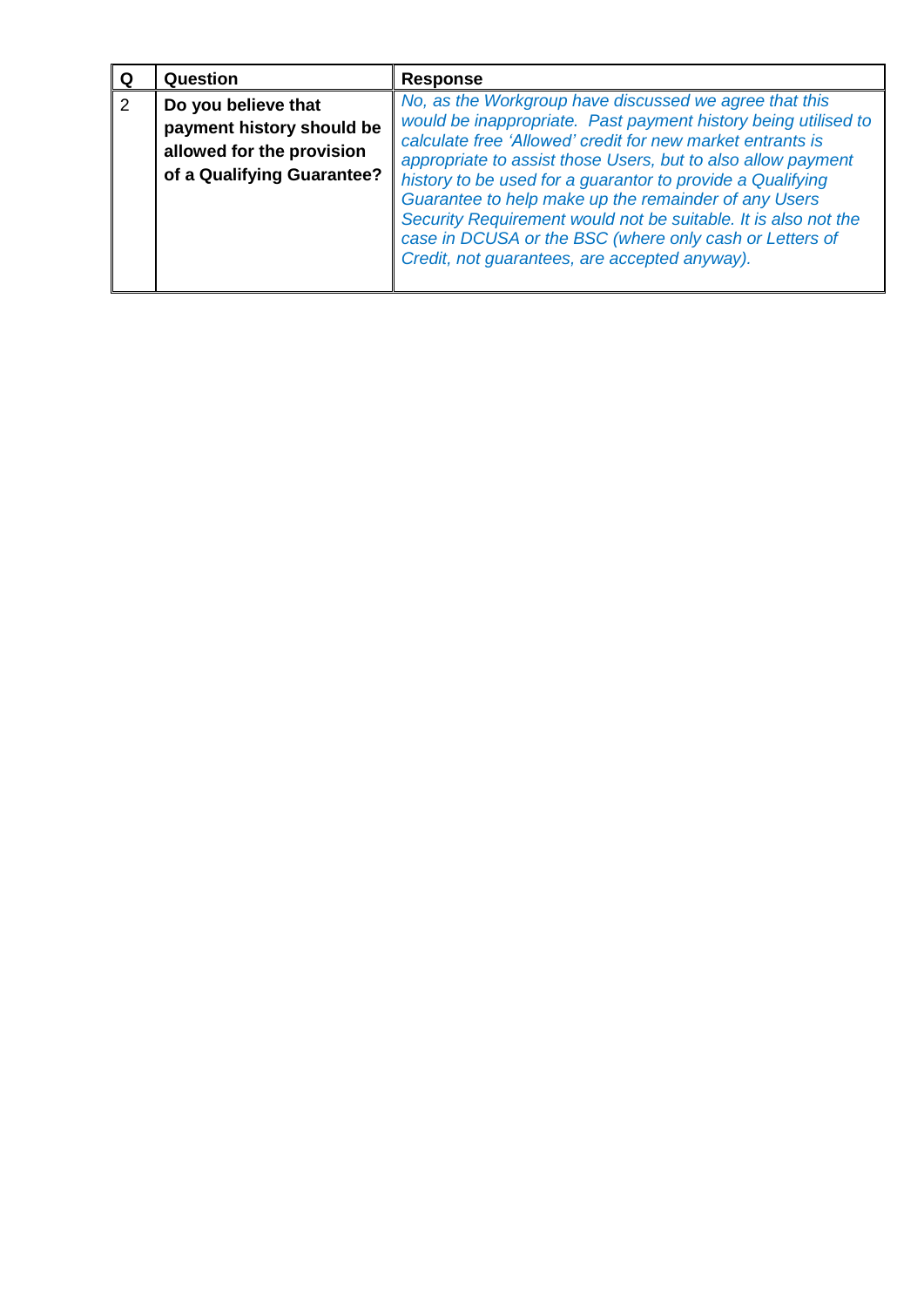## **CMP197 – Amendment to Qualifying Guarantor**

Industry parties are invited to respond to this consultation expressing their views and supplying the rationale for those views, particularly in respect of any specific questions detailed below.

Please send your responses by 14 July 2011 to **cusc.team@uk.ngrid.com** Please note that any responses received after the deadline or sent to a different email address may not receive due consideration by the Workgroup.

Any queries on the content of the consultation should be addressed to Steve Lam at Steven.lam@uk.ngrid.com.

These responses will be considered by the Workgroup at their next meeting at which members will also consider any Workgroup Consultation Alternative Requests. Where appropriate, the Workgroup will record your response and its consideration of it within the final Workgroup Report which is submitted to the CUSC Modifications Panel.

| <b>Respondent:</b>                                                                                                      |                                                                                                                                                                                                                     |
|-------------------------------------------------------------------------------------------------------------------------|---------------------------------------------------------------------------------------------------------------------------------------------------------------------------------------------------------------------|
|                                                                                                                         | <b>Simon Lord</b>                                                                                                                                                                                                   |
| <b>Company Name:</b>                                                                                                    | <b>First Hydro Company</b>                                                                                                                                                                                          |
| Please express your views<br>regarding the Workgroup<br><b>Consultation, including</b><br>rationale.                    |                                                                                                                                                                                                                     |
| (Please include any issues,<br>suggestions or queries)                                                                  |                                                                                                                                                                                                                     |
| Do you believe that the                                                                                                 | For reference, the Applicable CUSC Objectives are:                                                                                                                                                                  |
| modification proposal better<br>facilitates the Applicable<br><b>CUSC Objectives? Please</b><br>include your reasoning. | (a) the efficient discharge by the licensee of the obligations<br>imposed upon it under the Act and by this licence; and                                                                                            |
|                                                                                                                         | (b) facilitating effective competition in the generation and supply<br>of electricity, and (so far as consistent therewith) facilitating such<br>competition in the sale, distribution and purchase of electricity. |
|                                                                                                                         | Yes $(b)$                                                                                                                                                                                                           |
|                                                                                                                         |                                                                                                                                                                                                                     |

| Do you support the proposed |     |
|-----------------------------|-----|
| implementation approach? If | Yes |
| not, please state why and   |     |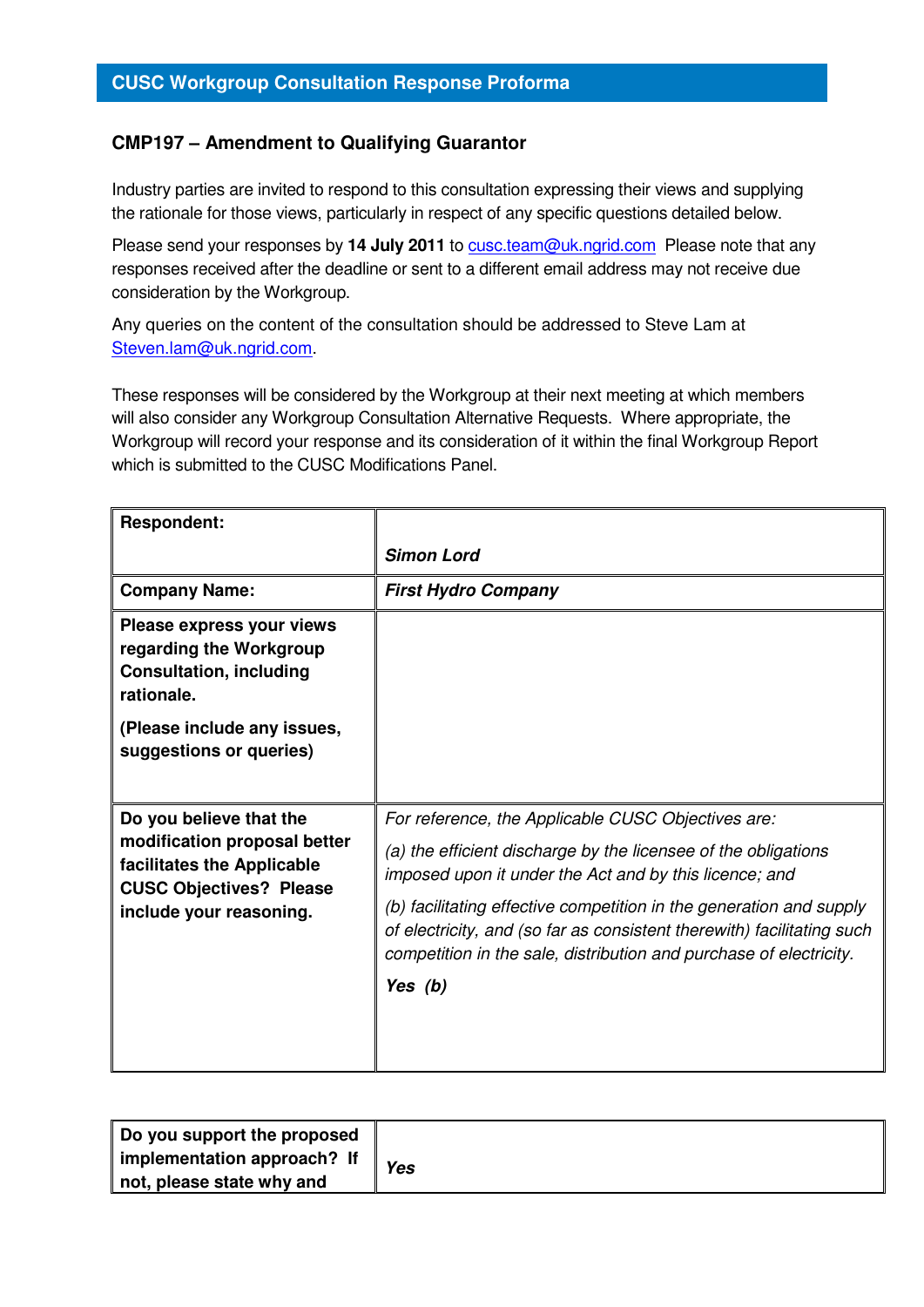| provide an alternative<br>suggestion where possible.                                                             |                                                                                                                                                                                                                                                                                                                                            |
|------------------------------------------------------------------------------------------------------------------|--------------------------------------------------------------------------------------------------------------------------------------------------------------------------------------------------------------------------------------------------------------------------------------------------------------------------------------------|
| Do you have any other<br>comments?                                                                               | Yes<br>Independent Credit Assessments should be<br>reviewed/undertaken on a regular basis to take account of any<br>change in creditworthiness of the User/Guarantor and their<br>Credit Assessment Score/Allowed Credit, and need to be<br>undertaken in a consistent manner/basis by all and any Parties<br>undertaking such Assessments |
| Do you wish to raise a WG<br><b>Consultation Alternative</b><br><b>Request for the Workgroup to</b><br>consider? | No                                                                                                                                                                                                                                                                                                                                         |

## **Specific questions for CMP197**

| Q              | <b>Question</b>                                                                                                                                                                                                                  | <b>Response</b> |
|----------------|----------------------------------------------------------------------------------------------------------------------------------------------------------------------------------------------------------------------------------|-----------------|
|                | Do you believe that a cap<br>should be imposed<br>whereby the aggregate<br>total of all Guarantees<br>provided to other Users<br>cannot exceed the total<br>credit allowance for a<br>Guarantor, less their own<br>requirements? | <b>Yes</b>      |
| $\overline{2}$ | Do you believe that<br>payment history should be<br>allowed for the provision<br>of a Qualifying Guarantee?                                                                                                                      | <b>No</b>       |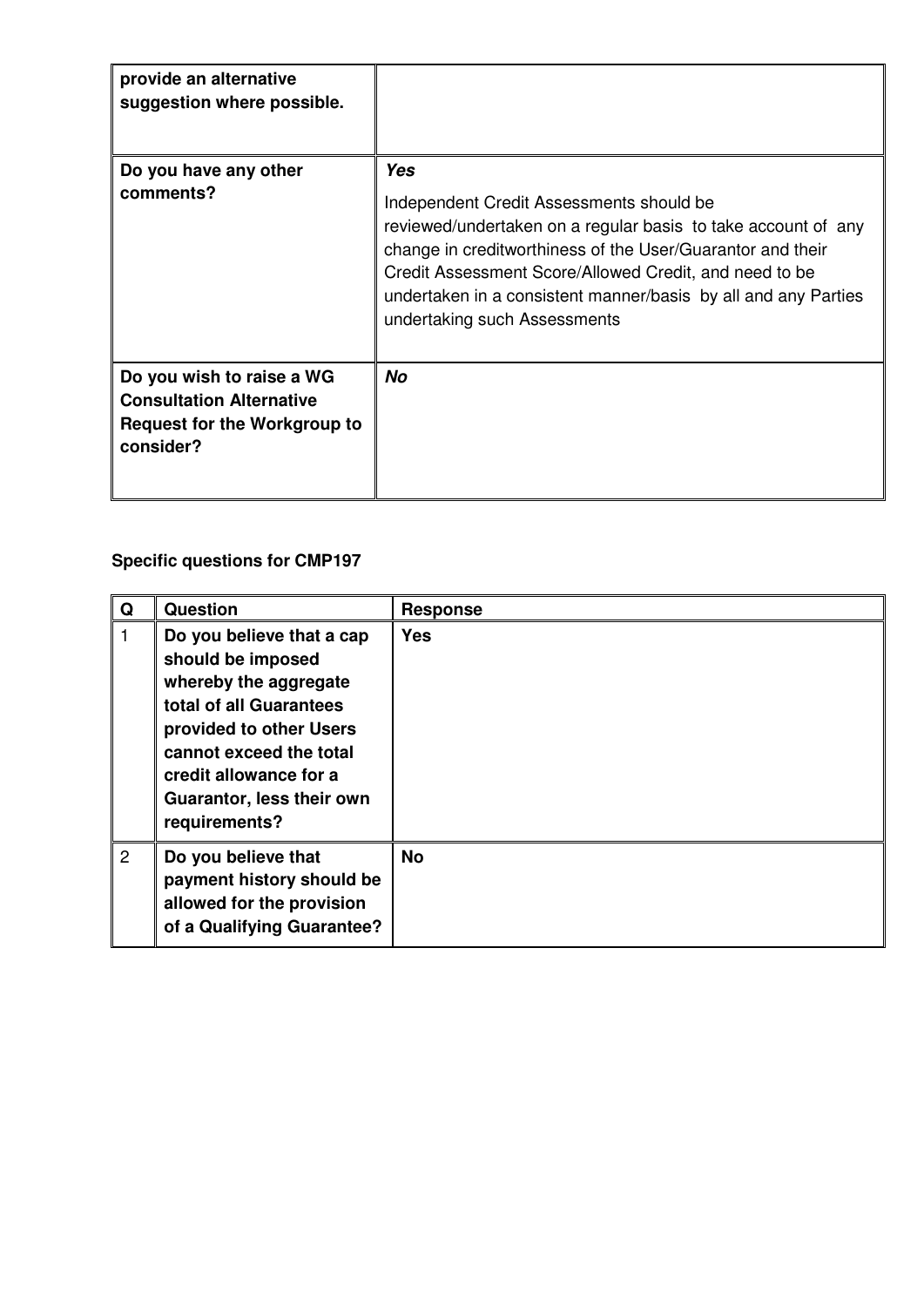## **Annex 6 – Code Administrator Consultation Responses**

This section contains the 2 responses to the Code Administrator Consultation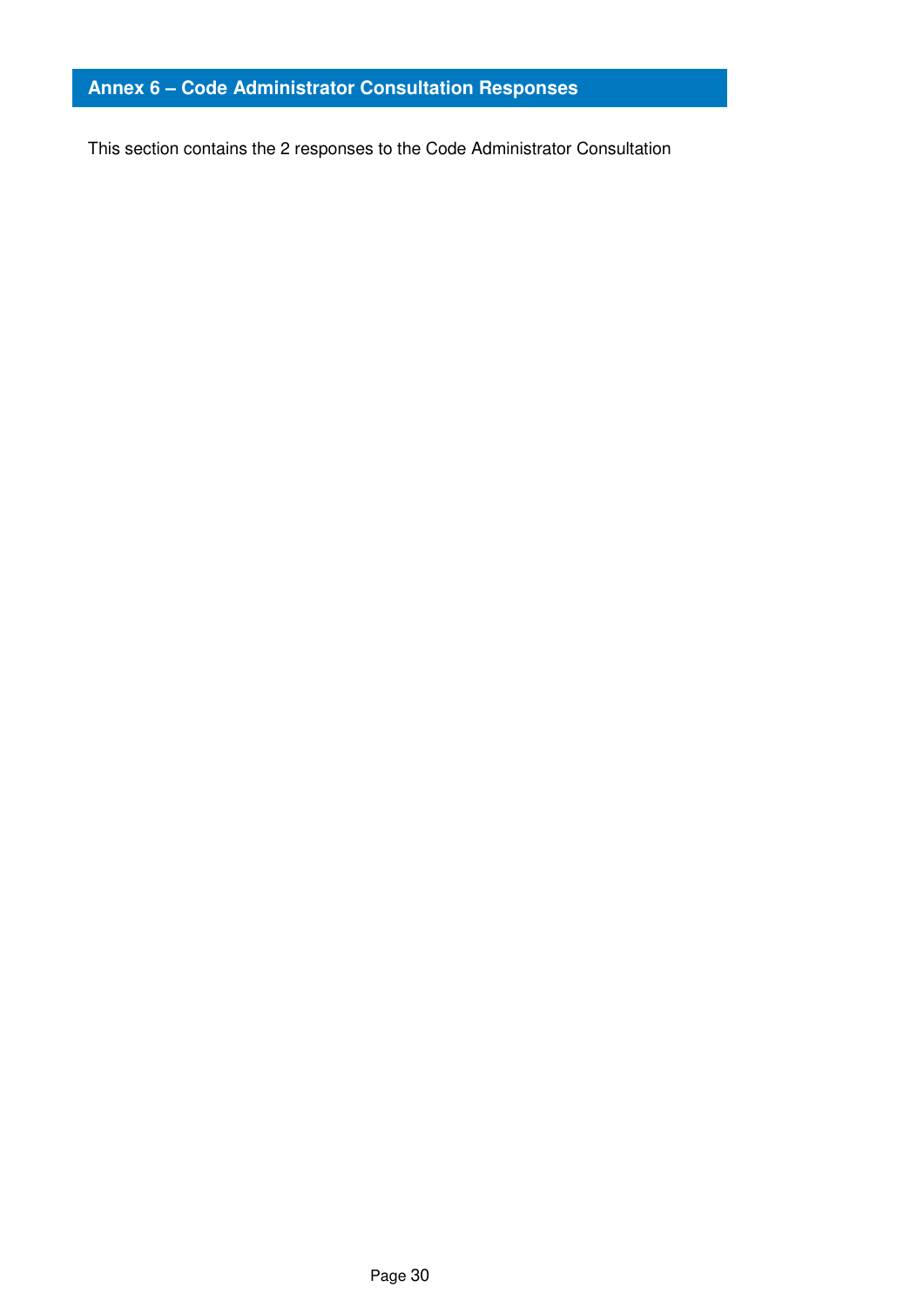## **CMP197 – Amendment to Qualifying Guarantor**

Industry parties are invited to respond to this consultation expressing their views and supplying the rationale for those views, particularly in respect of any specific questions detailed below.

Please send your responses by 26 September 2011 to cusc.team@uk.ngrid.com Please note that any responses received after the deadline or sent to a different email address may not receive due consideration by the CUSC Modifications Panel when it makes its recommendation to the Authority

Any queries on the content of the consultation should be addressed to Steve Lam at Steven.lam@uk.ngrid.com.

These responses will be included in the Final CUSC Modification Report which is submitted to the CUSC Modifications Panel.

| <b>Respondent:</b>                                                                                                                                                                 | Paul Mott paul.mott@edfenergy.com 0203 126 2314                                                                                                                                                                                                                                                                                                                                                                                                                                                                                                                                                                                                                                                                  |
|------------------------------------------------------------------------------------------------------------------------------------------------------------------------------------|------------------------------------------------------------------------------------------------------------------------------------------------------------------------------------------------------------------------------------------------------------------------------------------------------------------------------------------------------------------------------------------------------------------------------------------------------------------------------------------------------------------------------------------------------------------------------------------------------------------------------------------------------------------------------------------------------------------|
| <b>Company Name:</b>                                                                                                                                                               | <b>EDF</b> Energy                                                                                                                                                                                                                                                                                                                                                                                                                                                                                                                                                                                                                                                                                                |
| believe<br>that the<br>Do<br>you<br>modification proposal better<br>the<br>facilitates<br><b>Applicable</b><br><b>CUSC Objectives?</b><br><b>Please</b><br>include your reasoning. | For reference, the Applicable CUSC Objectives are:<br>(a) the efficient discharge by the licensee of the obligations<br>imposed upon it under the Act and by this licence; and<br>(b) facilitating effective competition in the generation and supply<br>of electricity, and (so far as consistent therewith) facilitating such<br>competition in the sale, distribution and purchase of electricity.                                                                                                                                                                                                                                                                                                            |
|                                                                                                                                                                                    | We do not believe that the modification proposal better facilitates<br>the Applicable CUSC Objectives. It would permit the use of<br>ratings by independent credit reference agencies which do not<br>continuously check the financial health of the firms for which they<br>provide a rating. Their ratings are to be regarded as more of a<br>one-off or snapshot statement of financial health. They would be<br>a good deal less likely to identify that a rated firm was going into<br>financial difficulties. They do not operate in the regulated<br>environment of the approved credit rating agencies and do not<br>generally declare their rating criteria and ongoing approach in<br>the same manner. |
|                                                                                                                                                                                    | Because of the intermittent or spot nature of ratings by these<br>credit reference agencies, we believe that there would be, if<br>CMP197 were passed, an increase in the risk that a firm would<br>fail whilst it was still well-rated by these smaller agencies, and<br>therefore whilst it still had in place a rating that allowed it to offer<br>guarantees to other CUSC parties. Although we note that the<br>inverse would also be true in that potential improvements in the<br>creditworthiness of the firm would not be picked up on a regular                                                                                                                                                        |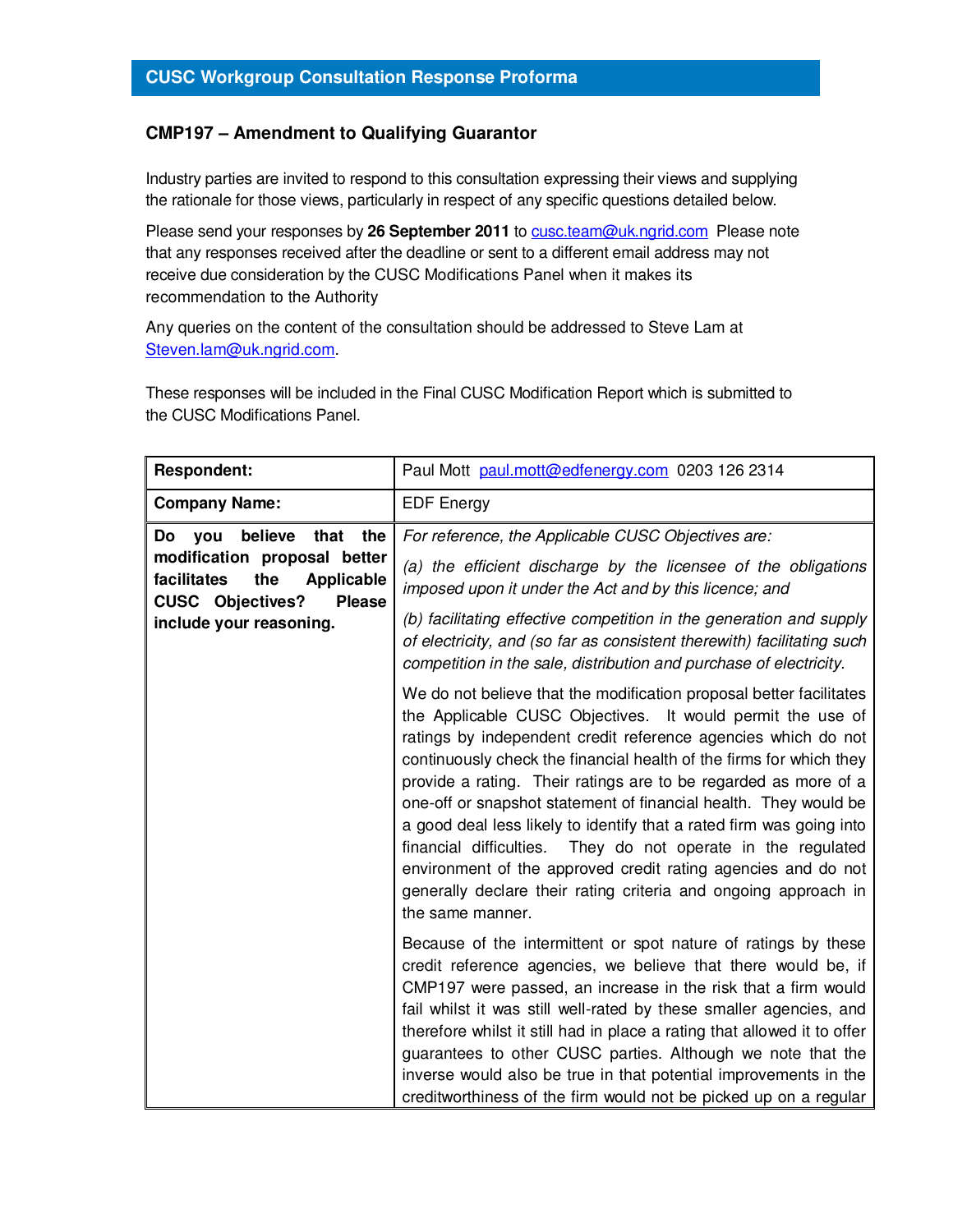| basis.                                                                                                                                                                                                                                                                                                                                                                                                                                                                                                                                                                                                                                                                                                                                                                                                                                                                                                                                                                                                                                                    |
|-----------------------------------------------------------------------------------------------------------------------------------------------------------------------------------------------------------------------------------------------------------------------------------------------------------------------------------------------------------------------------------------------------------------------------------------------------------------------------------------------------------------------------------------------------------------------------------------------------------------------------------------------------------------------------------------------------------------------------------------------------------------------------------------------------------------------------------------------------------------------------------------------------------------------------------------------------------------------------------------------------------------------------------------------------------|
| This risk, if CMP197 were passed, would be damaging to the<br>facilitation of CUSC applicable objective (b) in comparison to<br>baseline. By increasing the exposure of CUSC parties to default<br>risk of other CUSC parties, it would increase the risk and cost of<br>capital of operating in the sector, and could deter entry and<br>participation.                                                                                                                                                                                                                                                                                                                                                                                                                                                                                                                                                                                                                                                                                                  |
| We note the working group's consideration that the beneficiary of<br>a guarantee has an obligation under the CUSC to notify NG<br>where it had information from its business relationship with its<br>guarantor, that the guarantor was financial unstable or<br>deteriorating. We note also that such disclosure to NG would<br>rely on the beneficiary having detailed knowledge of the<br>guarantor's creditworthiness, the beneficiary having the same<br>NG as to what constitutes<br>interpretation<br>as<br>financial<br>deterioration, and the beneficiary being able to procure<br>alternative security in a short timescale should the guarantee no<br>longer be deemed to constitute sufficient security. Whilst we<br>believe that CUSC parties do take their obligations very<br>seriously, we have some concern that the probability of any<br>enforcement action against the recipient for not declaring<br>knowledge of a guarantor's deterioration appears to be low,<br>since NG as code administrator would not have proof of what the |
| recipient knew.                                                                                                                                                                                                                                                                                                                                                                                                                                                                                                                                                                                                                                                                                                                                                                                                                                                                                                                                                                                                                                           |

| Do you support the proposed<br>implementation approach? If<br>not, please state why and<br>alternative<br>provide<br>an<br>suggestion where possible. | We agree with the workgroup's consideration that, where the<br>allowed credit from a guarantor to multiple recipients of<br>guarantees falls, the reduction should be pro-rata and uniformly<br>applied to all recipients of guarantees. The alternative "last in<br>first out" possibility would appear to involve more work for NG's<br>credit team during a crisis with at least some risk of errors in its<br>application. The pro-rata approach, advised by NG as the most<br>operable, sounds best. |
|-------------------------------------------------------------------------------------------------------------------------------------------------------|-----------------------------------------------------------------------------------------------------------------------------------------------------------------------------------------------------------------------------------------------------------------------------------------------------------------------------------------------------------------------------------------------------------------------------------------------------------------------------------------------------------|
| Do you have any other<br>comments?                                                                                                                    | No.                                                                                                                                                                                                                                                                                                                                                                                                                                                                                                       |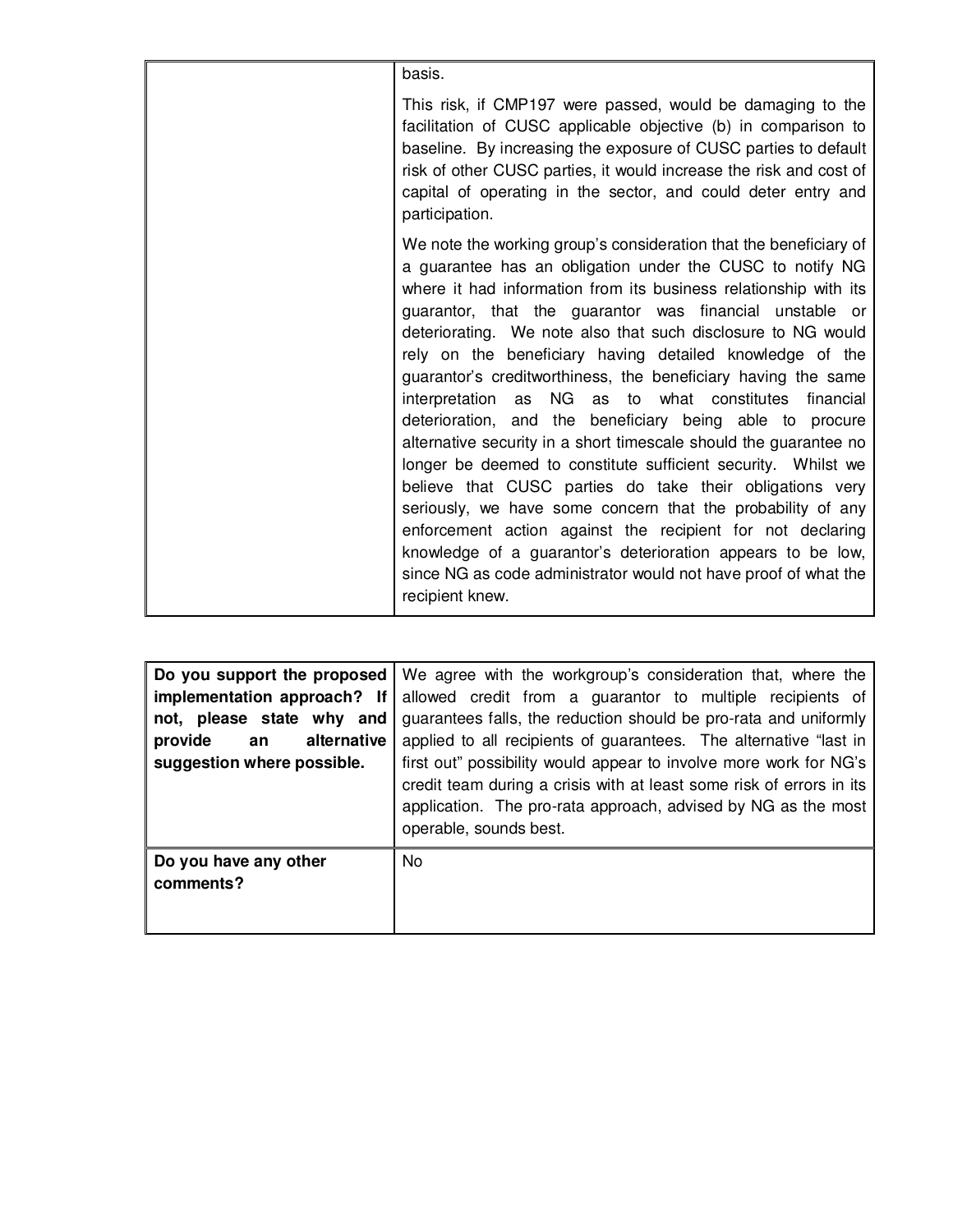## **CMP197 – Amendment to Qualifying Guarantor**

Industry parties are invited to respond to this consultation expressing their views and supplying the rationale for those views, particularly in respect of any specific questions detailed below.

Please send your responses by **26 September 2011** to [cusc.team@uk.ngrid.com](mailto:cusc.team@uk.ngrid.com) Please note that any responses received after the deadline or sent to a different email address may not receive due consideration by the CUSC Modifications Panel when it makes its recommendation to the Authority

Any queries on the content of the consultation should be addressed to Steve Lam at [Steven.lam@uk.ngrid.com.](mailto:Steven.lam@uk.ngrid.com)

These responses will be included in the Final CUSC Modification Report which is submitted to the CUSC Modifications Panel.

| <b>Respondent:</b>                                                                           | <b>Esther Sutton</b>                                                                                                                                                                                                                                                                                                                                                                                                                                                                                                                                                                                                                                                                                                                                                                                                                                                                                                                            |
|----------------------------------------------------------------------------------------------|-------------------------------------------------------------------------------------------------------------------------------------------------------------------------------------------------------------------------------------------------------------------------------------------------------------------------------------------------------------------------------------------------------------------------------------------------------------------------------------------------------------------------------------------------------------------------------------------------------------------------------------------------------------------------------------------------------------------------------------------------------------------------------------------------------------------------------------------------------------------------------------------------------------------------------------------------|
|                                                                                              | esther.sutton@eon-uk.com                                                                                                                                                                                                                                                                                                                                                                                                                                                                                                                                                                                                                                                                                                                                                                                                                                                                                                                        |
| <b>Company Name:</b>                                                                         | <b>E.ON UK</b>                                                                                                                                                                                                                                                                                                                                                                                                                                                                                                                                                                                                                                                                                                                                                                                                                                                                                                                                  |
|                                                                                              |                                                                                                                                                                                                                                                                                                                                                                                                                                                                                                                                                                                                                                                                                                                                                                                                                                                                                                                                                 |
| Do you believe that the                                                                      | For reference, the Applicable CUSC Objectives are:                                                                                                                                                                                                                                                                                                                                                                                                                                                                                                                                                                                                                                                                                                                                                                                                                                                                                              |
| modification proposal better<br>facilitates the Applicable<br><b>CUSC Objectives? Please</b> | (a) the efficient discharge by the licensee of the obligations<br>imposed upon it under the Act and by this licence; and                                                                                                                                                                                                                                                                                                                                                                                                                                                                                                                                                                                                                                                                                                                                                                                                                        |
| include your reasoning.                                                                      | (b) facilitating effective competition in the generation and supply<br>of electricity, and (so far as consistent therewith) facilitating such<br>competition in the sale, distribution and purchase of electricity.                                                                                                                                                                                                                                                                                                                                                                                                                                                                                                                                                                                                                                                                                                                             |
|                                                                                              | Yes, our views have not changed since the Workgroup<br>consultation. Essentially we believe that on balance CMP197<br>could support objective (b). It would assist smaller companies in<br>competing in the market by providing a more affordable method<br>for them to provide credit. However we are mindful that<br>conversely it would have a detrimental impact on (b), making the<br>credit arrangements less robust by removing the Approved<br>Credit Rating requirement for a BB- or Ba3 rating. Allowing<br>Independent Credit Assessments to suffice risks leaving other<br>Users a greater chance of having to pick up costs if such a<br>guarantor fails and a User cannot provide security. Hence we<br>agree that the sum of all Guarantees offered by a party must not<br>exceed the total credit that they are able to provide a guarantee<br>for. On balance, albeit with some reservations we thus support<br><b>CMP197.</b> |